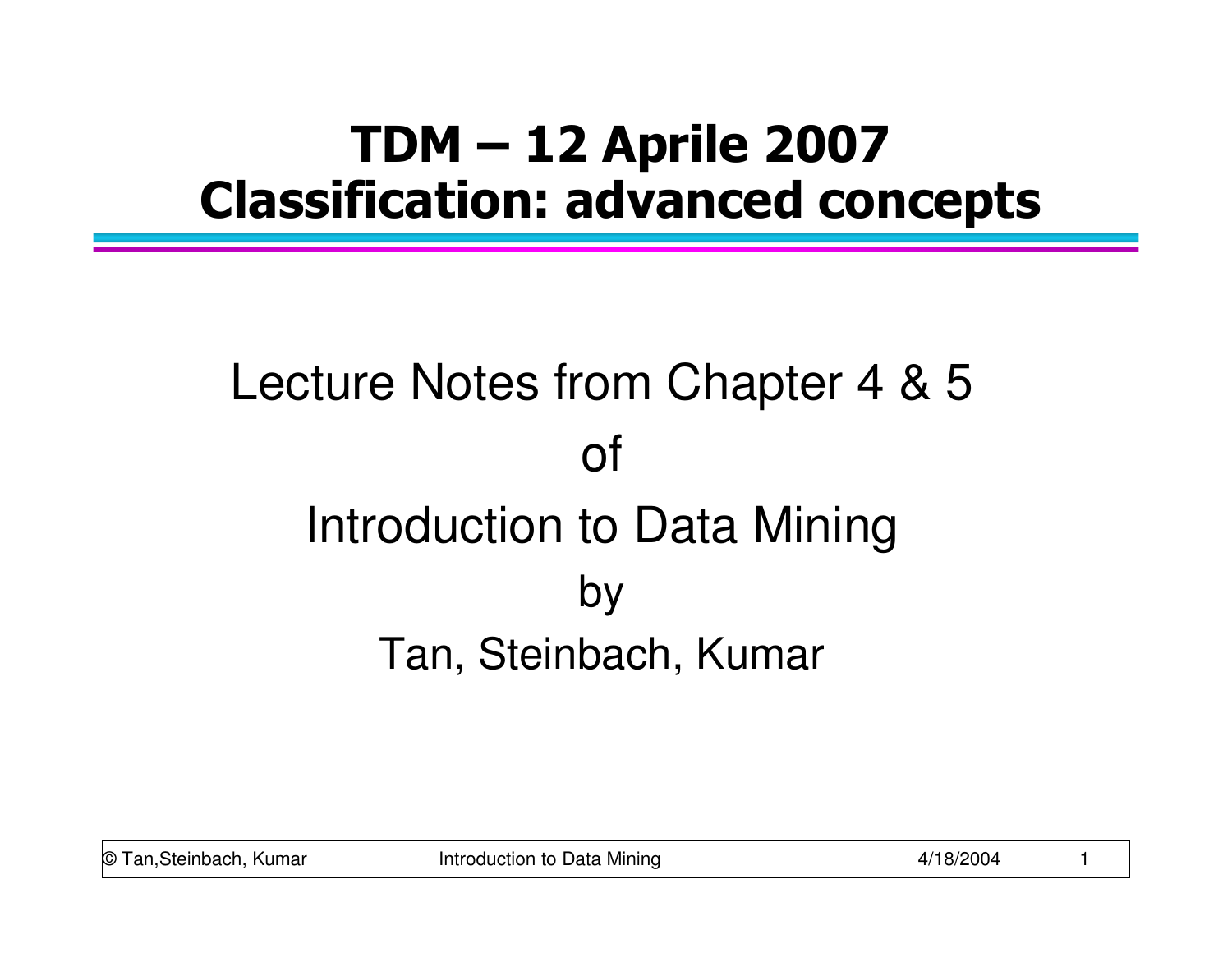## Richiami dall'ultima lezione…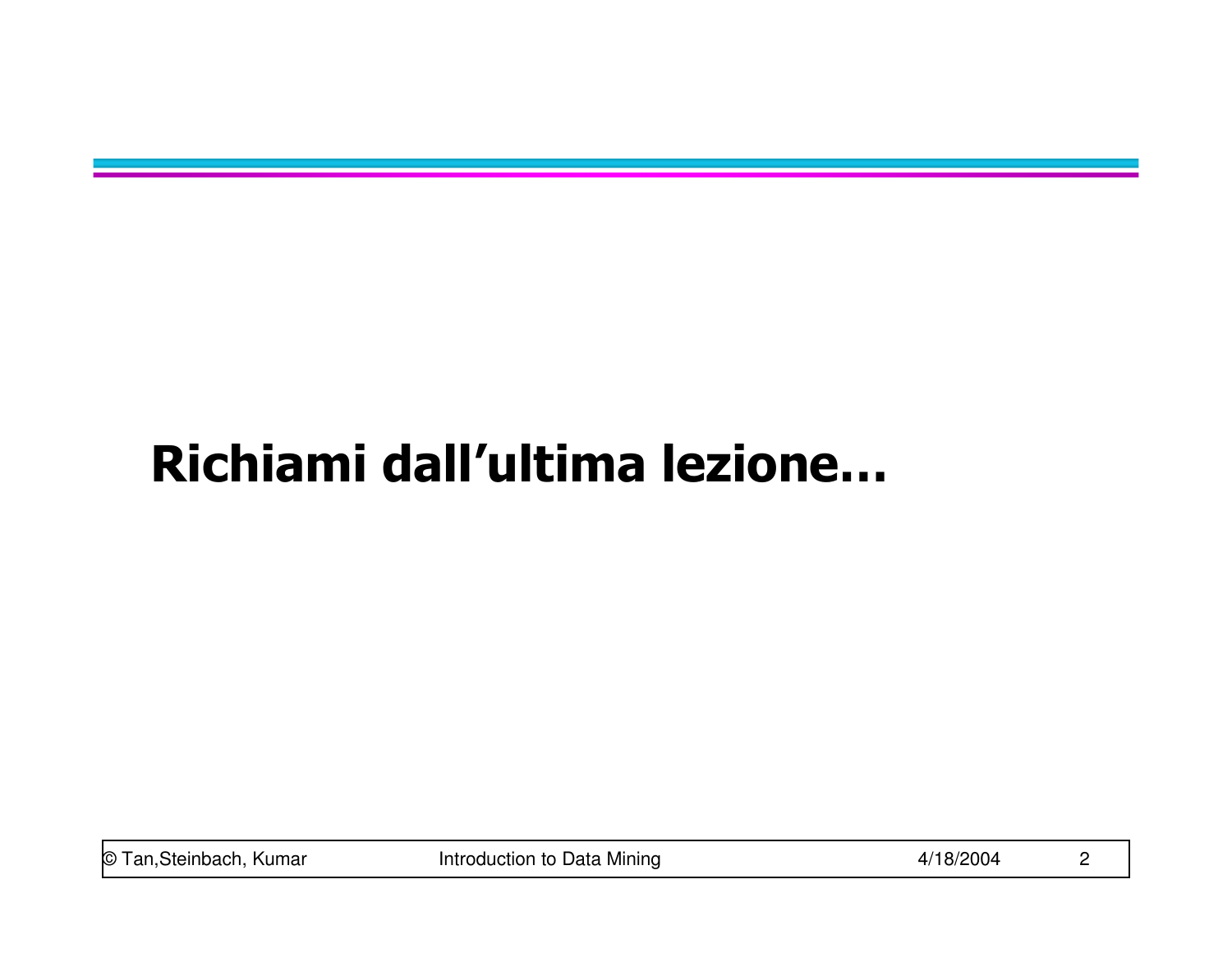## Classification: Definition

- Given a collection of records (training set)
	- Each record contains a set of *attributes*, one of the attributes is the *class*.
- Find a *model* for class attribute as a function of the values of other attributes.
- **Goal: previously unseen records should be** assigned a class as accurately as possible.
	- A test set is used to determine the accuracy of the model. Usually, the given data set is divided into training and test sets, with training set used to build the model and test set used to validate it.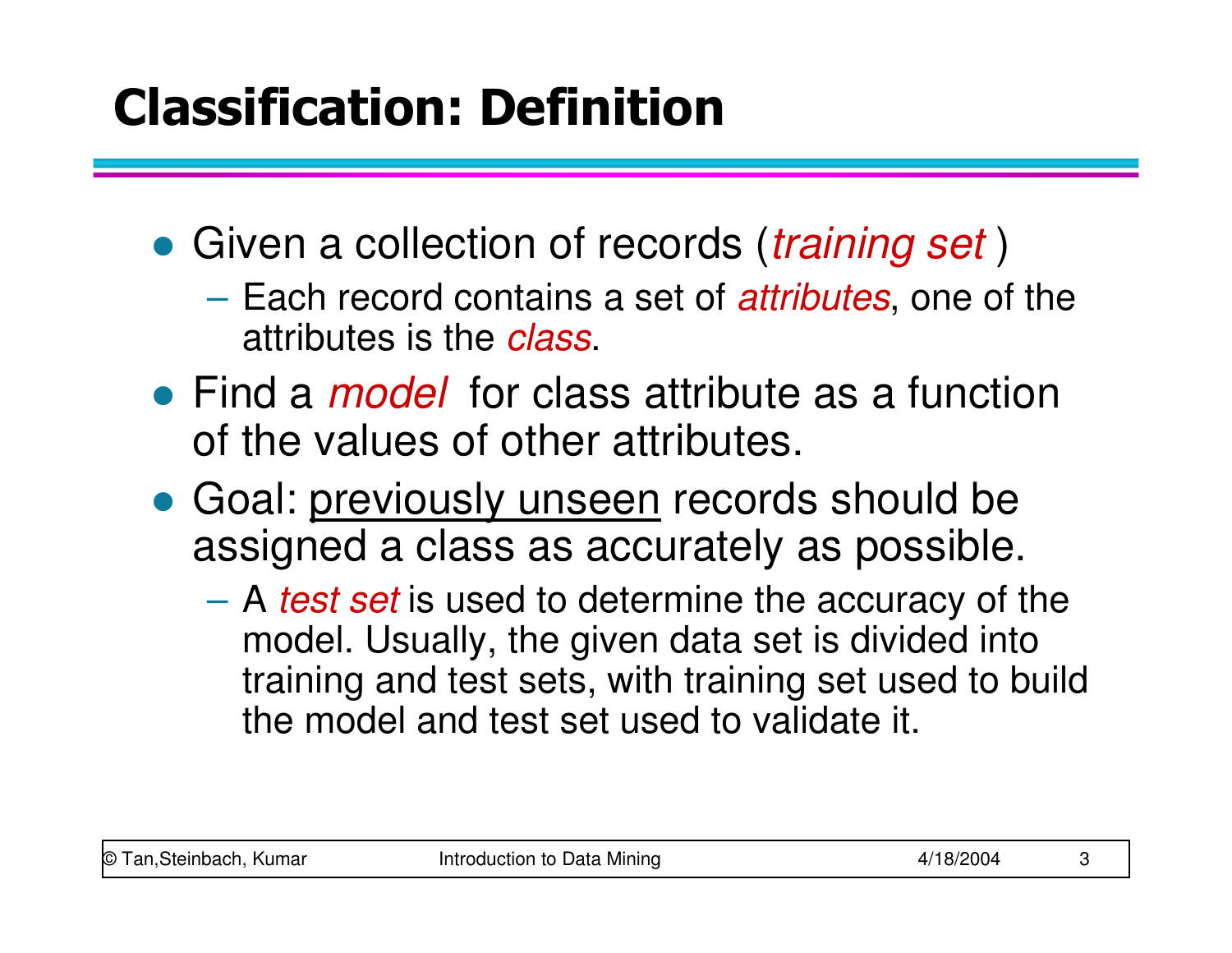## Illustrating Classification Task

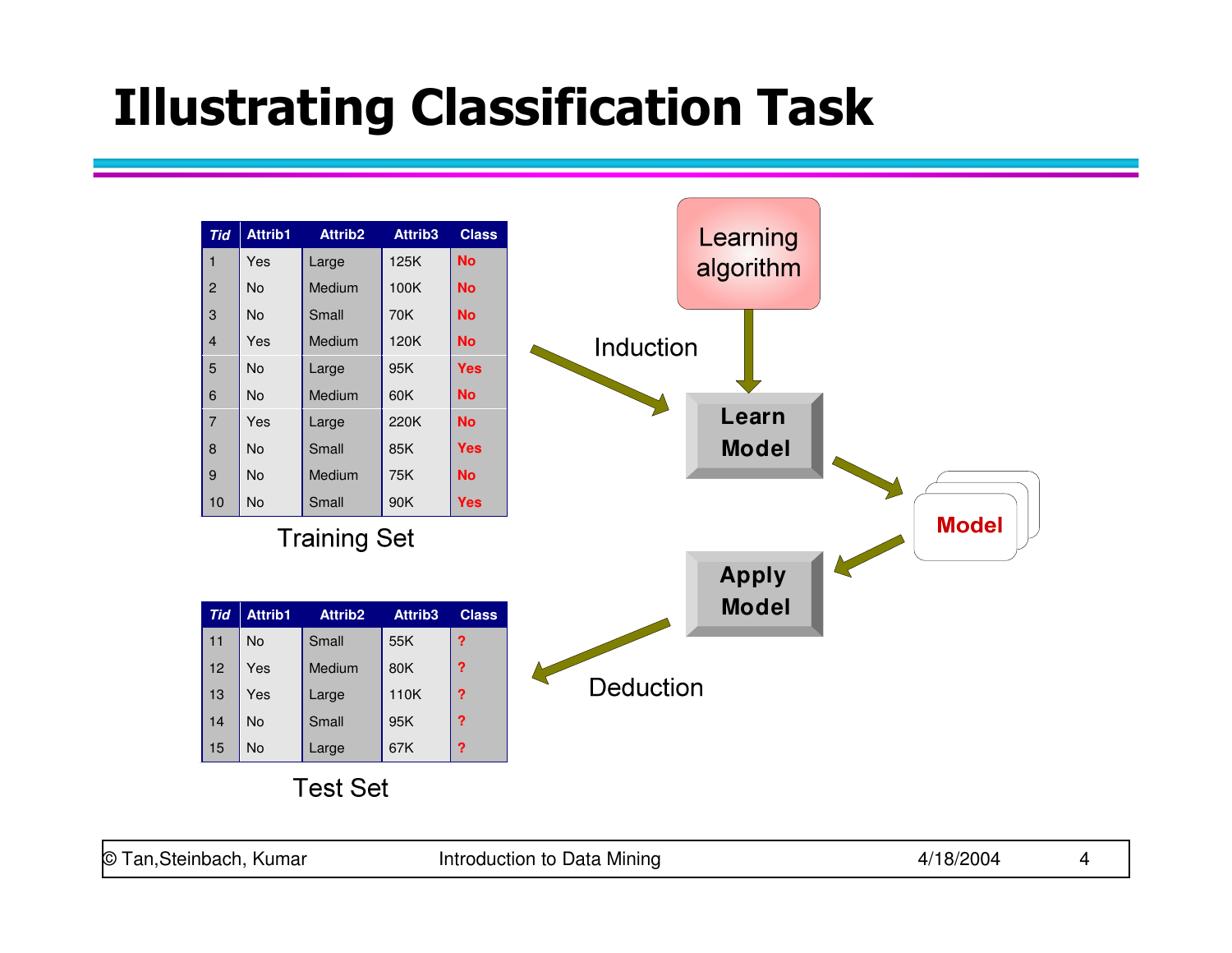# Classification Techniques

- Decision Tree based Methods
- Rule-based Methods
- Memory based reasoning
- **Neural Networks**
- Naïve Bayes and Bayesian Belief Networks
- Support Vector Machines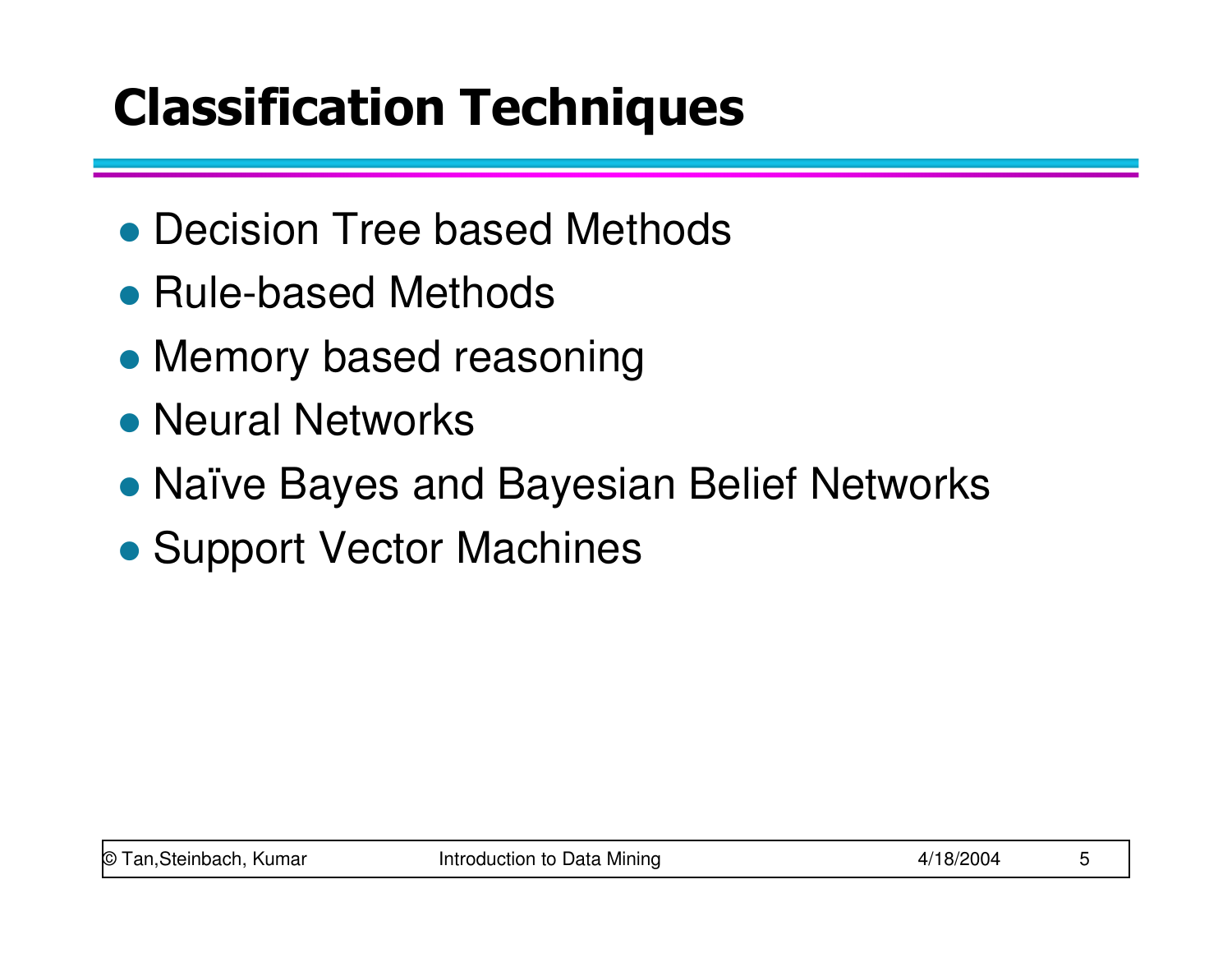#### Example of a Decision Tree

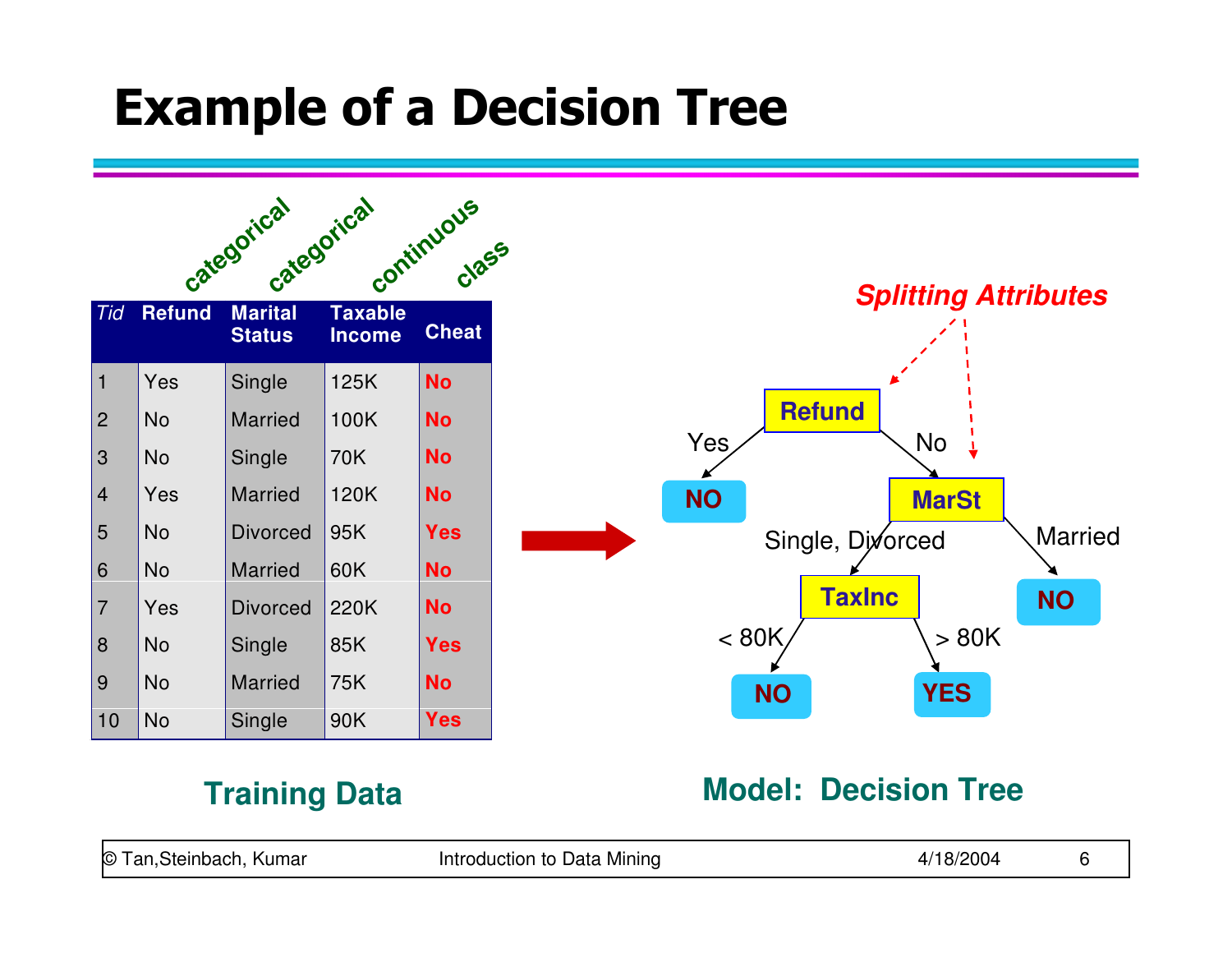#### Another Example of Decision Tree

|                |               | categorical<br>categorical      |                                 | continuous<br>Class |
|----------------|---------------|---------------------------------|---------------------------------|---------------------|
| Tid            | <b>Refund</b> | <b>Marital</b><br><b>Status</b> | <b>Taxable</b><br><b>Income</b> | <b>Cheat</b>        |
| 1              | Yes           | Single                          | 125K                            | <b>No</b>           |
| $\overline{2}$ | <b>No</b>     | <b>Married</b>                  | 100K                            | <b>No</b>           |
| 3              | <b>No</b>     | Single                          | 70K                             | <b>No</b>           |
| 4              | Yes           | <b>Married</b>                  | 120K                            | <b>No</b>           |
| 5              | <b>No</b>     | <b>Divorced</b>                 | 95K                             | Yes                 |
| 6              | No            | <b>Married</b>                  | 60K                             | <b>No</b>           |
| $\overline{7}$ | Yes           | <b>Divorced</b>                 | 220K                            | <b>No</b>           |
| 8              | <b>No</b>     | Single                          | 85K                             | Yes                 |
| 9              | <b>No</b>     | <b>Married</b>                  | 75K                             | <b>No</b>           |
| 10             | No            | Single                          | 90K                             | Yes                 |



#### **There could be more than one tree that fits the same data!**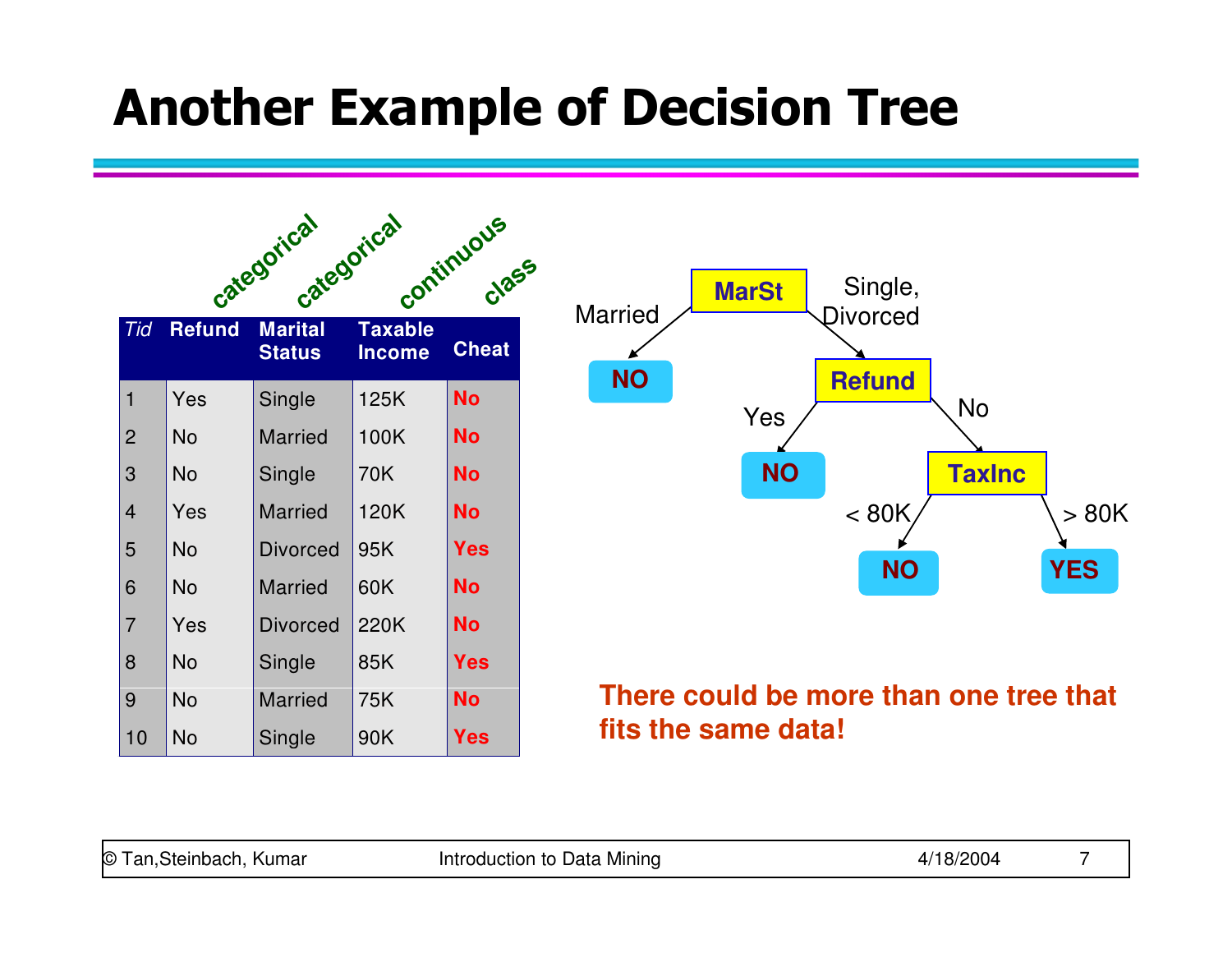#### Decision Tree Classification Task

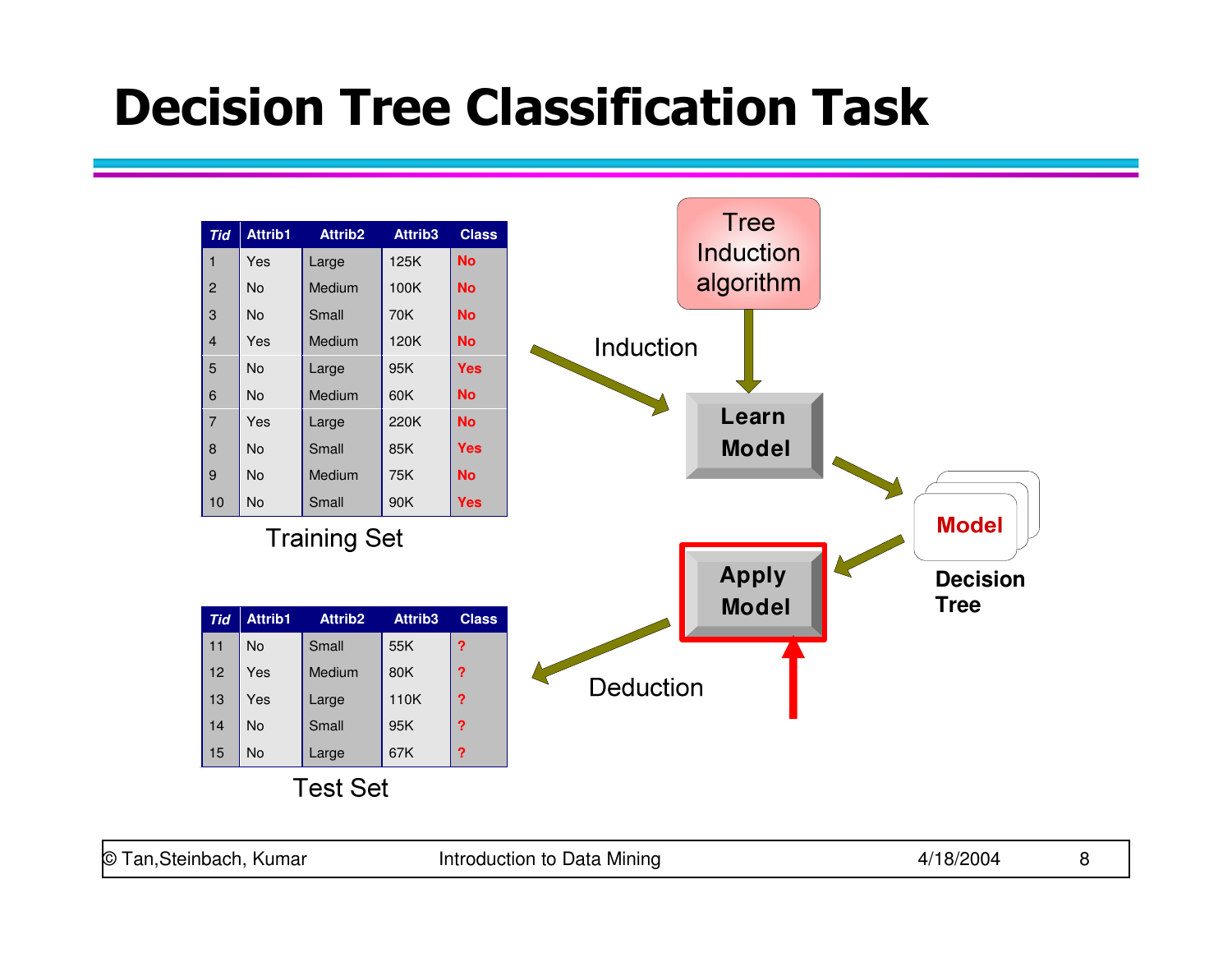

#### **Test Data**

|           | <b>Refund Marital Taxable</b><br><b>Status</b> | Income Cheat |   |
|-----------|------------------------------------------------|--------------|---|
| <b>No</b> | Married                                        | 80K          | 2 |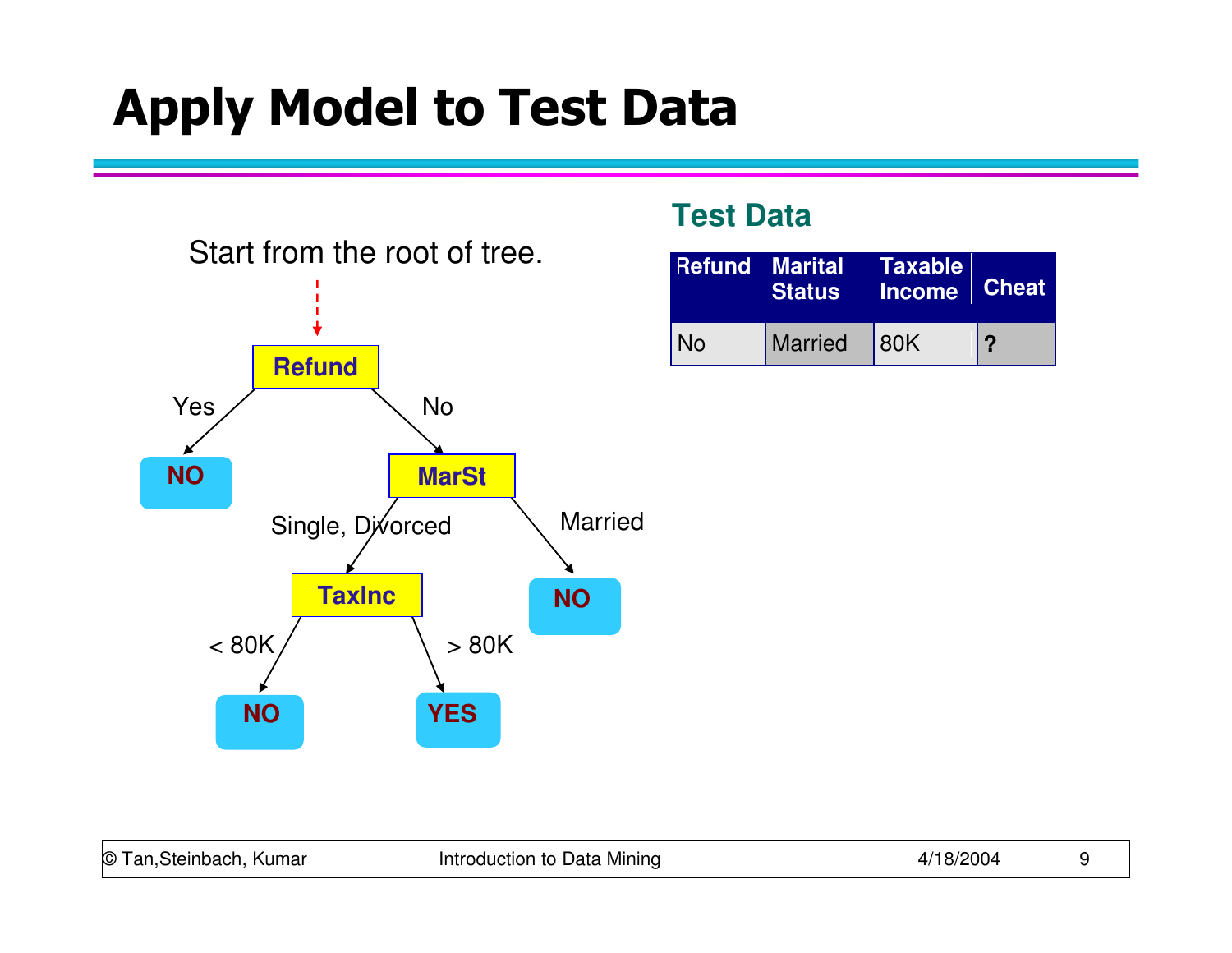

**Test Data**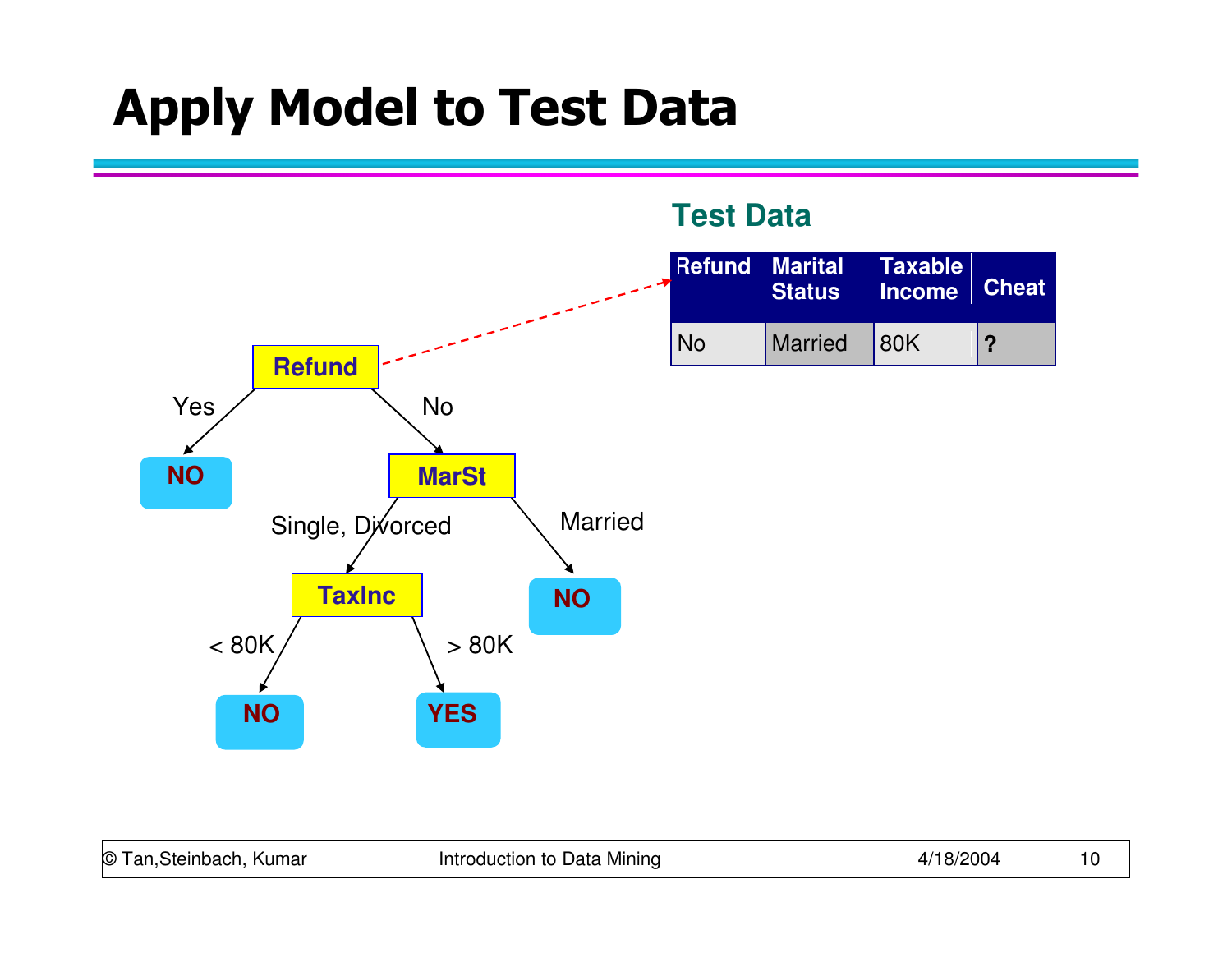

| <b>O</b> 1<br>Steinbach.<br>. Kumar<br>an | . Mining<br>ntroduction to Data |  |  |
|-------------------------------------------|---------------------------------|--|--|
|-------------------------------------------|---------------------------------|--|--|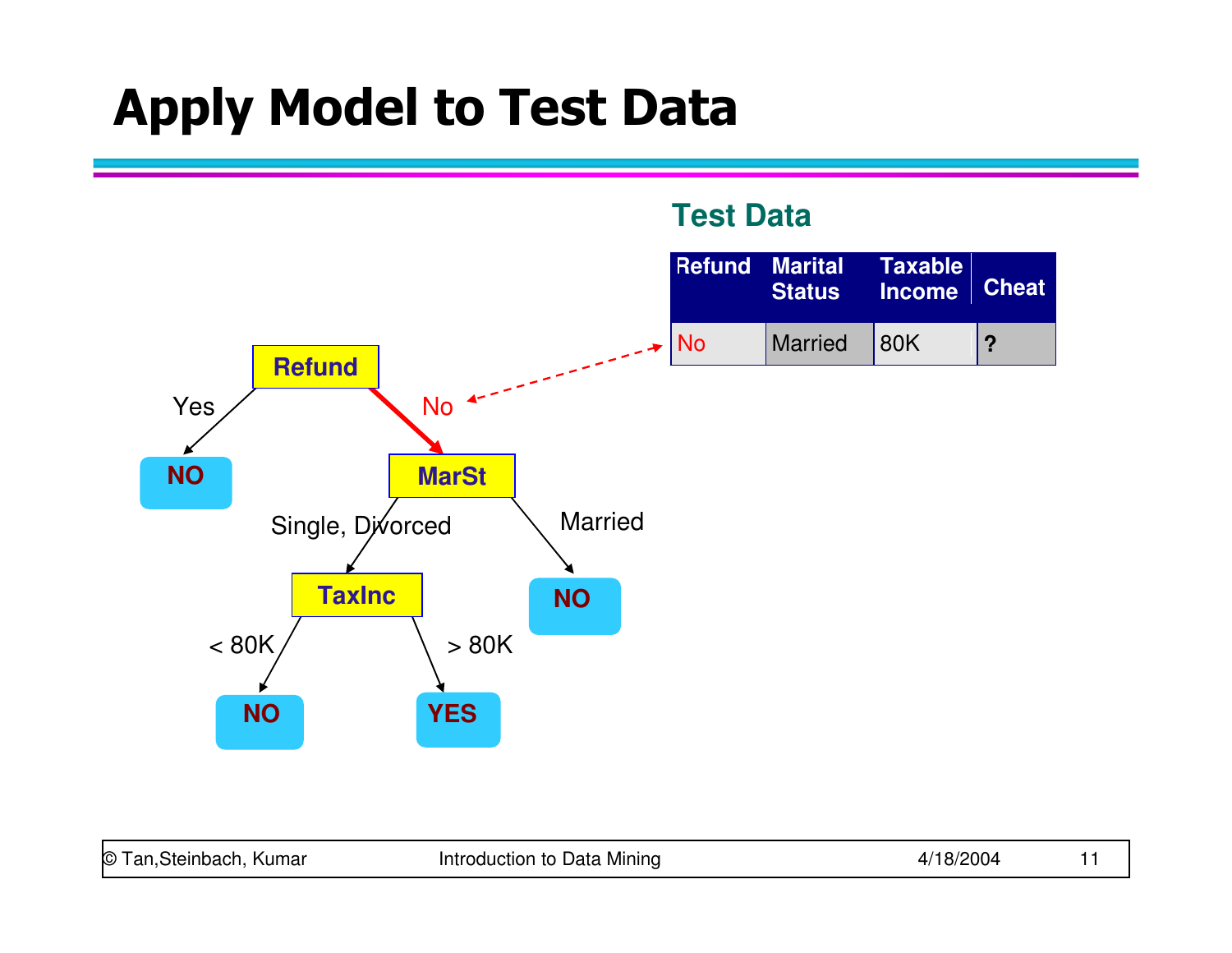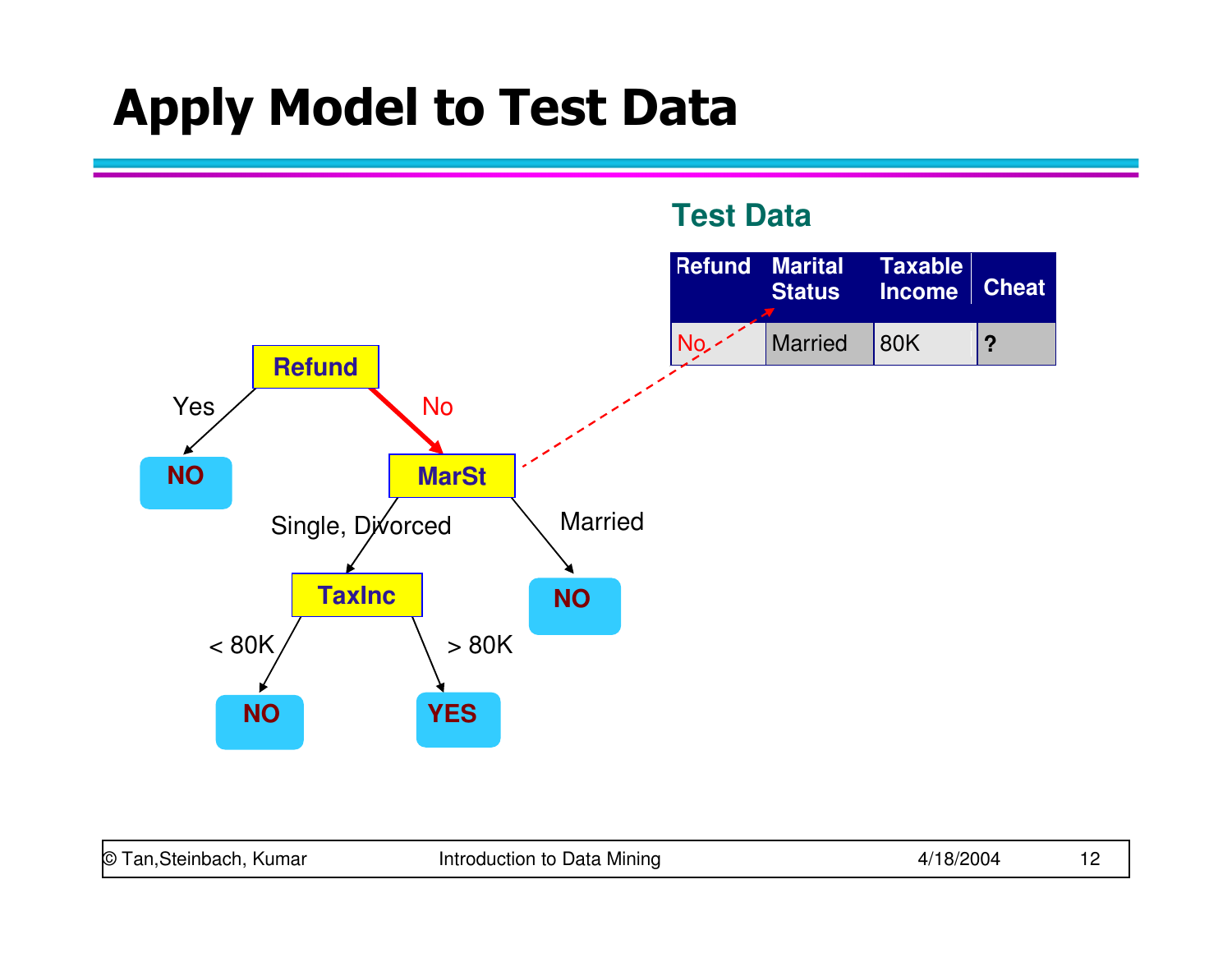

**Test Data**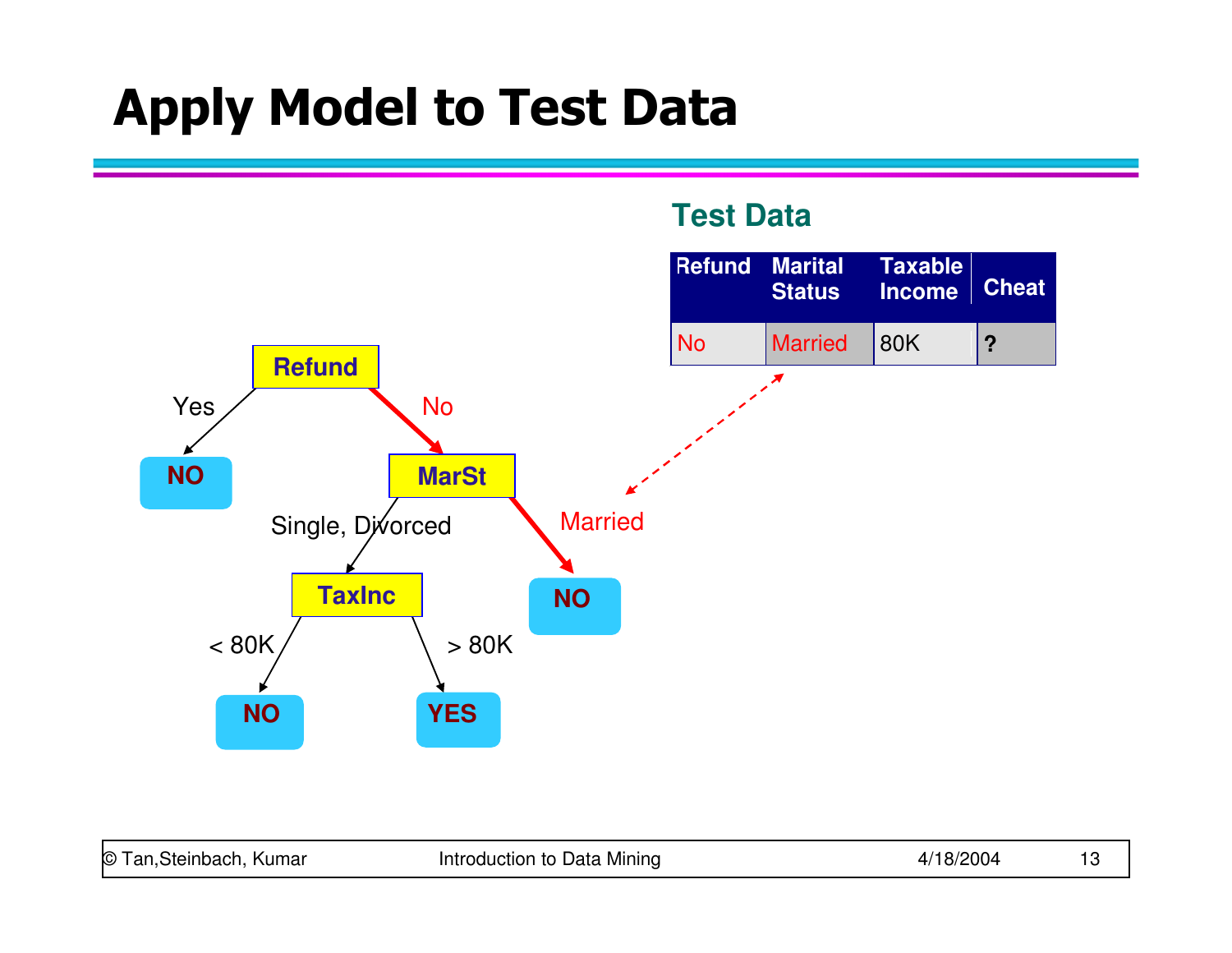

**Test Data**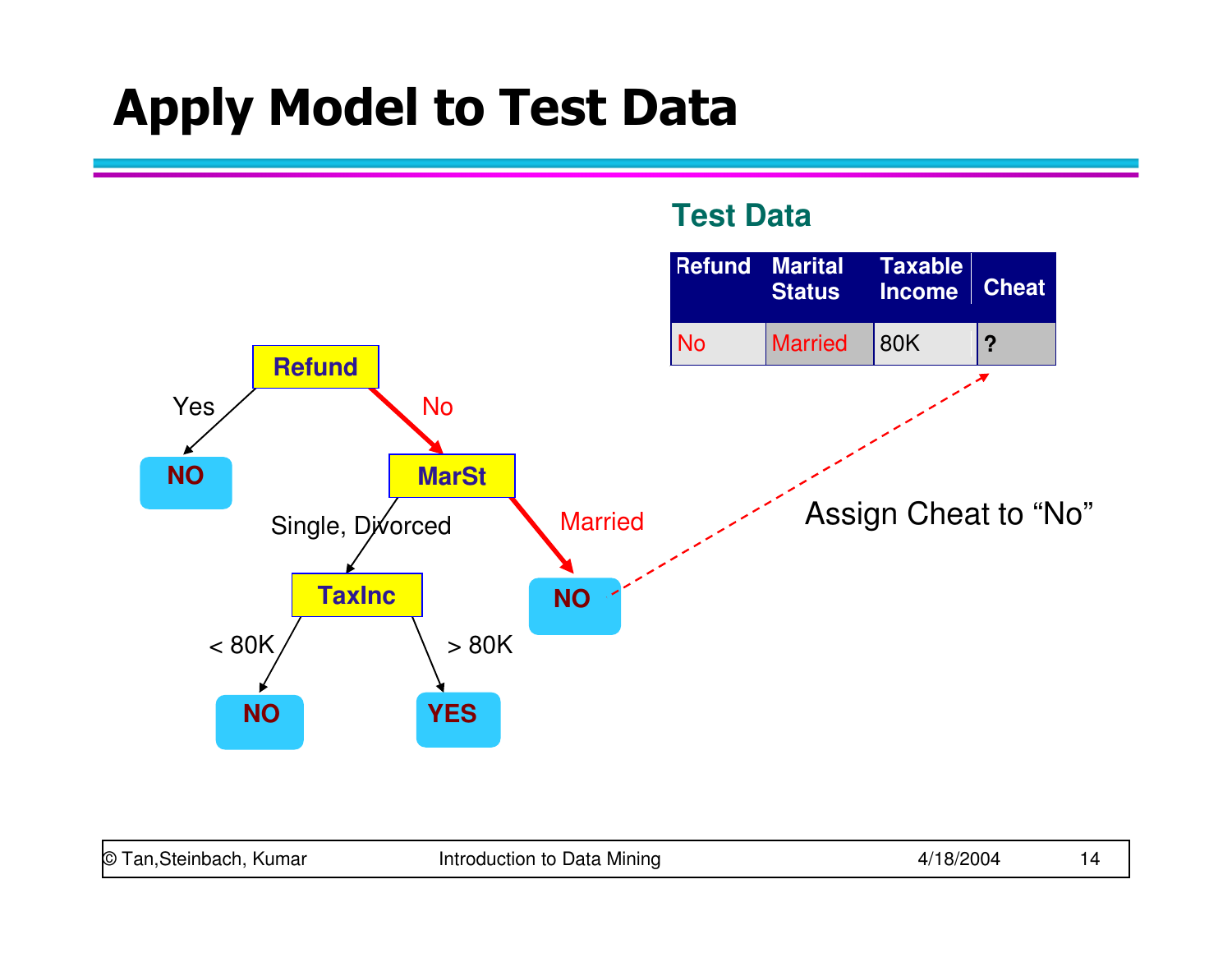#### Decision Tree Classification Task

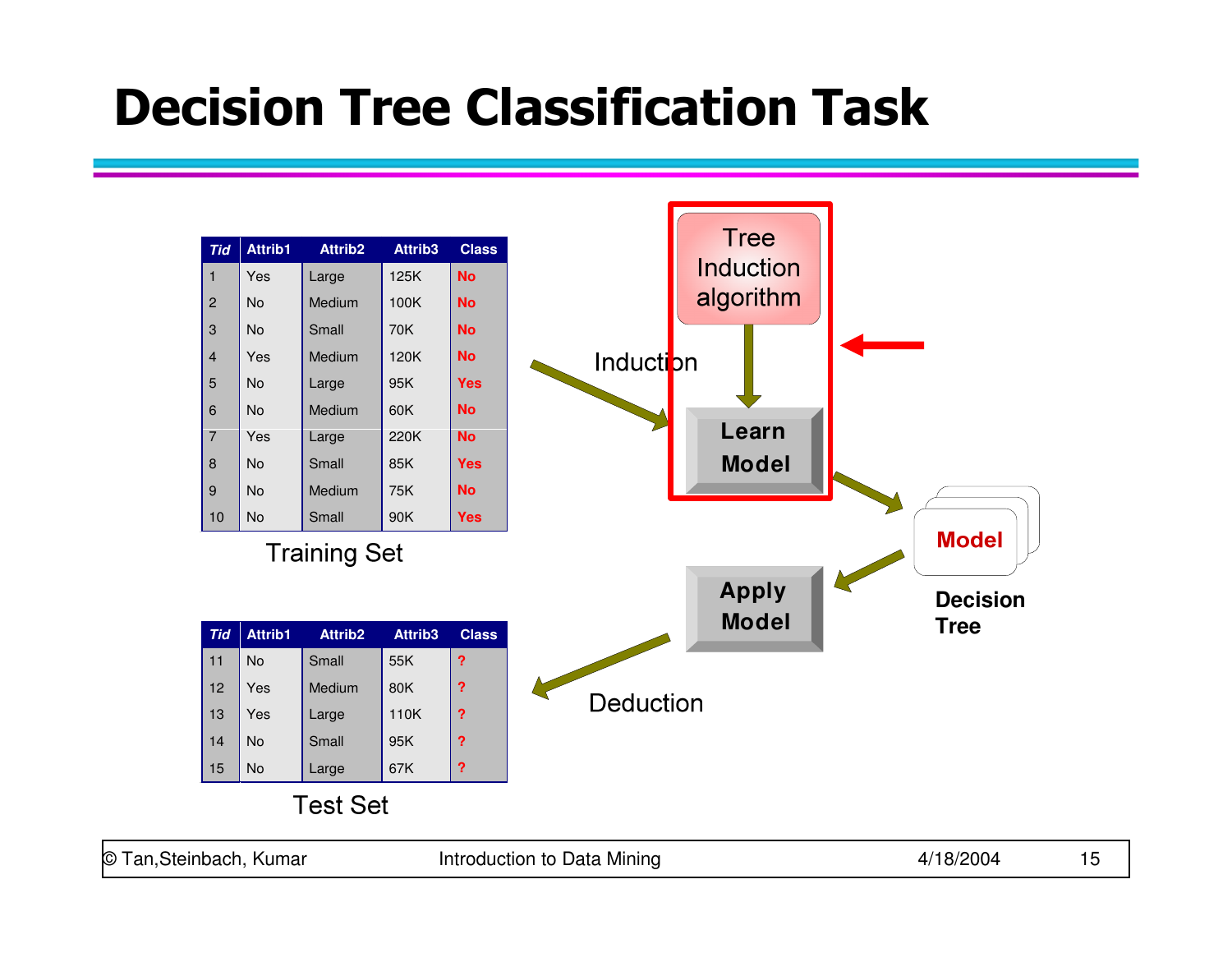# Decision Tree Induction

- Many Algorithms:
	- **Hart Committee**  $-$  Hunt's Algorithm (one of the earliest)
	- **Hart Committee** — CART
	- – $-$  ID3, C4.5
	- **Hart Committee**  $-$  SLIQ,SPRINT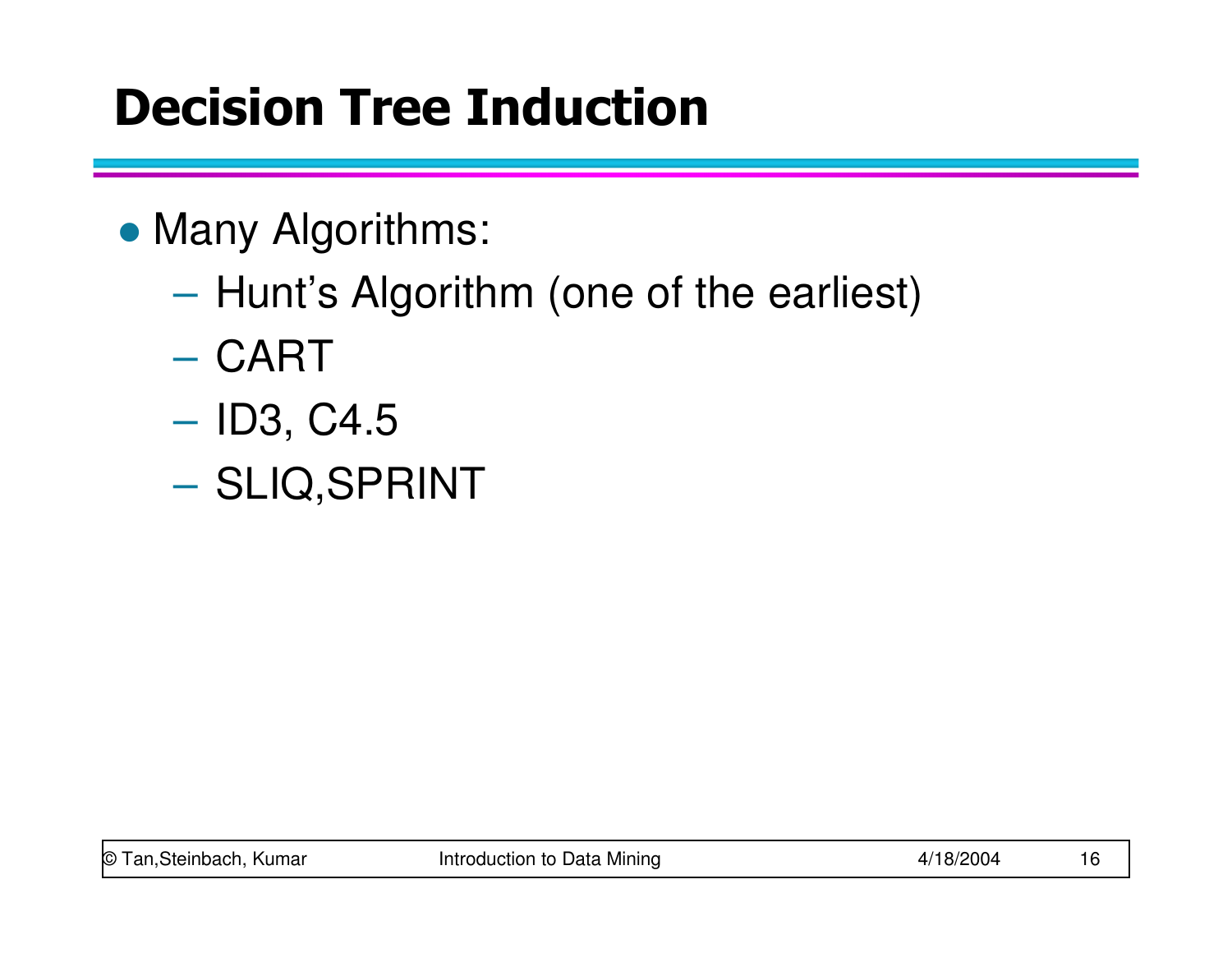# Tree Induction

## • Greedy strategy.

- **Hart Committee** - Split the records based on an attribute test that optimizes certain criterion.
- Issues
	- **Hart Committee**  $-$  Determine how to split the records
		- ◆ How to specify the attribute test condition?
		- ◆ How to determine the best split?
	- **Hart Committee**  $-$  Determine when to stop splitting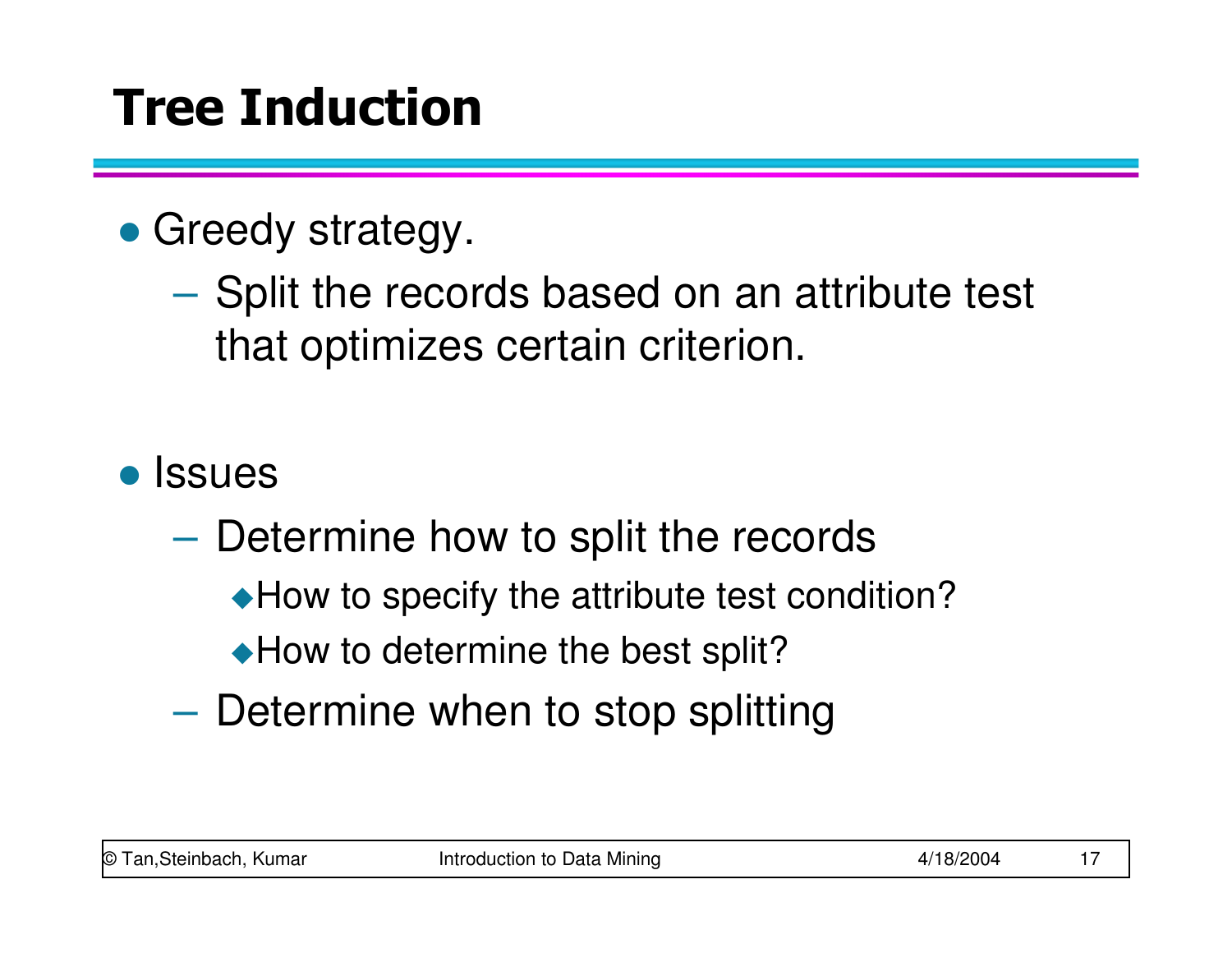## Measures of Node Impurity

# ● Gini Index

## ● Entropy

## Misclassification error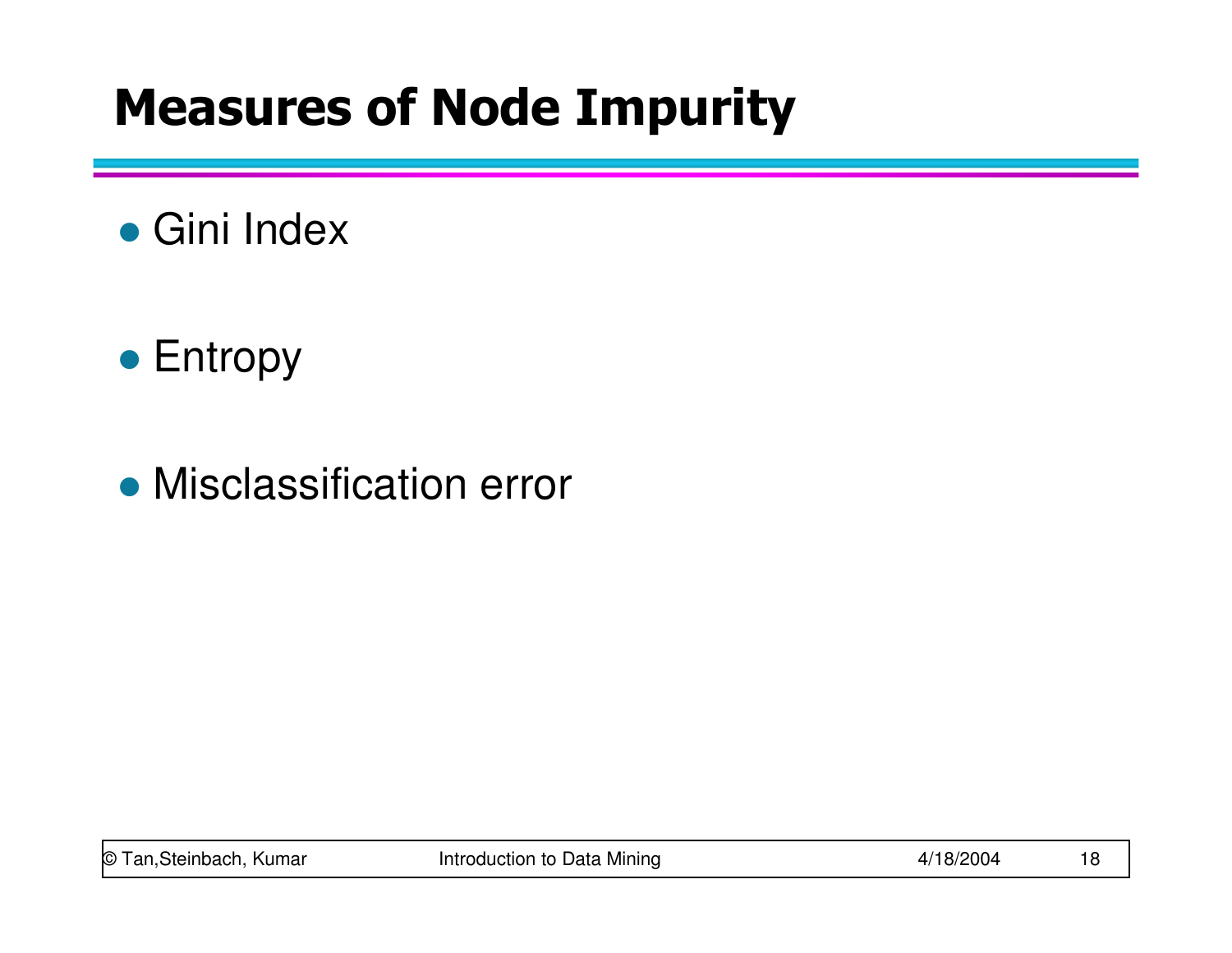# Lezione odierna

- Alberi di decisione (concetti avanzati):
	- $\mathcal{L}_{\mathcal{A}}$  $-$  Criteri di split
	- –Criteri di stop
	- $\mathcal{L}_{\mathcal{A}}$ Underfitting e Overfitting
	- $\mathcal{L}_{\mathcal{A}}$  , and the set of the set of the set of the set of the set of the set of the set of the set of the set of the set of the set of the set of the set of the set of the set of the set of the set of the set of th – Pruning
	- – $-$  Missing values
	- $\mathcal{L}_{\mathcal{A}}$  $-$  Confusion Matrix
	- $\mathcal{L}_{\mathcal{A}}$  , and the set of  $\mathcal{L}_{\mathcal{A}}$ Oblique Trees
- Altri modelli di classificazione:
	- – $-$  Rules-based
	- $\mathcal{L}_{\mathcal{A}}$ Nearest Neighbor
	- $\mathcal{L}_{\mathcal{A}}$  , and the set of  $\mathcal{L}_{\mathcal{A}}$ – Bayes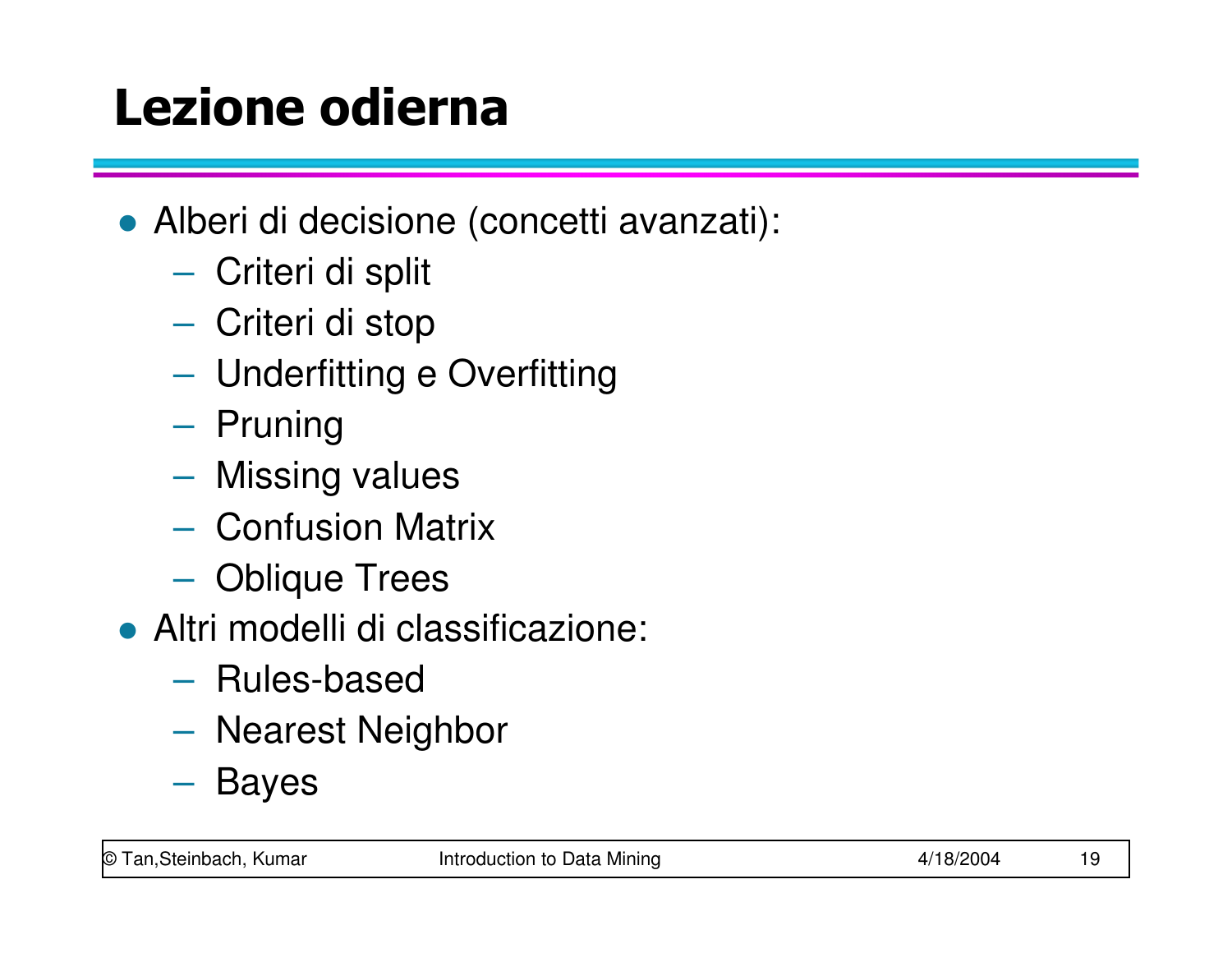## Prossima lezione

- Ripasso di tutta la classificazione, da un punto vista + pratico
- **Introduzione ad alcuni strumenti di data mining**
- Esempi pratici di costruzione di classificatori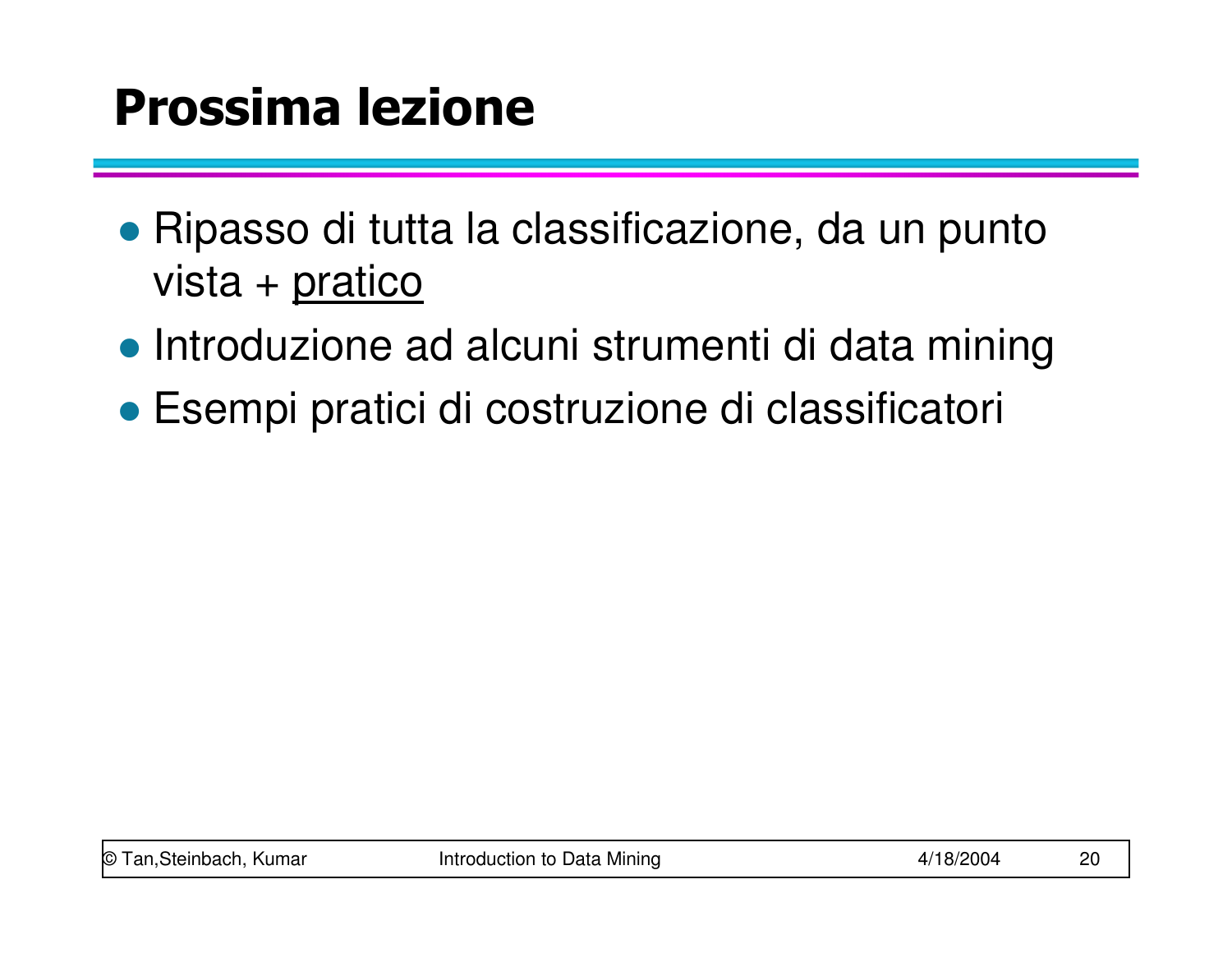#### Alternative Splitting Criteria based on INFO

● Entropy at a given node t:

$$
Entropy(t) = -\sum_{j} p(j|t) \log p(j|t)
$$

(NOTE:  $p(j | t)$  is the relative frequency of class j at node t).

- Measures homogeneity of a node.
	- $\blacklozenge$  Maximum (log n<sub>c</sub>) when records are equally distributed among all classes implying least information
	- -Minimum (0.0) when all records belong to one class, implying most information
- $\mathcal{L}_{\mathcal{A}}$ - Entropy based computations are similar to the GINI index computations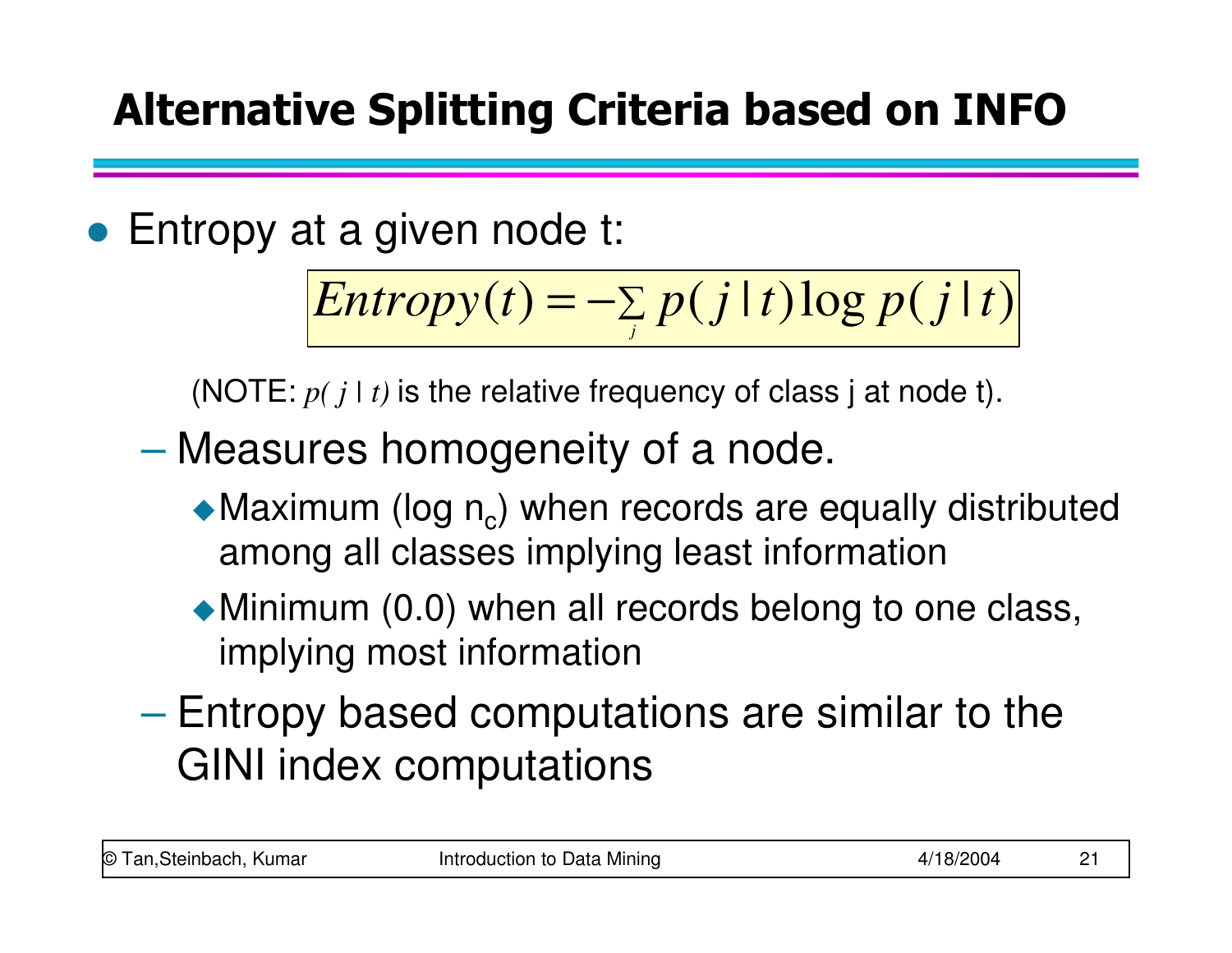#### Examples for computing Entropy

$$
Entropy(t) = -\sum_{j} p(j|t) \log_{2} p(j|t)
$$

| υ |
|---|
| 6 |

 $P(C1) = 0/6 = 0$   $P(C2) = 6/6 = 1$ **Entropy = – 0 log 0 – 1 log 1 = – 0 – 0 = 0** 

| └   |   |
|-----|---|
| - 1 | 5 |

 $P(C1) = 1/6$   $P(C2) = 5/6$ **Entropy = – (1/6) log2 (1/6) – (5/6) log 2 (1/6) = 0.65**

| 4 |
|---|

 $P(C1) = 2/6$   $P(C2) = 4/6$ **Entropy = – (2/6) log2 (2/6) – (4/6) log 2 (4/6) = 0.92**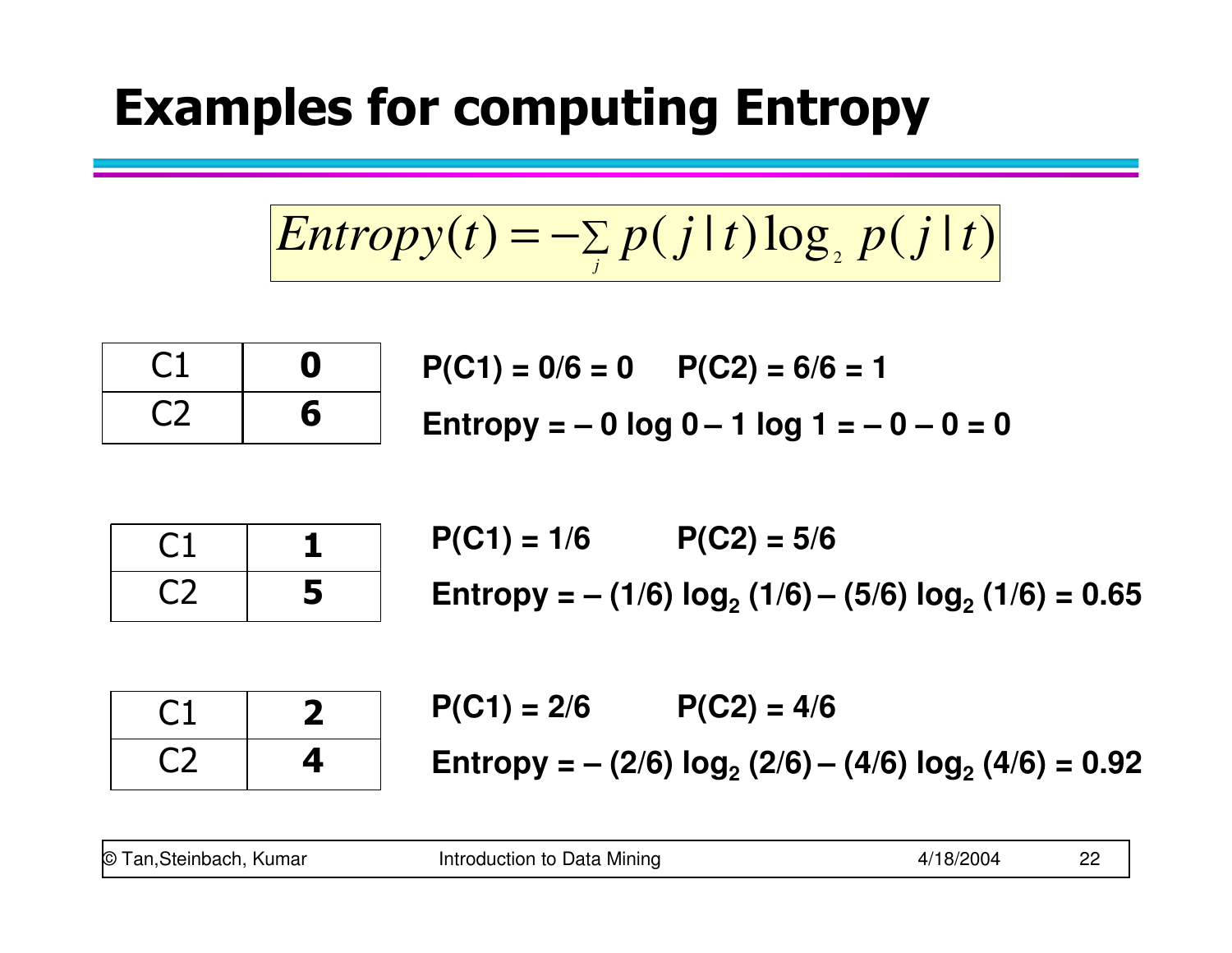#### Splitting Based on INFO...

 $\bullet$ Information Gain:

$$
GAN_{\mathit{split}} = Entropy(p) - \left(\sum_{i=1}^{k} \frac{n_i}{n} Entropy(i)\right)
$$

Parent Node, p is split into k partitions;

 $\mathsf{n}_\mathsf{i}$  is number of records in partition i

- Measures Reduction in Entropy achieved because of the split. Choose the split that achieves most reduction (maximizes GAIN)
- Used in ID3 and C4.5
- $\mathcal{L}_{\mathcal{A}}$  , and the set of  $\mathcal{L}_{\mathcal{A}}$  Disadvantage: Tends to prefer splits that result in large number of partitions, each being small but pure.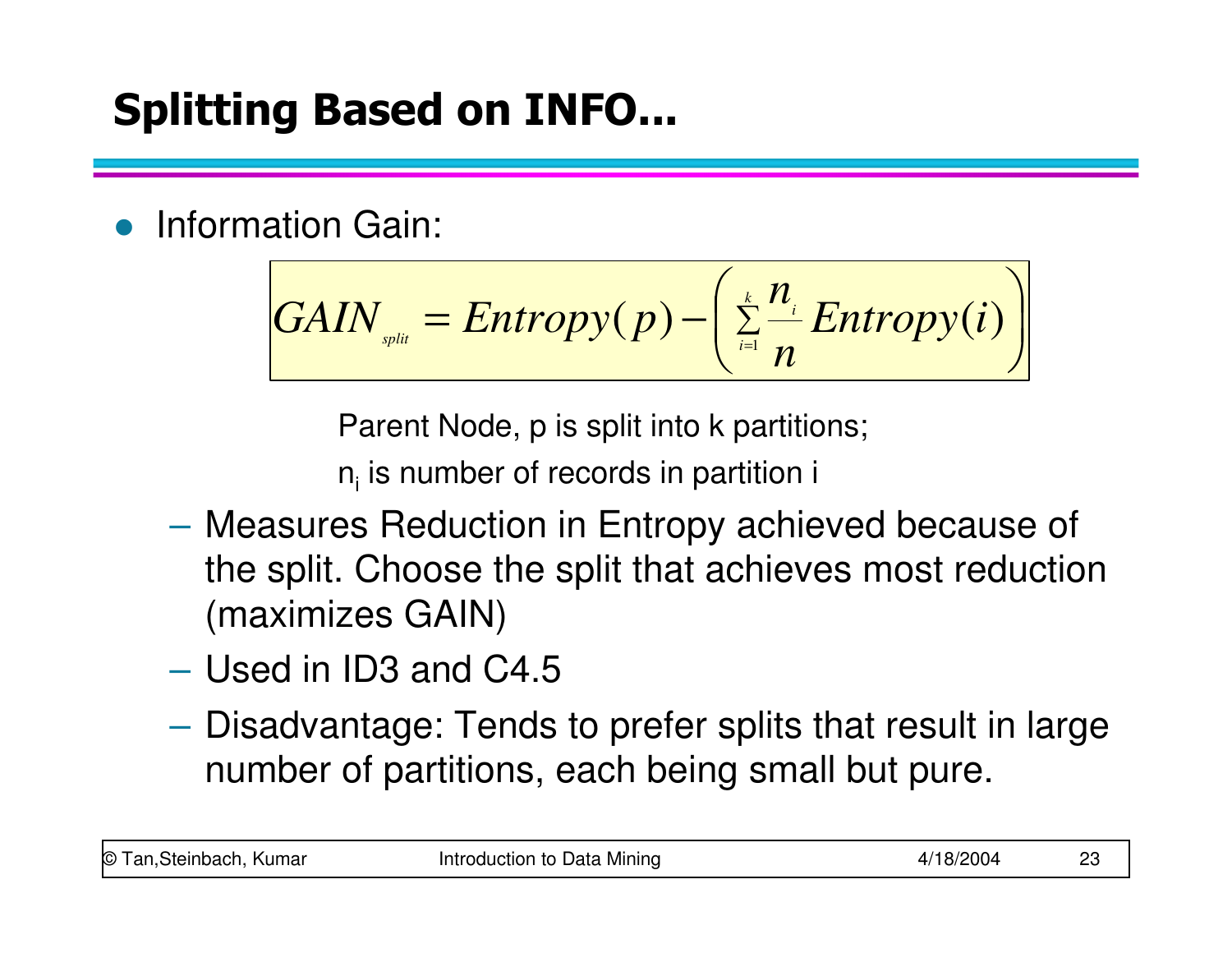#### Splitting Based on INFO...

#### **• Gain Ratio:**

$$
GainRATIO_{split} = \frac{GAN_{split}}{SplitINFO} \left| \frac{SplitINFO}{n} - \frac{L}{n} \frac{n_i}{n} \right|
$$

Parent Node, p is split into k partitions $\mathsf{n}_\mathsf{i}$  is the number of records in partition i

- Adjusts Information Gain by the entropy of the partitioning (SplitINFO). Higher entropy partitioning (large number of small partitions) is penalized!
- Used in C4.5
- –- Designed to overcome the disadvantage of Information Gain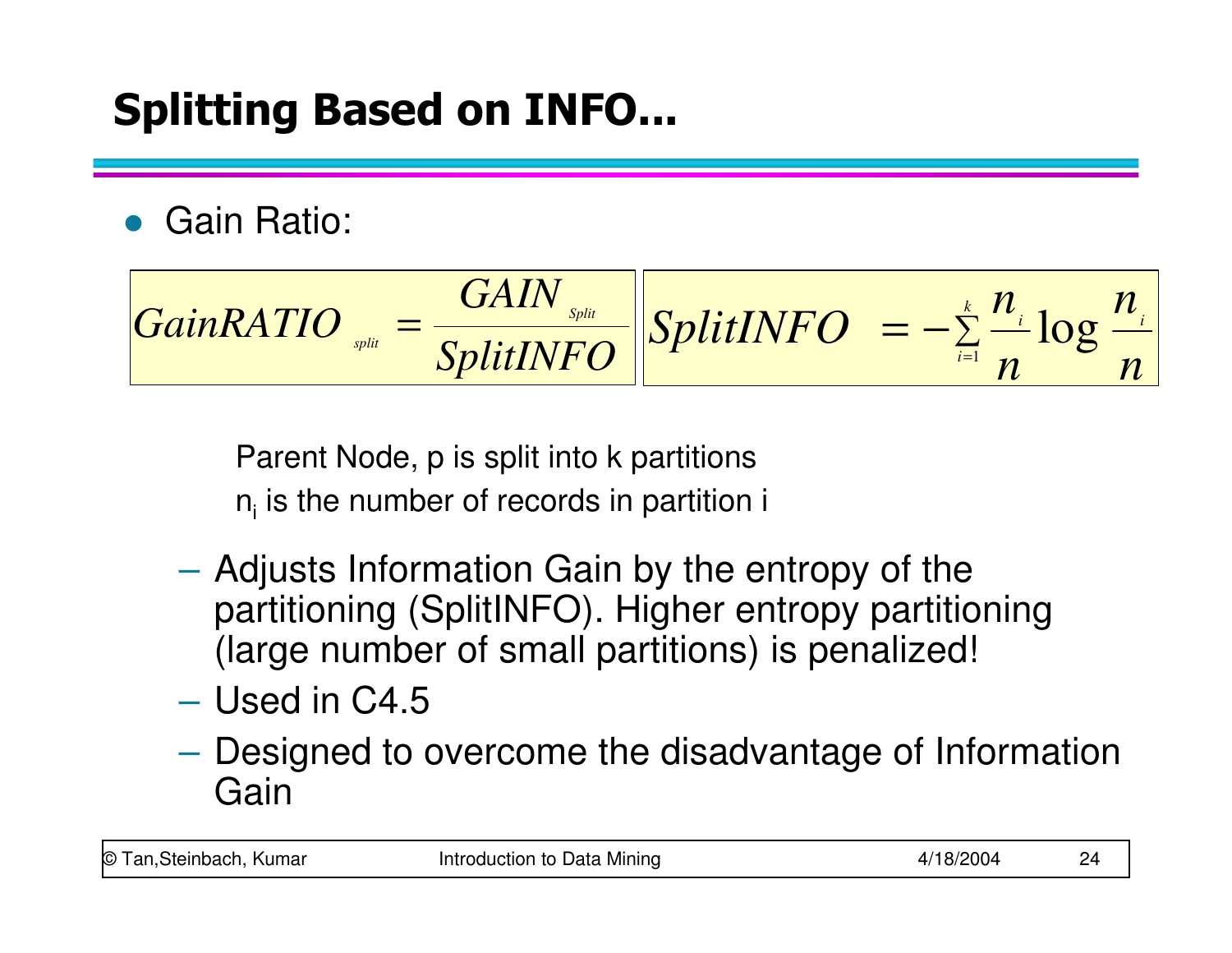#### Splitting Criteria based on Classification Error

Classification error at a node t :

$$
Error(t) = 1 - \max_i P(i \mid t)
$$

Measures misclassification error made by a node.

- $\bullet$  Maximum (1 1/n<sub>c</sub>) when records are equally distributed among all classes, implying least interesting information
- Minimum (0.0) when all records belong to one class, implying most interesting information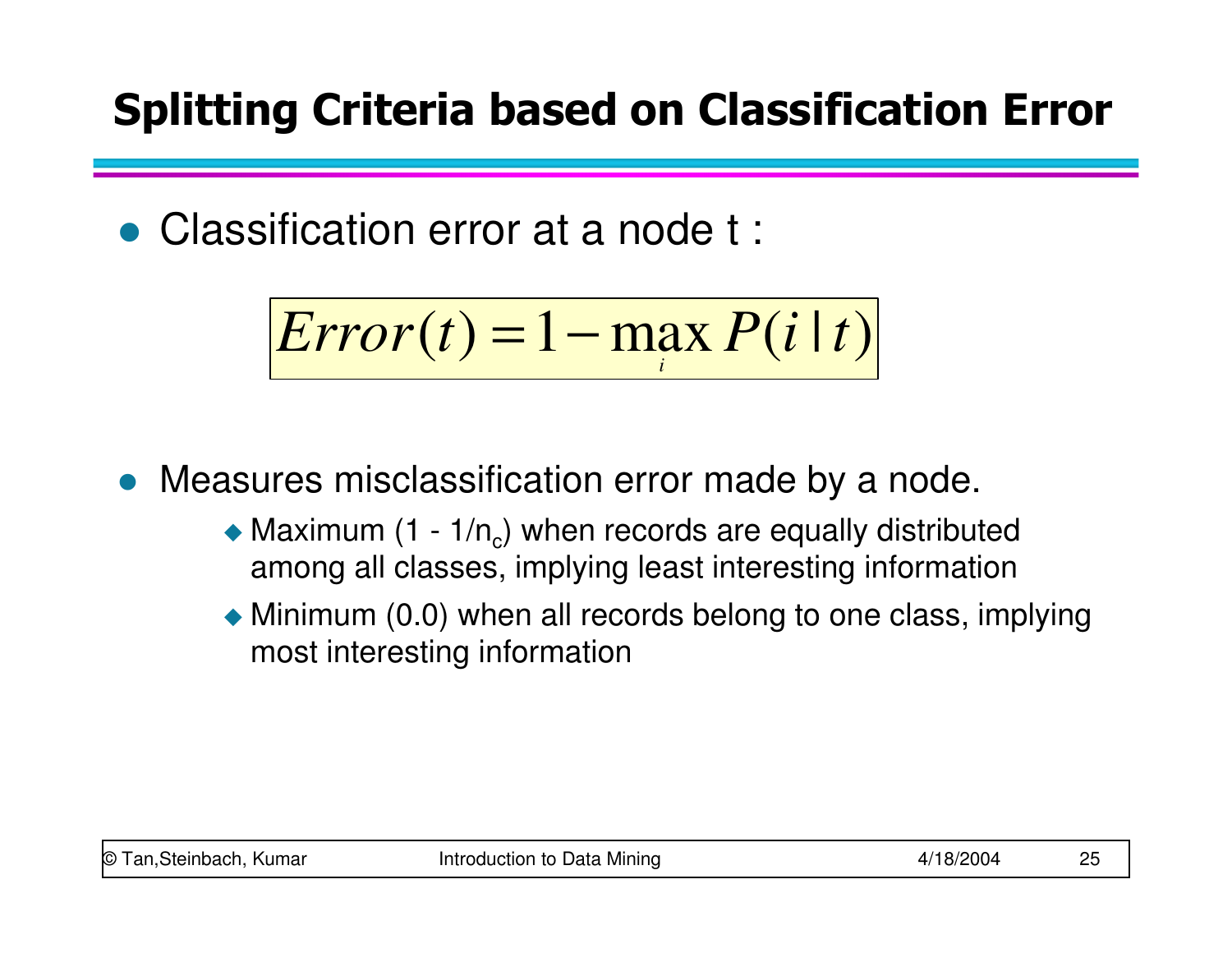#### Examples for Computing Error

$$
Error(t) = 1 - \max_i P(i \mid t)
$$

| U |
|---|
| 6 |

$$
P(C1) = 0/6 = 0 \qquad P(C2) = 6/6 = 1
$$
  
Error = 1 – max (0, 1) = 1 – 1 = 0

| $\overline{\phantom{0}}$<br>-- | ٠ |
|--------------------------------|---|
| ۰,                             | 5 |

$$
P(C1) = 1/6 \qquad P(C2) = 5/6
$$
  
Error = 1 – max (1/6, 5/6) = 1 – 5/6 = 1/6

|               | $\angle$ |
|---------------|----------|
| $\mathcal{L}$ | 4        |

$$
P(C1) = 2/6 \qquad P(C2) = 4/6
$$
  
Error = 1 – max (2/6, 4/6) = 1 – 4/6 = 1/3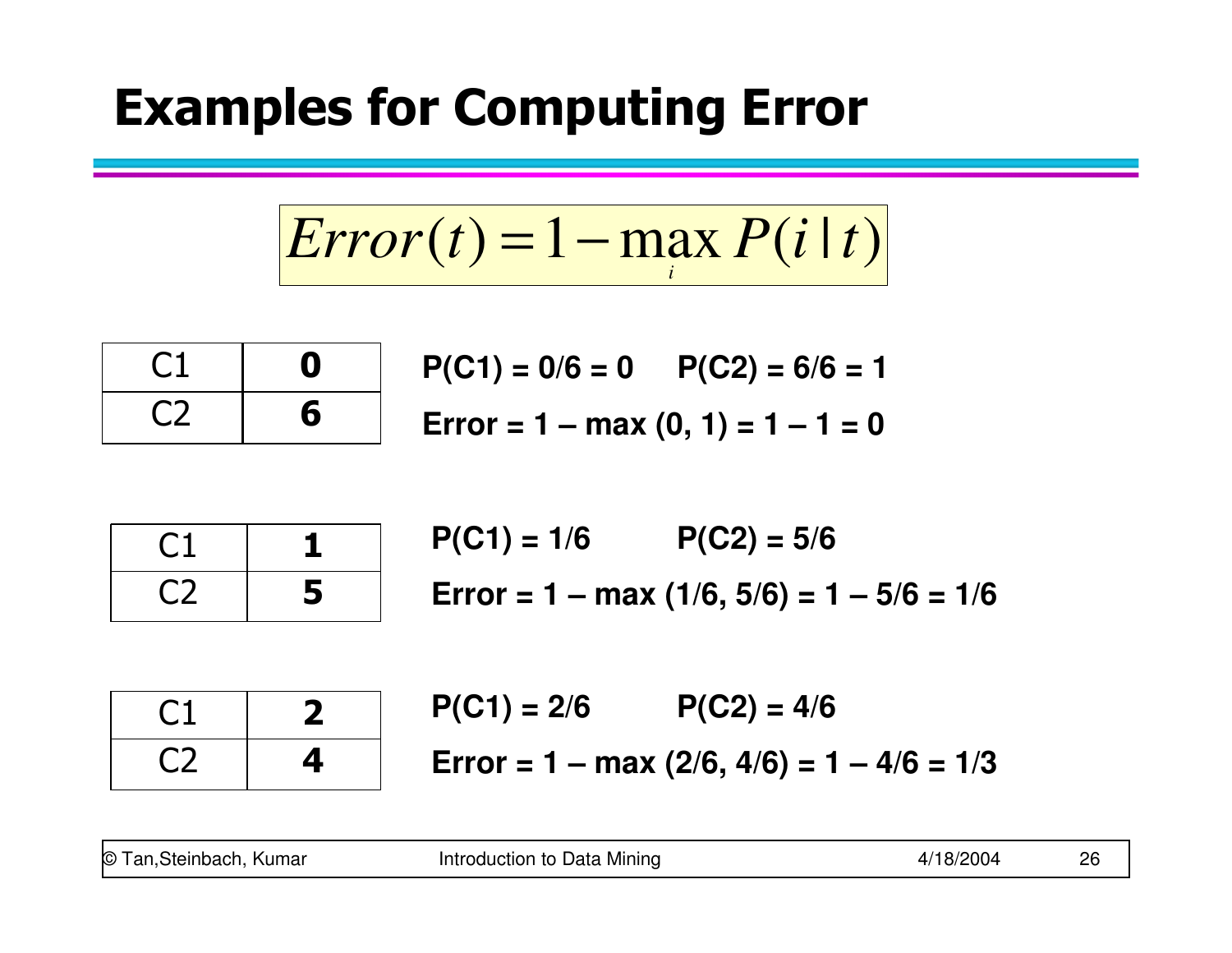#### Comparison among Splitting Criteria

#### **For a 2-class problem:**

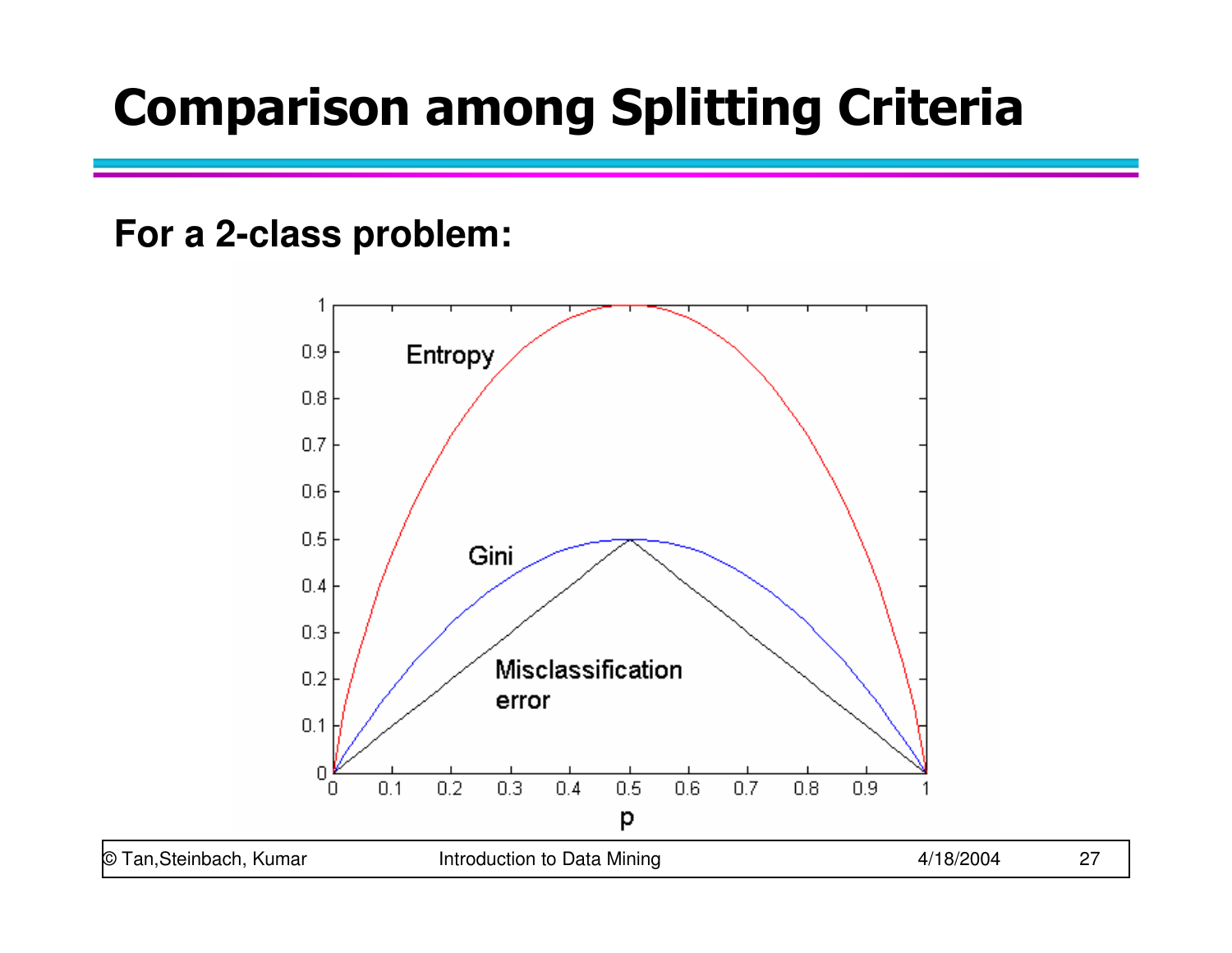# Tree Induction

## • Greedy strategy.

- **Hart Committee** - Split the records based on an attribute test that optimizes certain criterion.
- Issues
	- **Hart Committee**  $-$  Determine how to split the records
		- ◆ How to specify the attribute test condition?
		- ◆ How to determine the best split?
	- **Hart Committee**  $-$  Determine when to stop splitting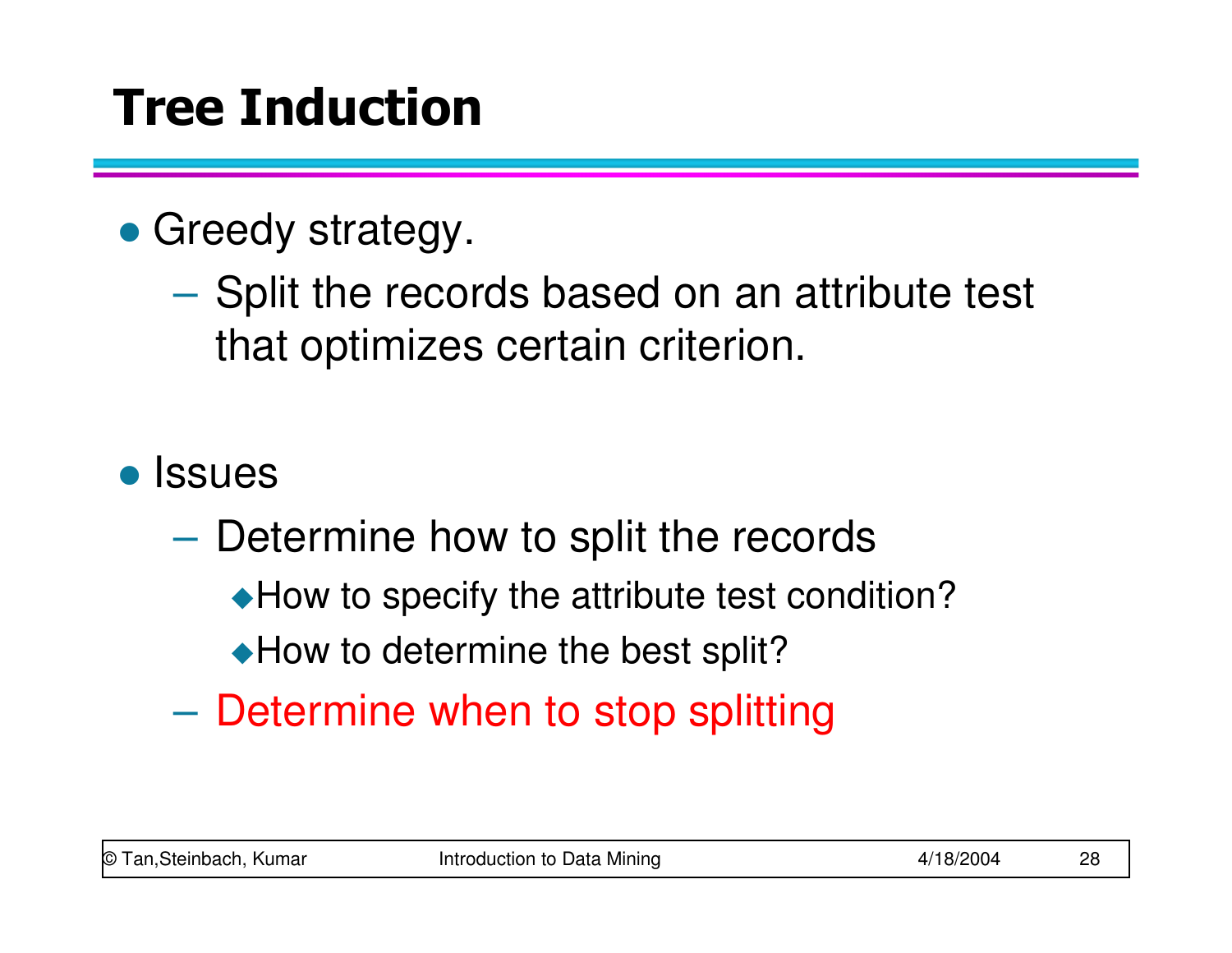# Stopping Criteria for Tree Induction

- Stop expanding a node when all the records belong to the same class
- Stop expanding a node when all the records have similar attribute values
- Early termination (to be discussed later)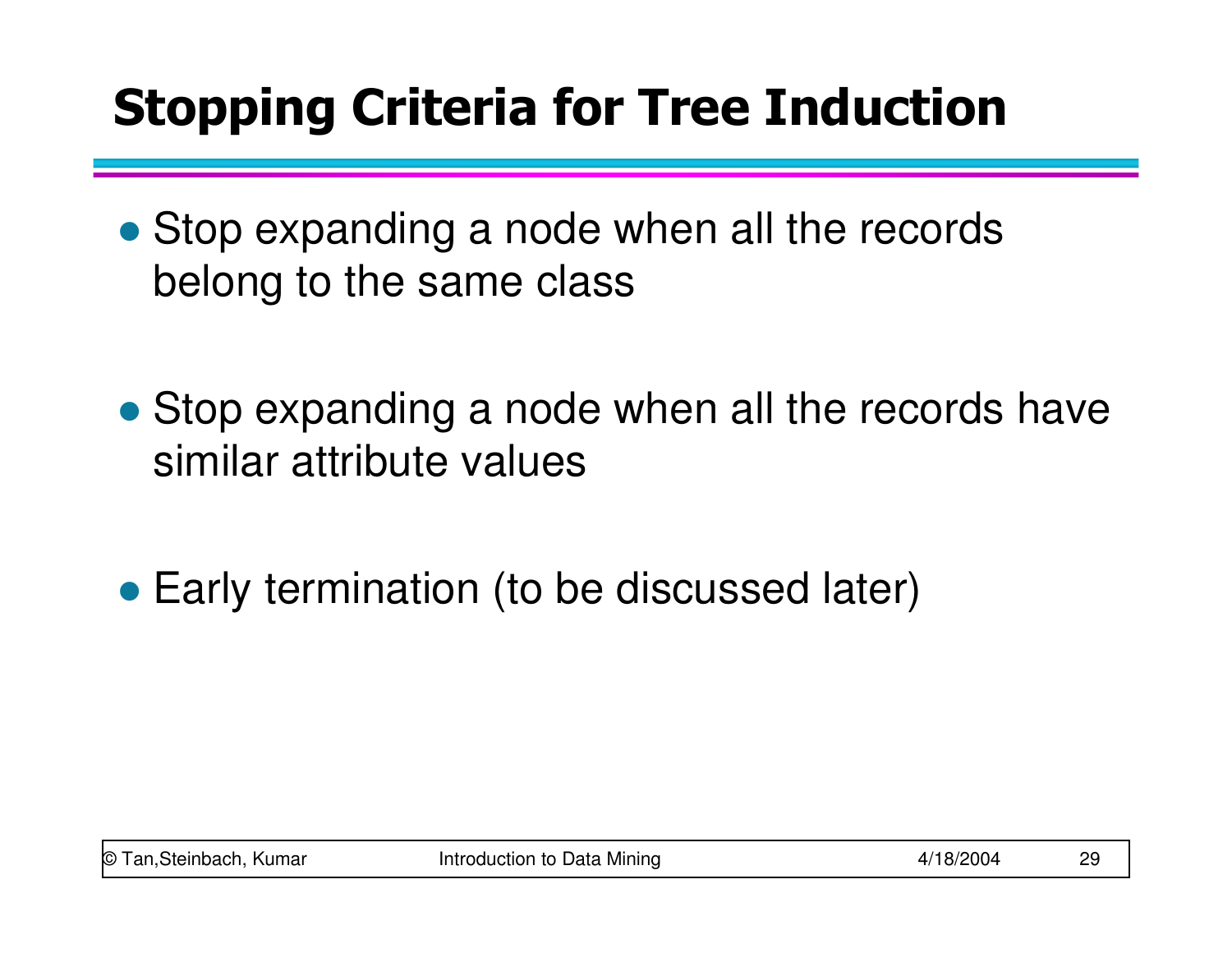## Decision Tree Based Classification

## Advantages:

- **Hart Committee**  $-$  Inexpensive to construct
- **Hart Committee**  $-$  Extremely fast at classifying unknown records
- – $-$  Easy to interpret for small-sized trees
- **Hart Committee**  Accuracy is comparable to other classification techniques for many simple data sets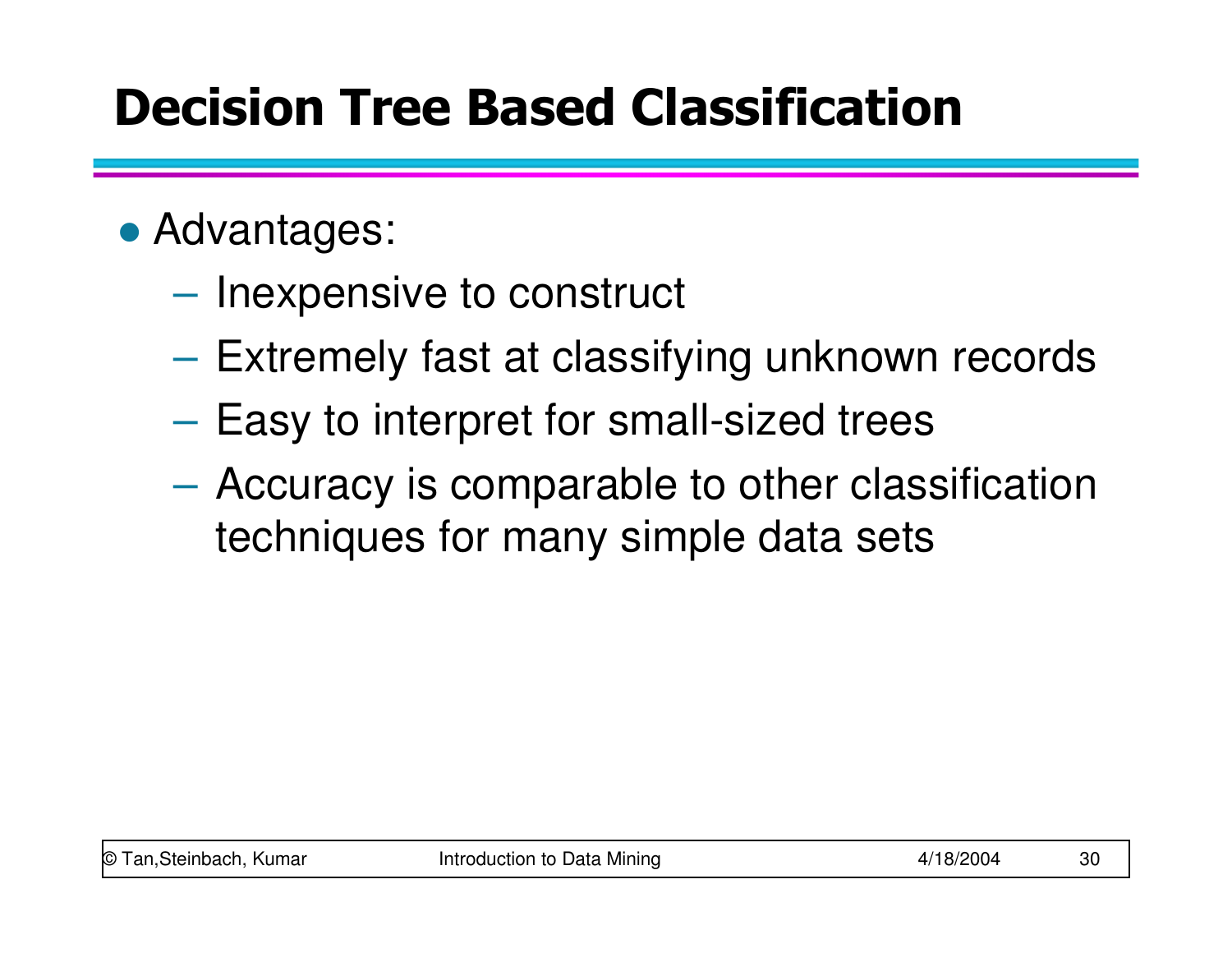# Example: C4.5

- Simple depth-first construction.
- Uses Information Gain
- Sorts Continuous Attributes at each node.
- Needs entire data to fit in memory.
- Unsuitable for Large Datasets.
	- **Hart Committee**  $-$  Needs out-of-core sorting.
- You can download the software from: http://www.cse.unsw.edu.au/~quinlan/c4.5r8.tar.gz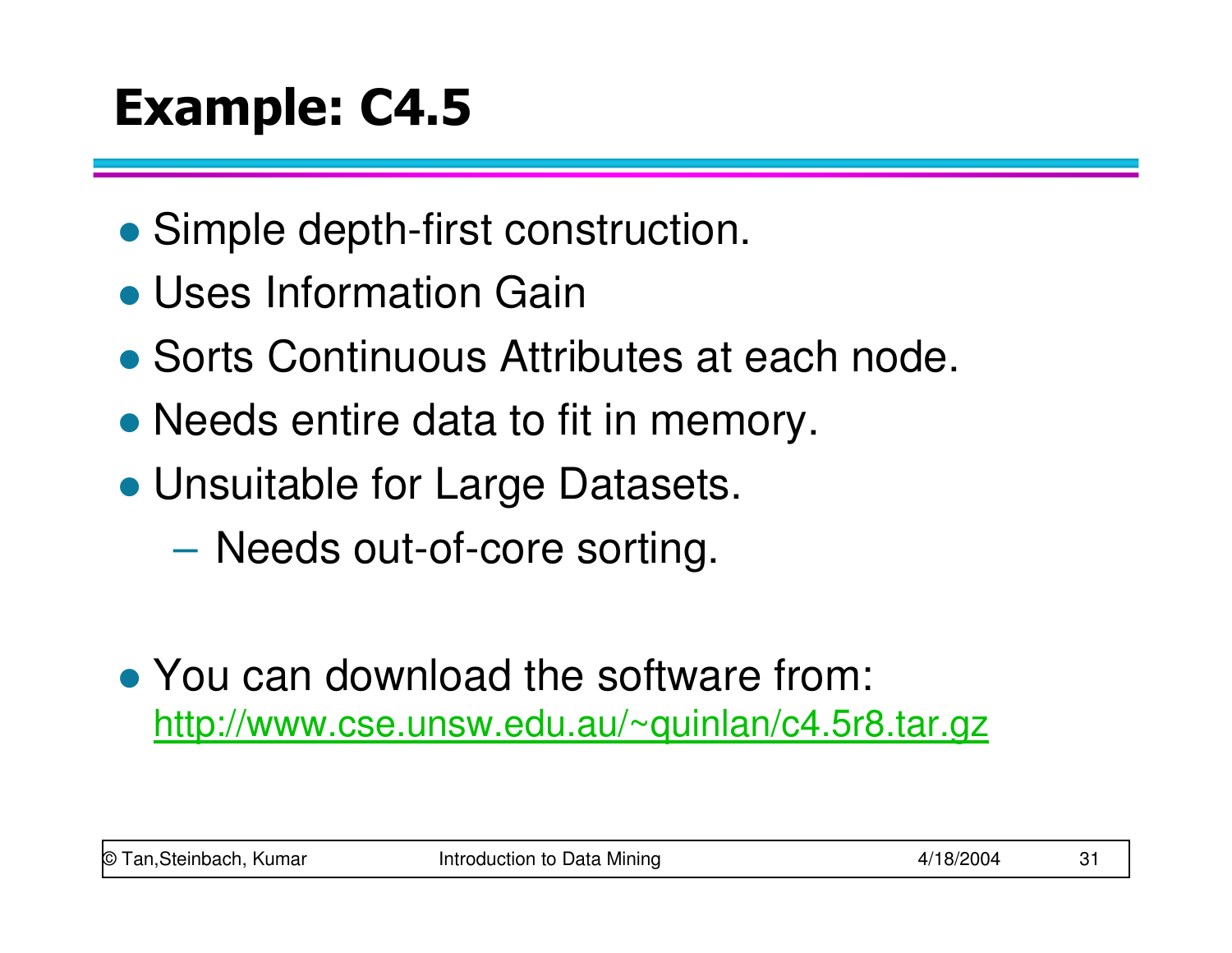## Practical Issues of Classification

- Underfitting and Overfitting
- **Missing Values**
- Costs of Classification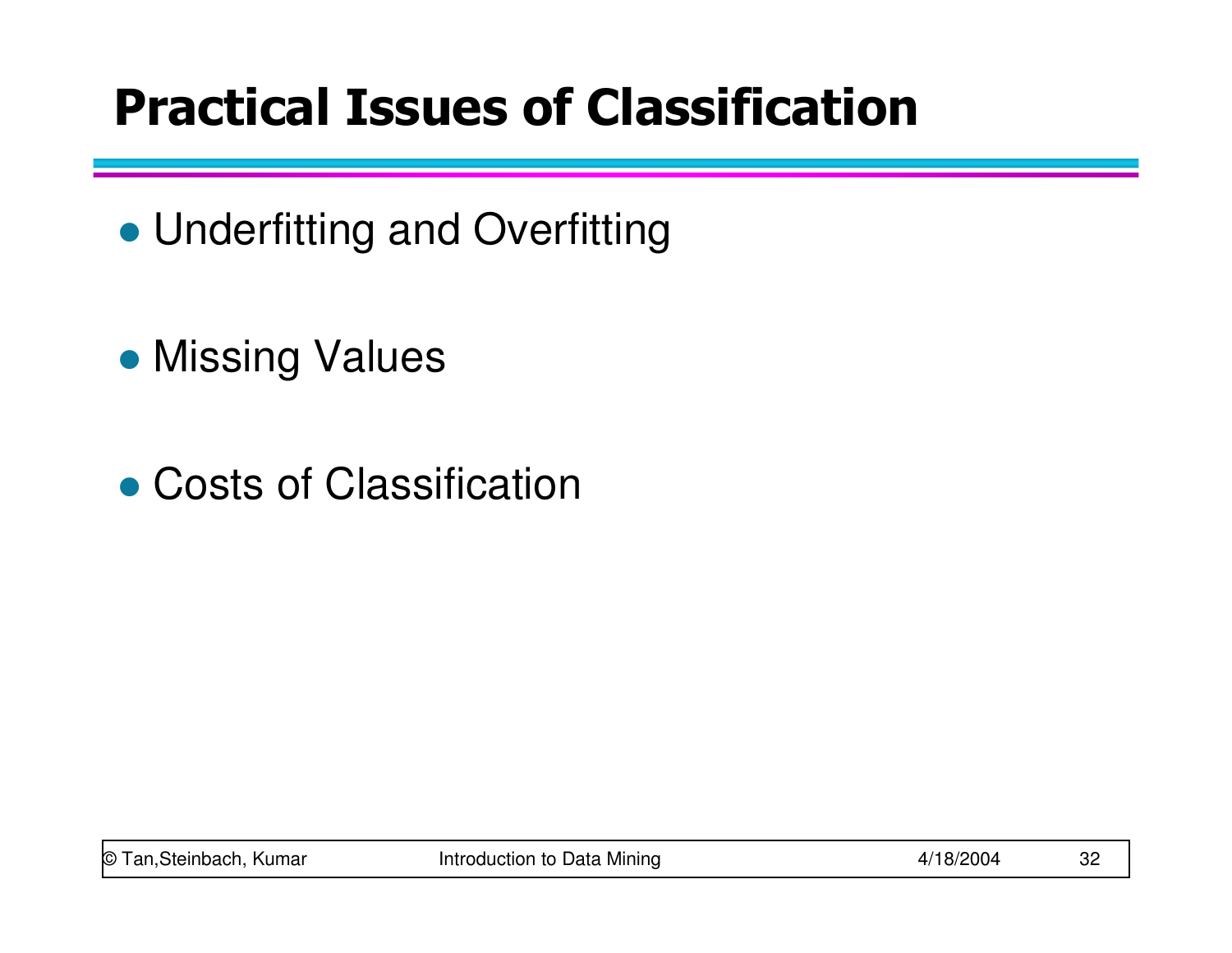## Underfitting and Overfitting



**Underfitting**: when model is too simple, both training and test errors are large

| © Tan, Steinbach, Kumar | Introduction to Data Mining | 4/18/2004 | פפ<br>ാ |
|-------------------------|-----------------------------|-----------|---------|
|-------------------------|-----------------------------|-----------|---------|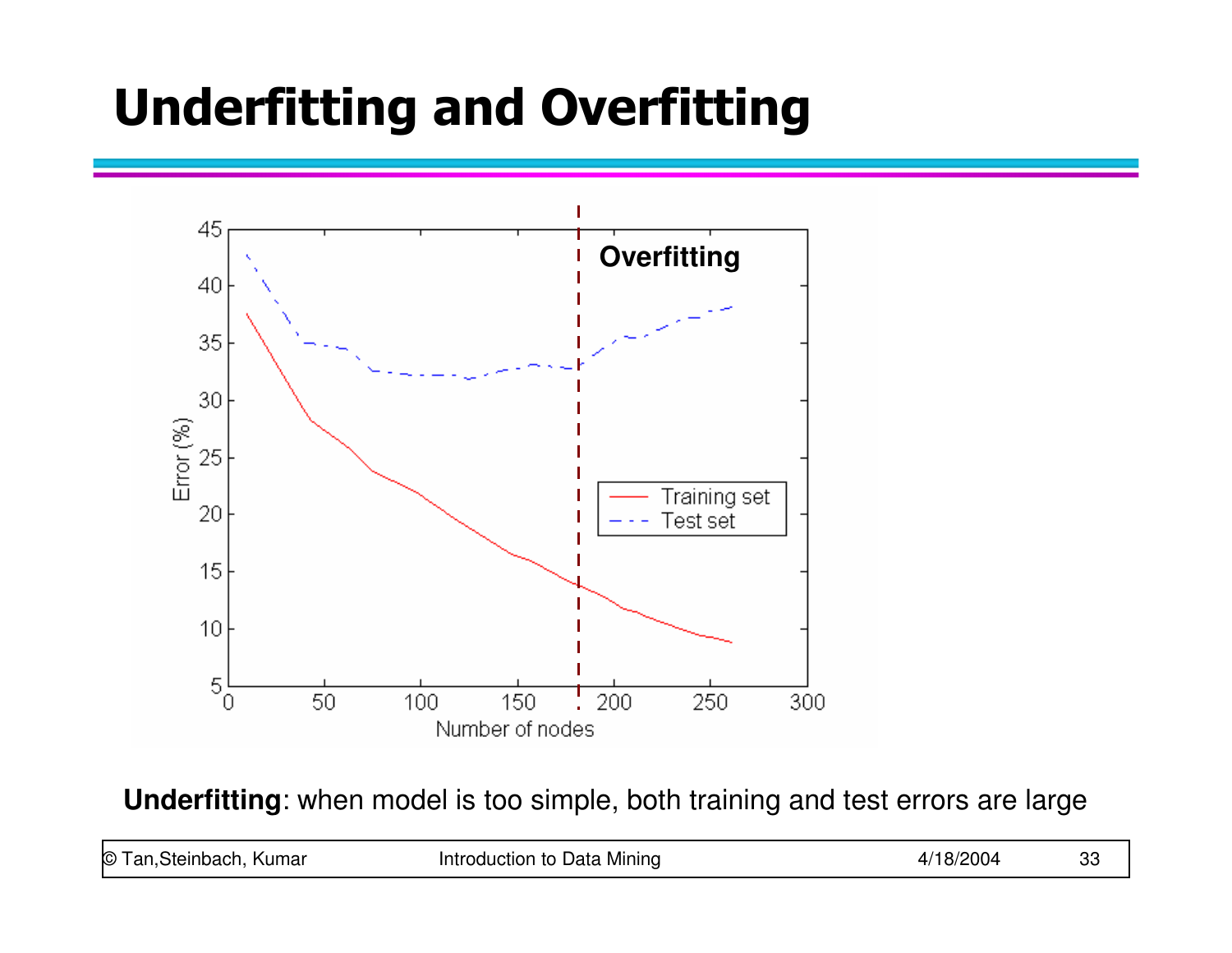## Overfitting due to Noise



#### **Decision boundary is distorted by noise point**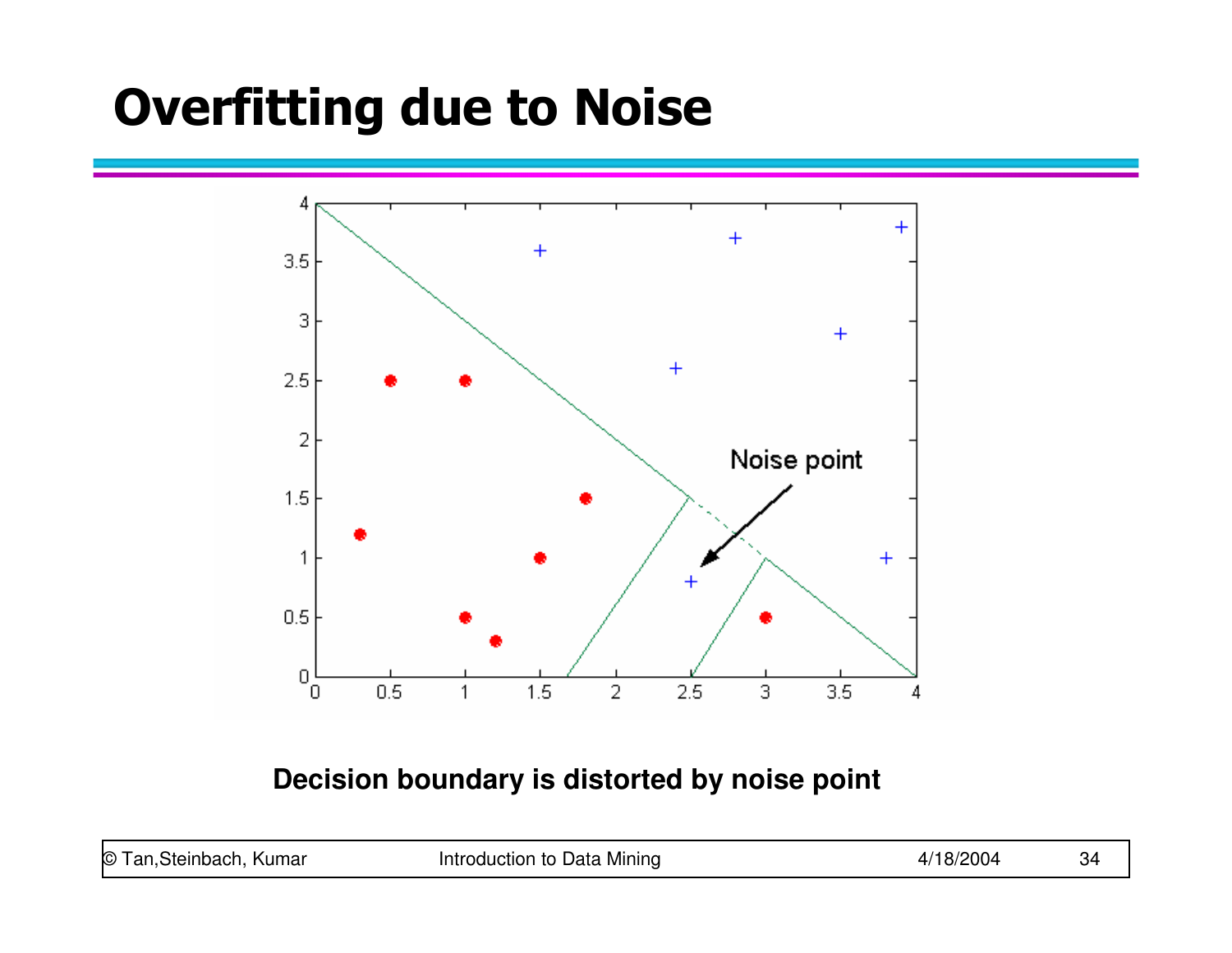#### Overfitting due to Insufficient Examples



**Lack of data points in the lower half of the diagram makes it difficult to predict correctly the class labels of that region** 

**- Insufficient number of training records in the region causes the decision tree to predict the test examples using other training records that are irrelevant to the classification task**

| © Tan, Steinbach, Kumar | Introduction to Data Mining | 4/18/2004 | 35 |
|-------------------------|-----------------------------|-----------|----|
|-------------------------|-----------------------------|-----------|----|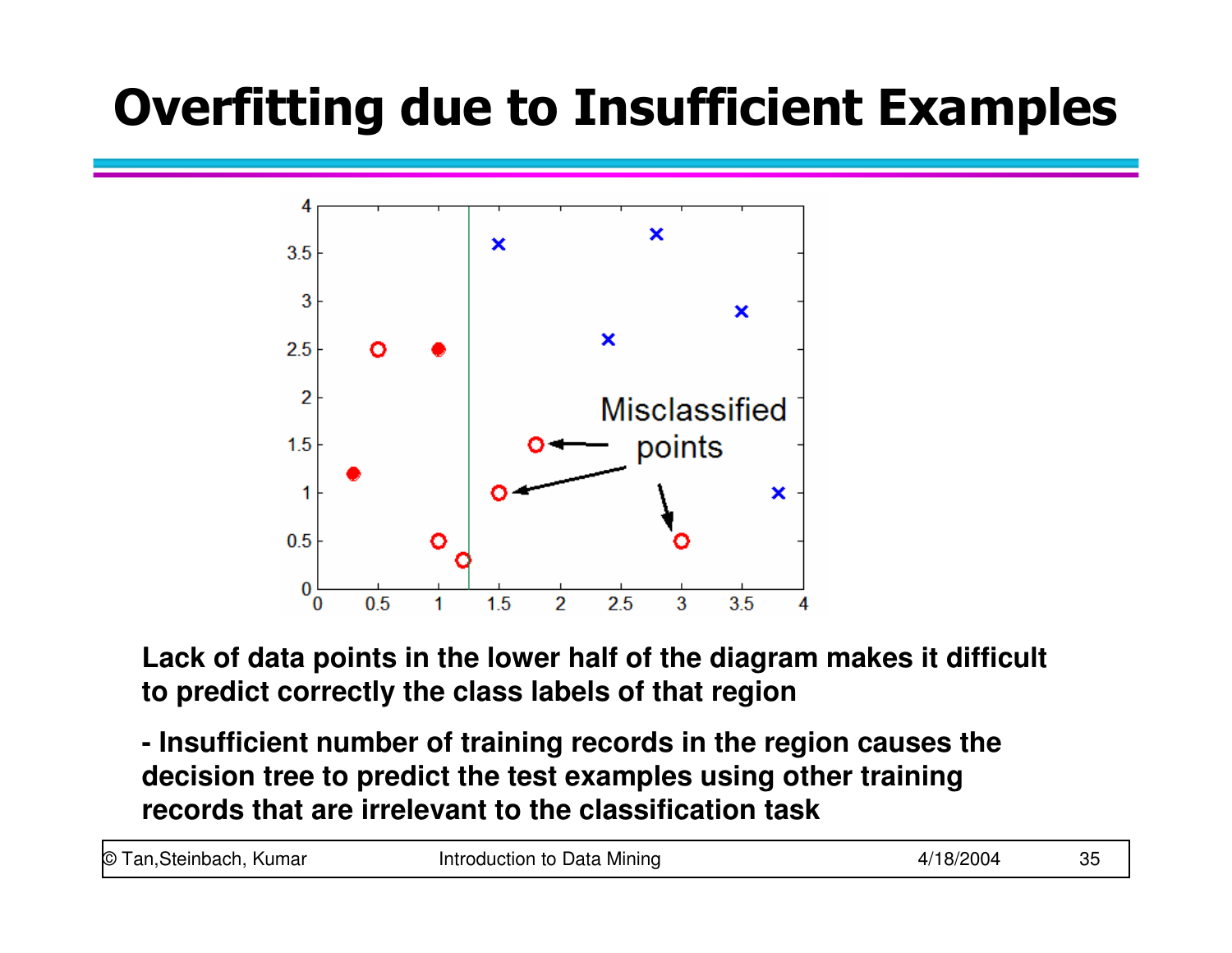## Notes on Overfitting

• Overfitting results in decision trees that are more complex than necessary

• Training error no longer provides a good estimate of how well the tree will perform on previously unseen records

• Need new ways for estimating errors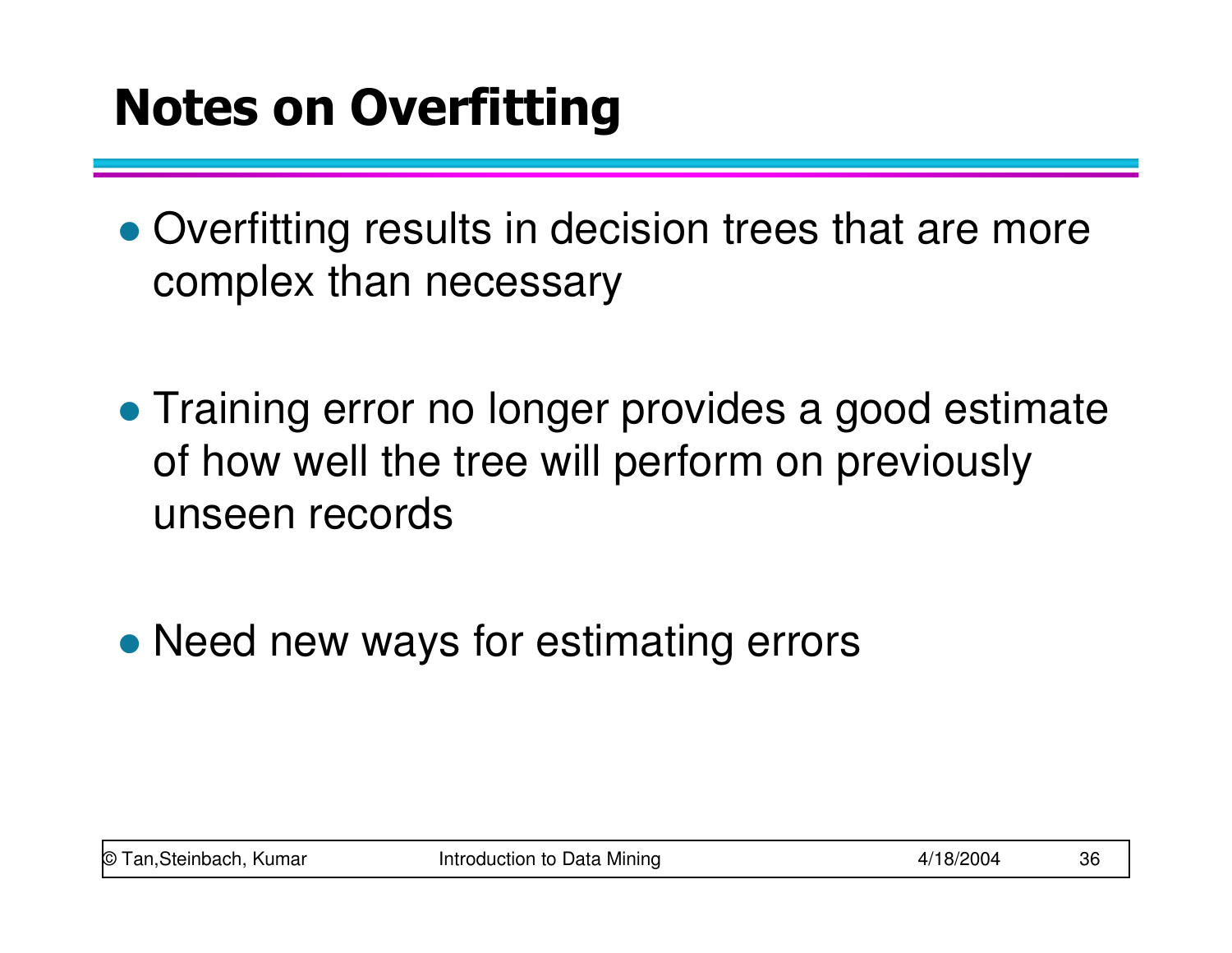- Given two models of similar generalization errors, one should prefer the simpler model over the more complex model
- For complex models, there is a greater chance that it was fitted accidentally by errors in data
- Therefore, one should include model complexity when evaluating a model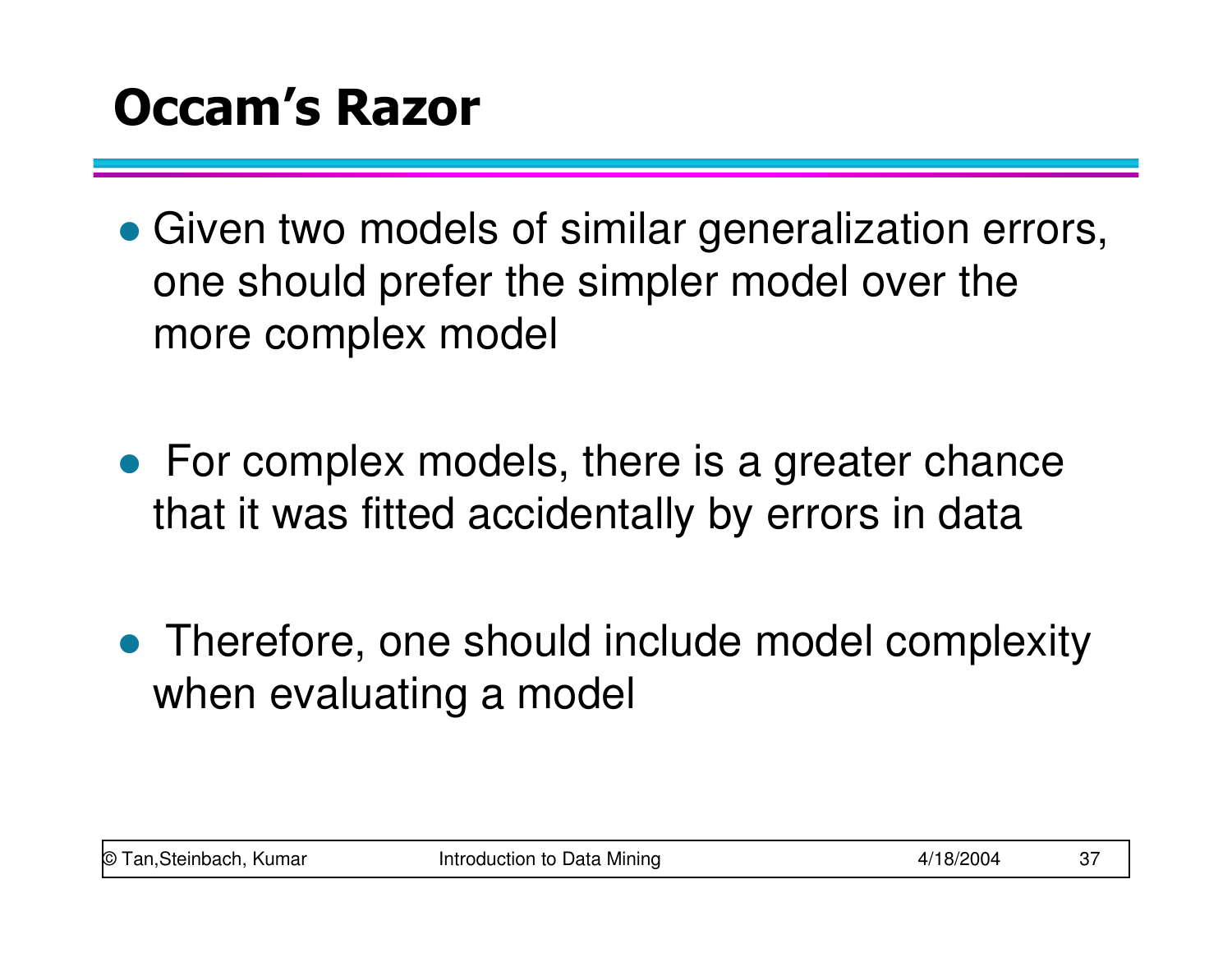### How to Address Overfitting

### **• Pre-Pruning (Early Stopping Rule)**

- $\mathcal{L}_{\mathcal{A}}$  , and the set of the set of the set of the set of the set of the set of the set of the set of the set of the set of the set of the set of the set of the set of the set of the set of the set of the set of th  $-$  Stop the algorithm before it becomes a fully-grown tree
- $-$  Typical stopping conditions for a node:
	- Stop if all instances belong to the same class
	- Stop if all the attribute values are the same
- $\mathcal{L}_{\mathcal{A}}$  , and the set of the set of the set of the set of the set of the set of the set of the set of the set of the set of the set of the set of the set of the set of the set of the set of the set of the set of th More restrictive conditions:

◆ Stop if number of instances is less than some user-specified threshold

• Stop if class distribution of instances are independent of the available features (e.g., using  $\chi$   $\!$  test)

◆ Stop if expanding the current node does not improve impurity measures (e.g., Gini or information gain).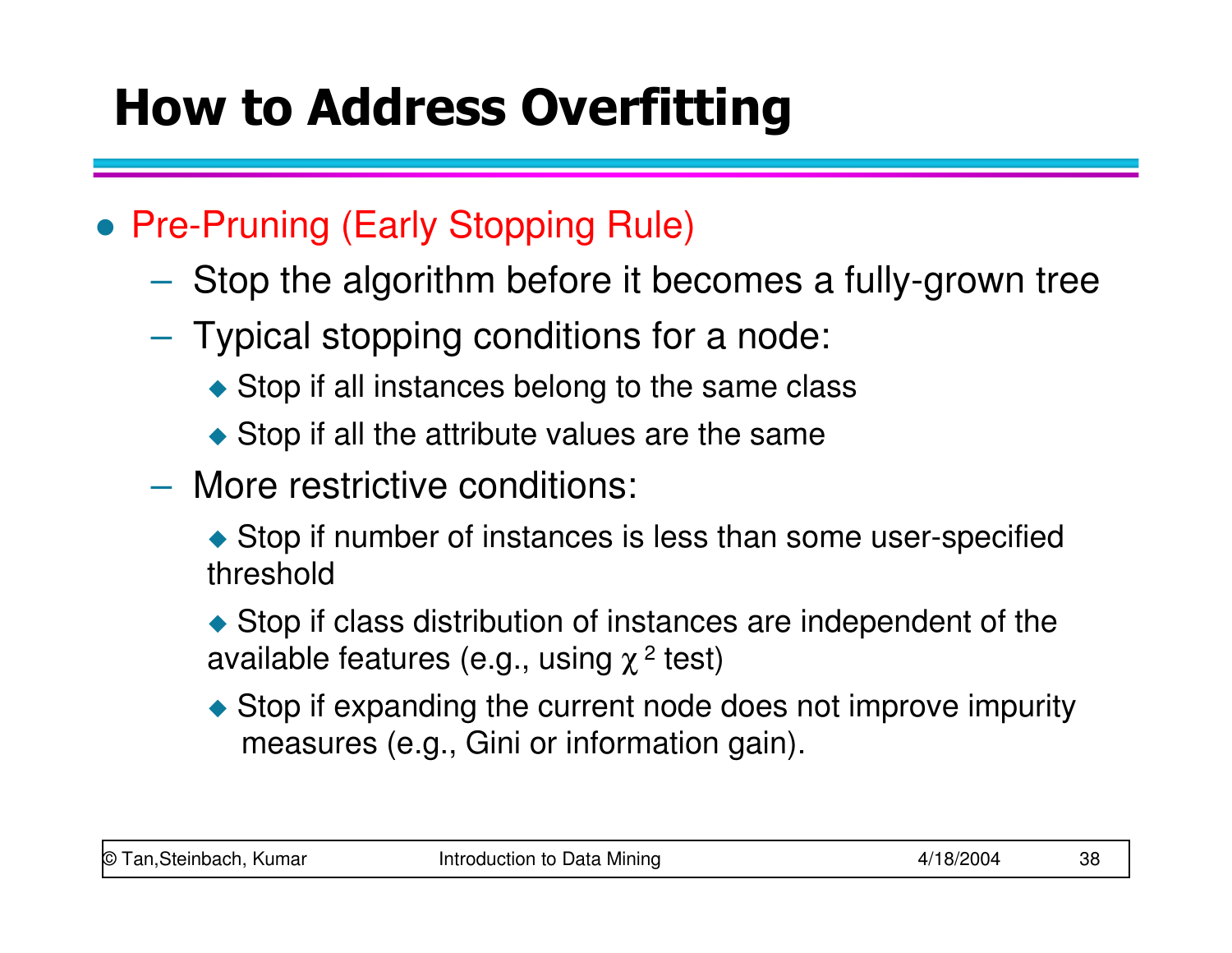### How to Address Overfitting…

### ● Post-pruning

- **Hart Committee**  $-$  Grow decision tree to its entirety
- **Hart Committee** - Trim the nodes of the decision tree in a bottom-up fashion
- **Hart Committee** - If generalization error improves after trimming, replace sub-tree by a leaf node.
- **Hart Committee**  Class label of leaf node is determined from majority class of instances in the sub-tree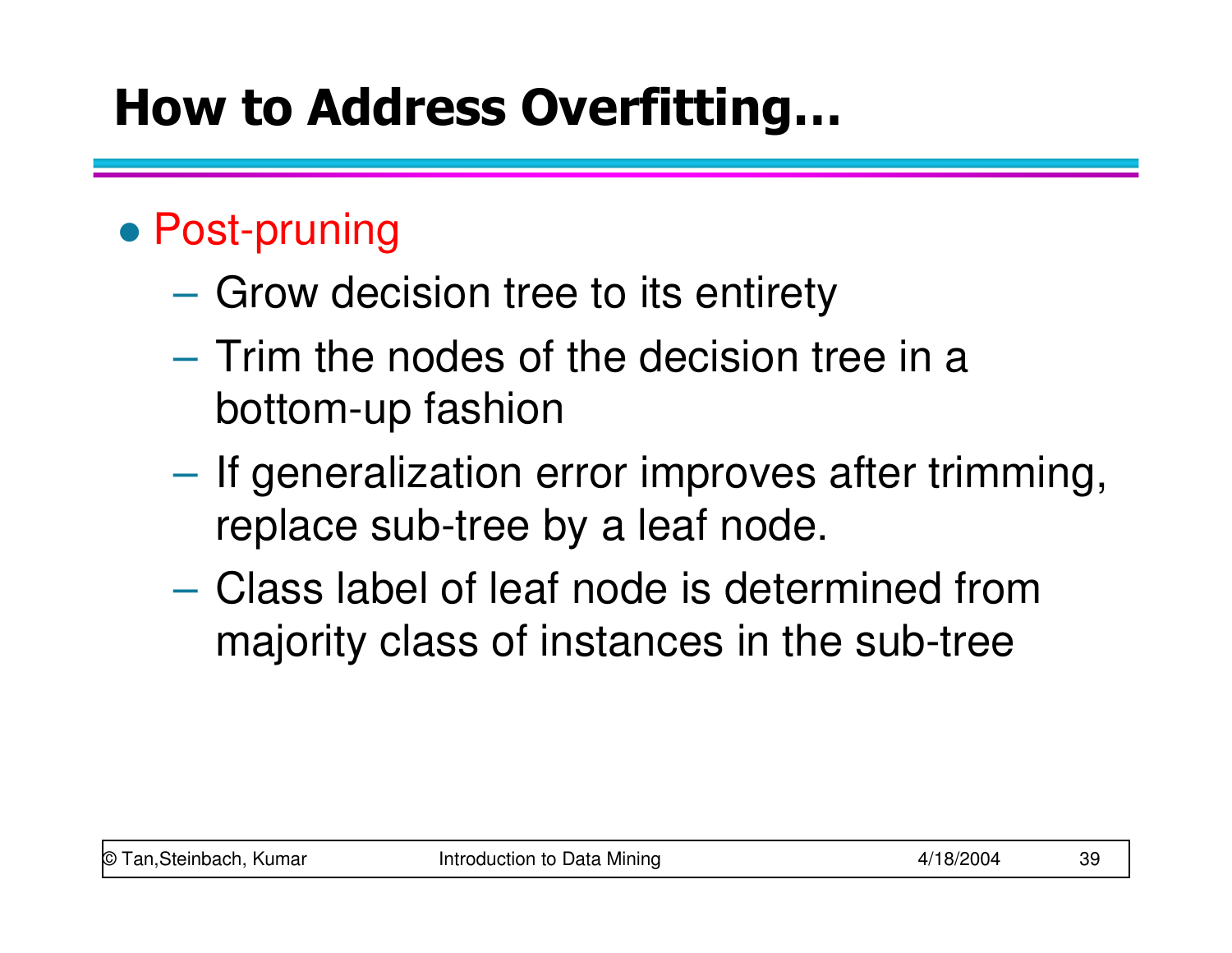### Example of Post-Pruning

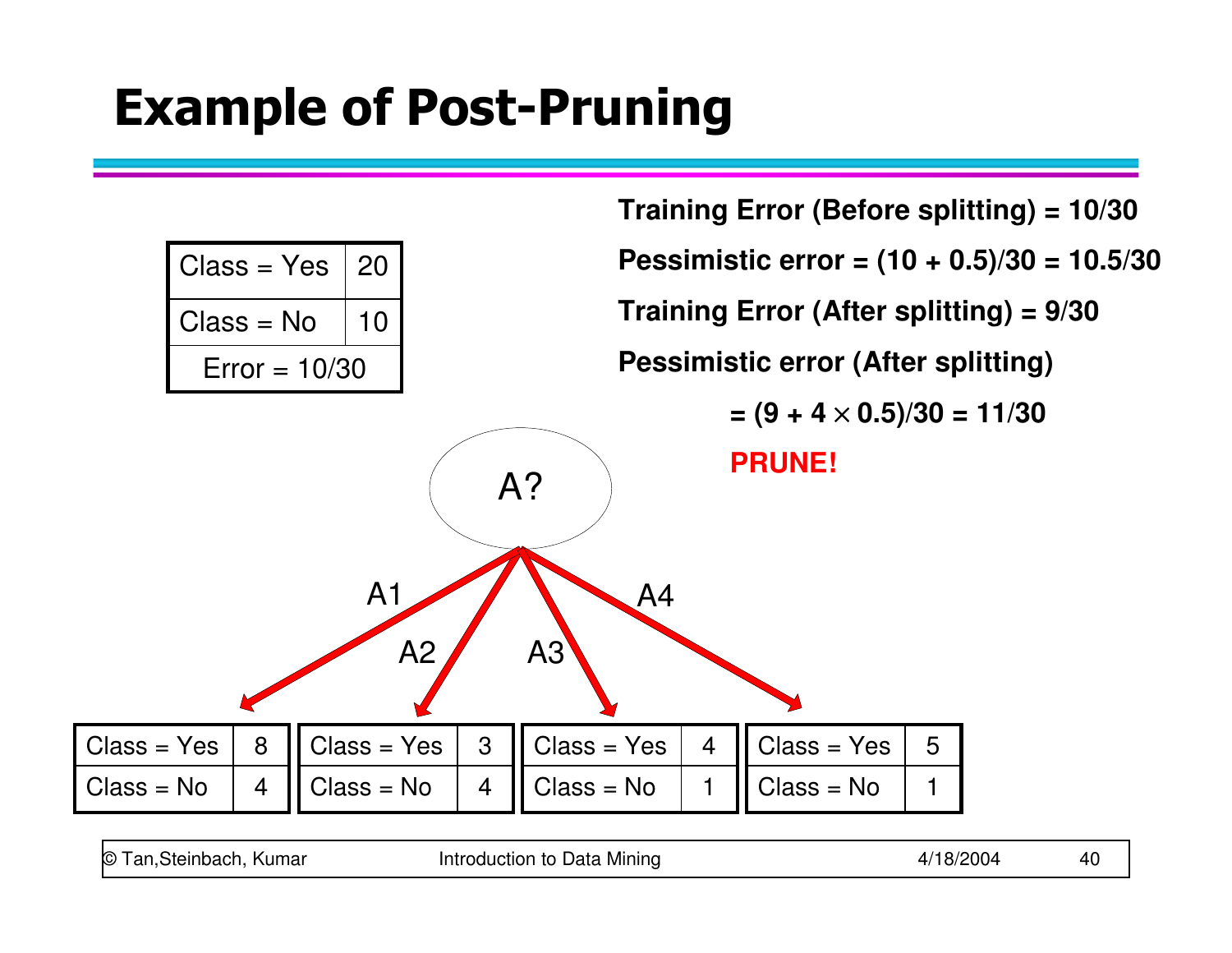## Handling Missing Attribute Values

- **Missing values affect decision tree construction in** three different ways:
	- **Hart Committee** Affects how impurity measures are computed
	- **Hart Committee** – Affects how to distribute instance with missing value to child nodes
	- **Hart Committee** – Affects how a test instance with missing value is classified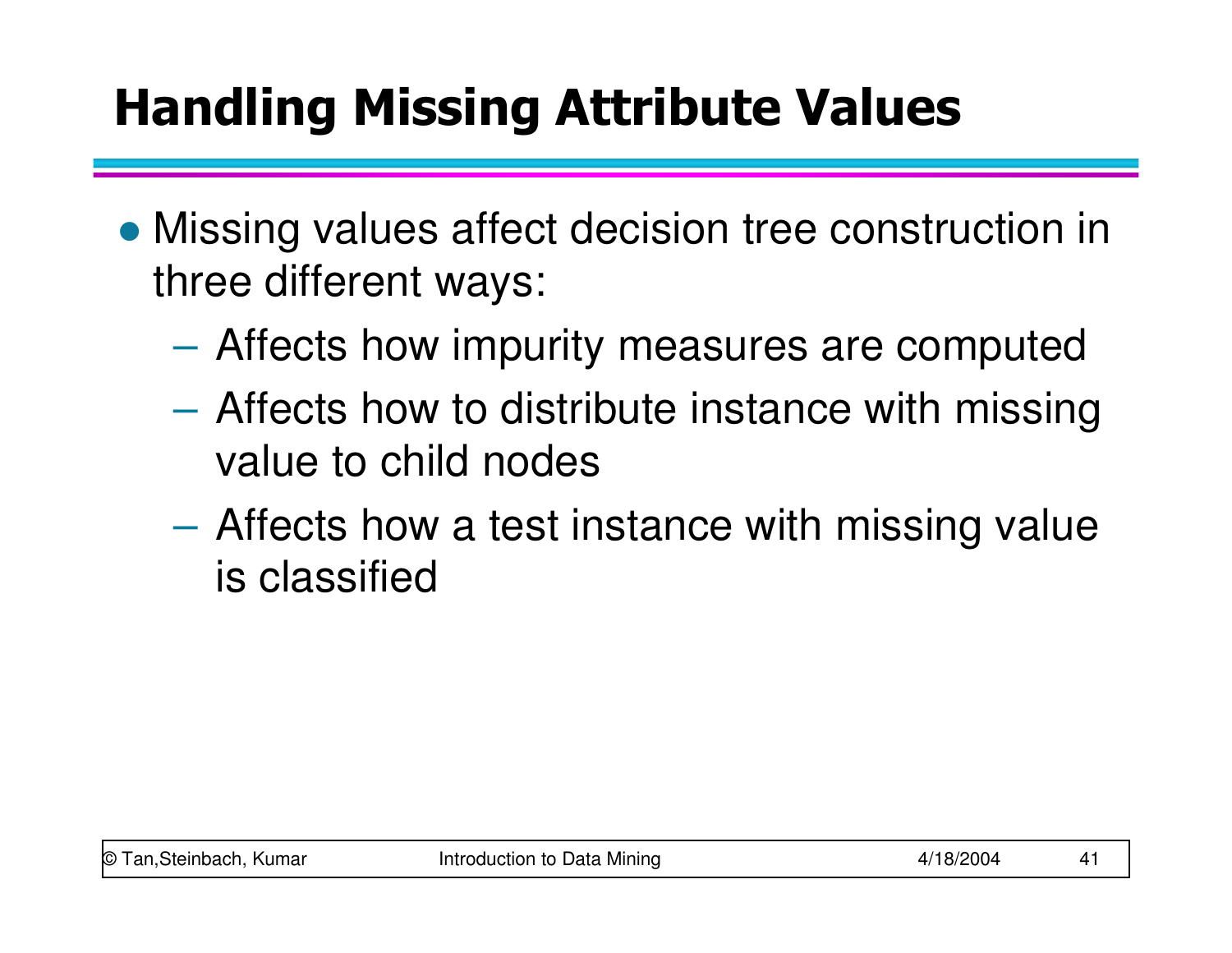# Computing Impurity Measure

| Tid            | <b>Refund</b> | <b>Marital</b><br><b>Status</b> | <b>Taxable</b><br><b>Income</b> | <b>Class</b> |
|----------------|---------------|---------------------------------|---------------------------------|--------------|
| 1              | Yes           | Single                          | 125K                            | <b>No</b>    |
| $\overline{2}$ | No            | <b>Married</b>                  | 100K                            | <b>No</b>    |
| 3              | No            | Single                          | 70K                             | <b>No</b>    |
| 4              | Yes           | <b>Married</b>                  | 120K                            | <b>No</b>    |
| 5              | <b>No</b>     | <b>Divorced</b>                 | 95K                             | Yes          |
| 6              | <b>No</b>     | <b>Married</b>                  | 60K                             | <b>No</b>    |
| $\overline{7}$ | Yes           | <b>Divorced</b>                 | 220K                            | <b>No</b>    |
| 8              | No            | Single                          | 85K                             | <b>Yes</b>   |
| 9              | No            | <b>Married</b>                  | 75K                             | <b>No</b>    |
| 10             | ?             | Single                          | 90K                             | Yes          |
|                |               | <b>Missing</b><br>value         |                                 |              |

#### **Before Splitting:**

**Entropy(Parent)** 

**= -0.3 log(0.3)-(0.7)log(0.7) = 0.8813**

|              | $=$ Yes $\ $ | Class $\ $ Class<br>$= No$ |
|--------------|--------------|----------------------------|
| Refund=Yes   |              |                            |
| Refund=No    |              |                            |
| $Refund = ?$ |              |                            |

#### **Split on Refund:**

**Entropy(Refund=Yes) = 0**

**Entropy(Refund=No) = -(2/6)log(2/6) – (4/6)log(4/6) = 0.9183**

**Entropy(Children) = 0.3 (0) + 0.6 (0.9183) = 0.551**

**Gain = 0.9** × **(0.8813 – 0.551) = 0.3303**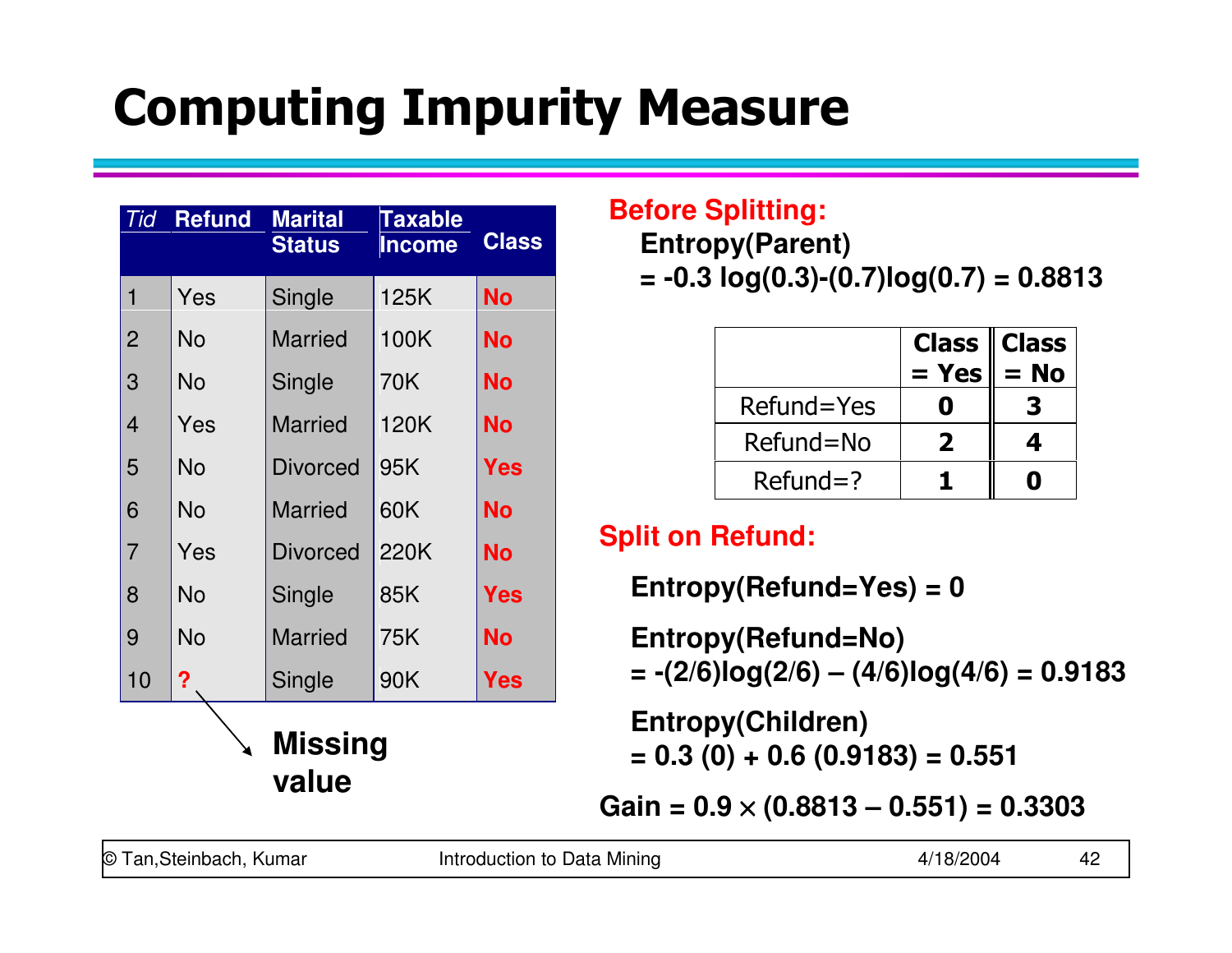### Distribute Instances

| Tid              | <b>Refund</b> |     | <b>Marital</b><br><b>Status</b> | <b>Taxable</b><br><b>Income</b> | <b>Class</b> |              |
|------------------|---------------|-----|---------------------------------|---------------------------------|--------------|--------------|
| 1                | Yes           |     | Single                          | 125K                            | <b>No</b>    |              |
| $\overline{2}$   | <b>No</b>     |     | <b>Married</b>                  | 100K                            | <b>No</b>    |              |
| 3                | No            |     | Single                          | 70K                             | <b>No</b>    |              |
| 4                | Yes           |     | <b>Married</b>                  | 120K                            | <b>No</b>    |              |
| 5                | <b>No</b>     |     | <b>Divorced</b>                 | 95K                             | Yes          |              |
| 6                | No            |     | <b>Married</b>                  | 60K                             | <b>No</b>    |              |
| $\overline{7}$   | Yes           |     | <b>Divorced</b>                 | 220K                            | <b>No</b>    |              |
| 8                | <b>No</b>     |     | Single                          | 85K                             | Yes          |              |
| 9                | No            |     | <b>Married</b>                  | 75K                             | <b>No</b>    |              |
|                  |               | Yes |                                 | <b>Refund</b>                   | No           |              |
| <b>Class=Yes</b> |               | 0   |                                 | <b>Cheat=Yes</b>                |              | $\mathbf{2}$ |
| <b>Class=No</b>  |               | 3   |                                 | <b>Cheat=No</b>                 |              | 4            |



**Probability that Refund=Yes is 3/9**

**Probability that Refund=No is 6/9**

**Assign record to the left child with weight = 3/9 and to the right child with weight = 6/9**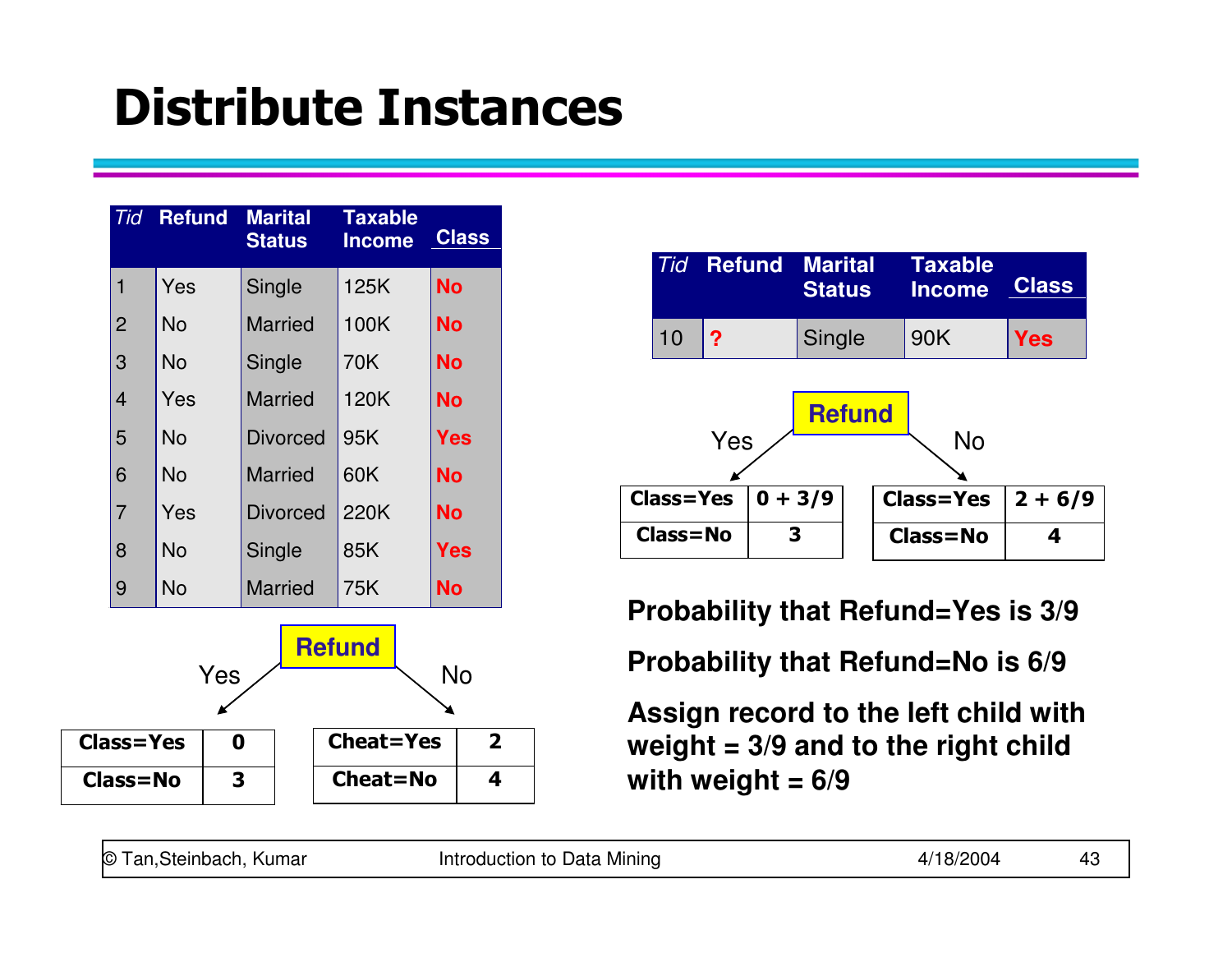### Classify Instances

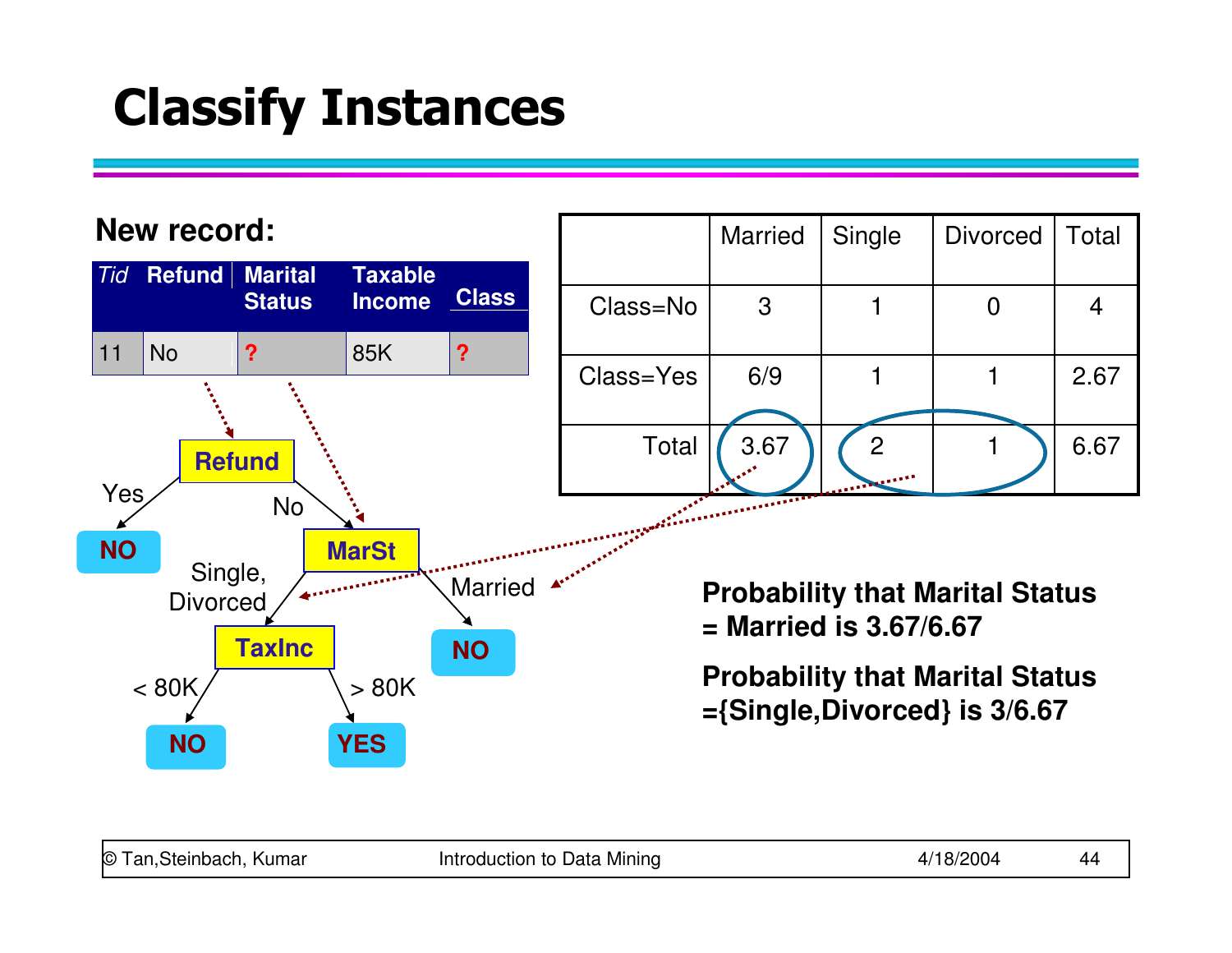## Decision Boundary



- **Border line between two neighboring regions of different classes is known as decision boundary**
- **Decision boundary is parallel to axes because test condition involves a single attribute at-a-time**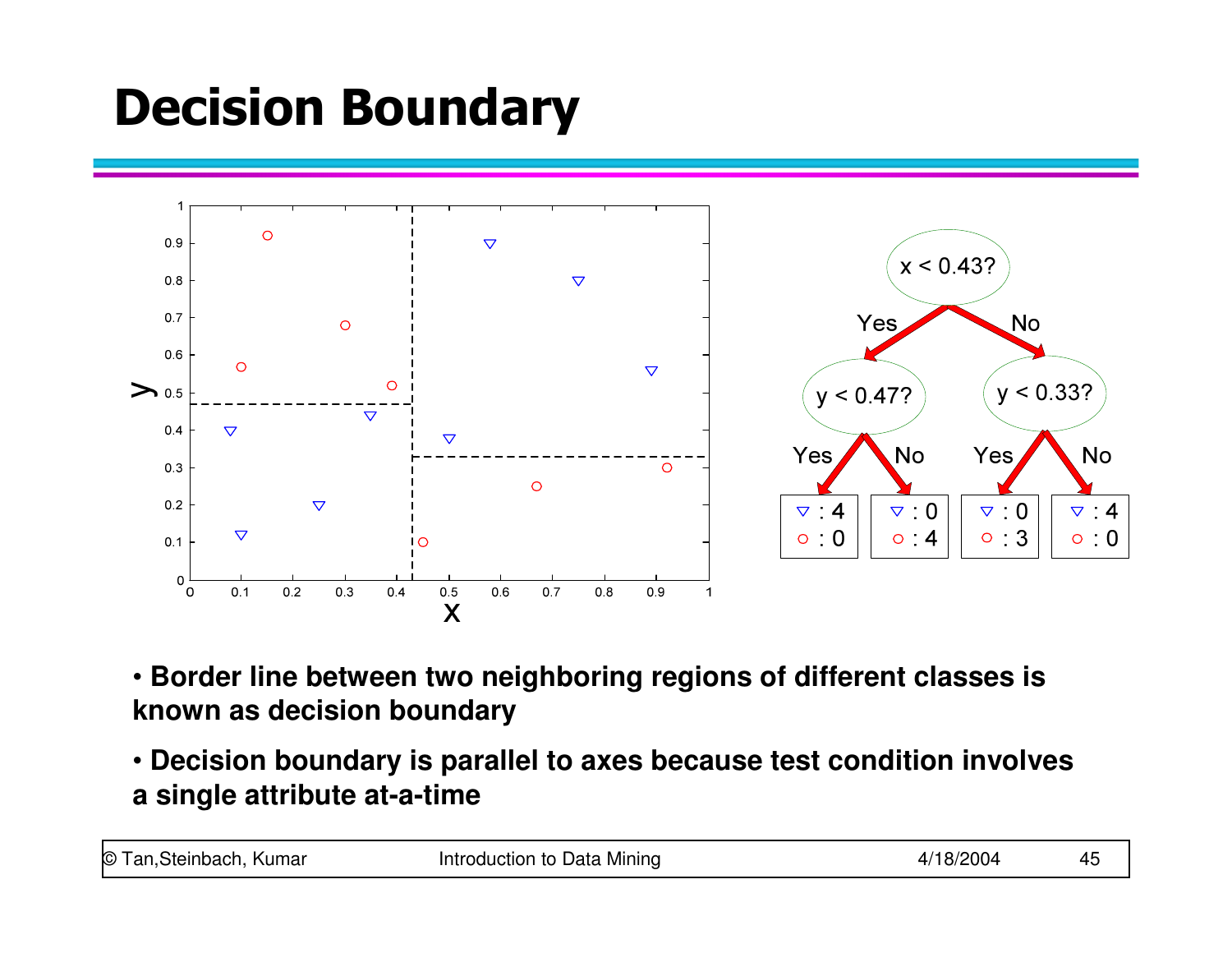## Oblique Decision Trees



- **Test condition may involve multiple attributes**
- **More expressive representation**
- **Finding optimal test condition is computationally expensive**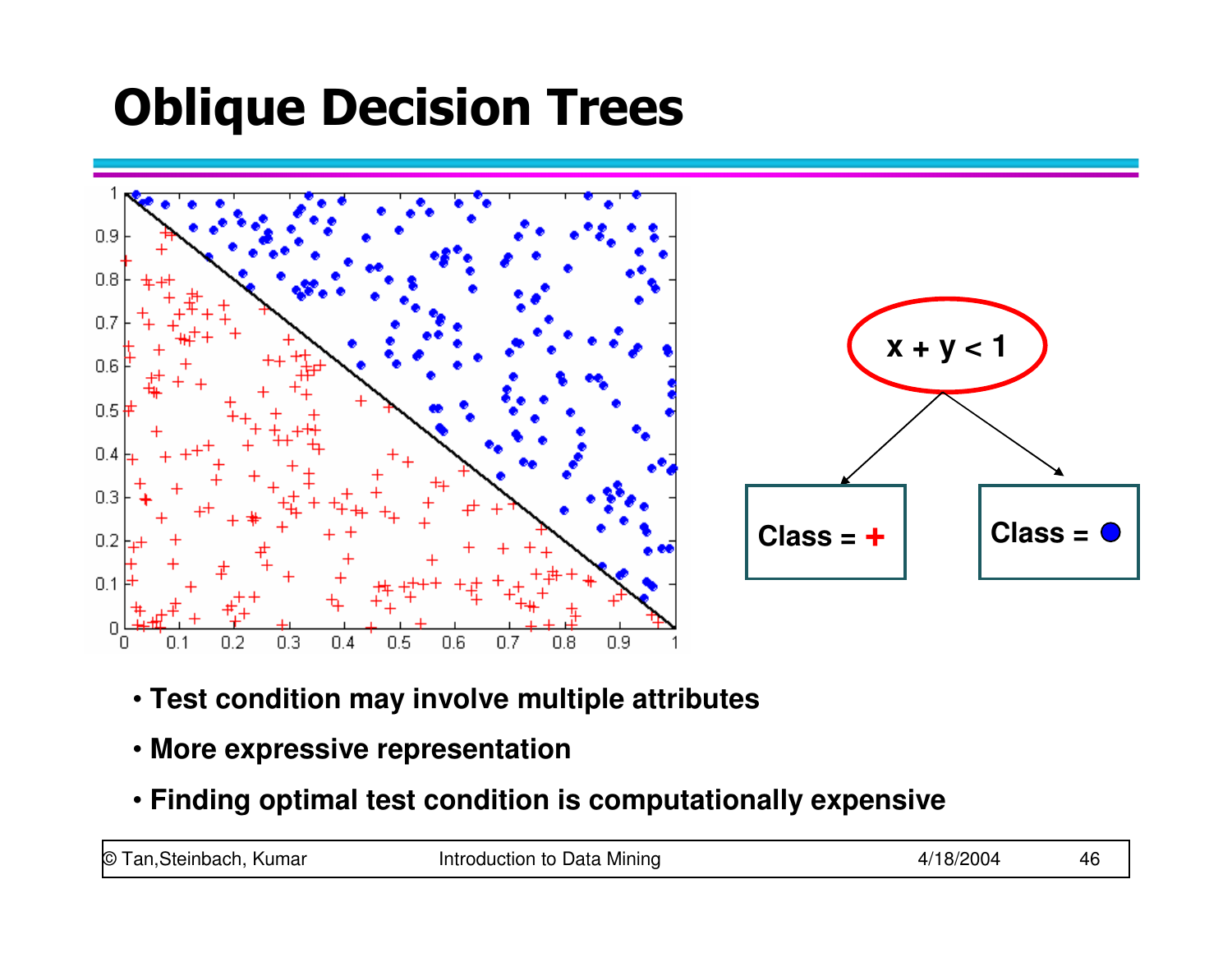## Metrics for Performance Evaluation

Focus on the predictive capability of a model

**Hart Committee** - Rather than how fast it takes to classify or build models, scalability, etc.

● Confusion Matrix:

|               | <b>PREDICTED CLASS</b> |                      |  |                          |  |
|---------------|------------------------|----------------------|--|--------------------------|--|
|               |                        | Class=Yes   Class=No |  | a: TP (1                 |  |
| <b>ACTUAL</b> | Class=Yes              | a                    |  | b: FN(<br>$c$ : FP $(1)$ |  |
| <b>CLASS</b>  | Class=No               | $\mathbf C$          |  | $d$ : TN $($             |  |

**a: TP (true positive)**

- false negative)
- false positive)
- **d: TN (true negative)**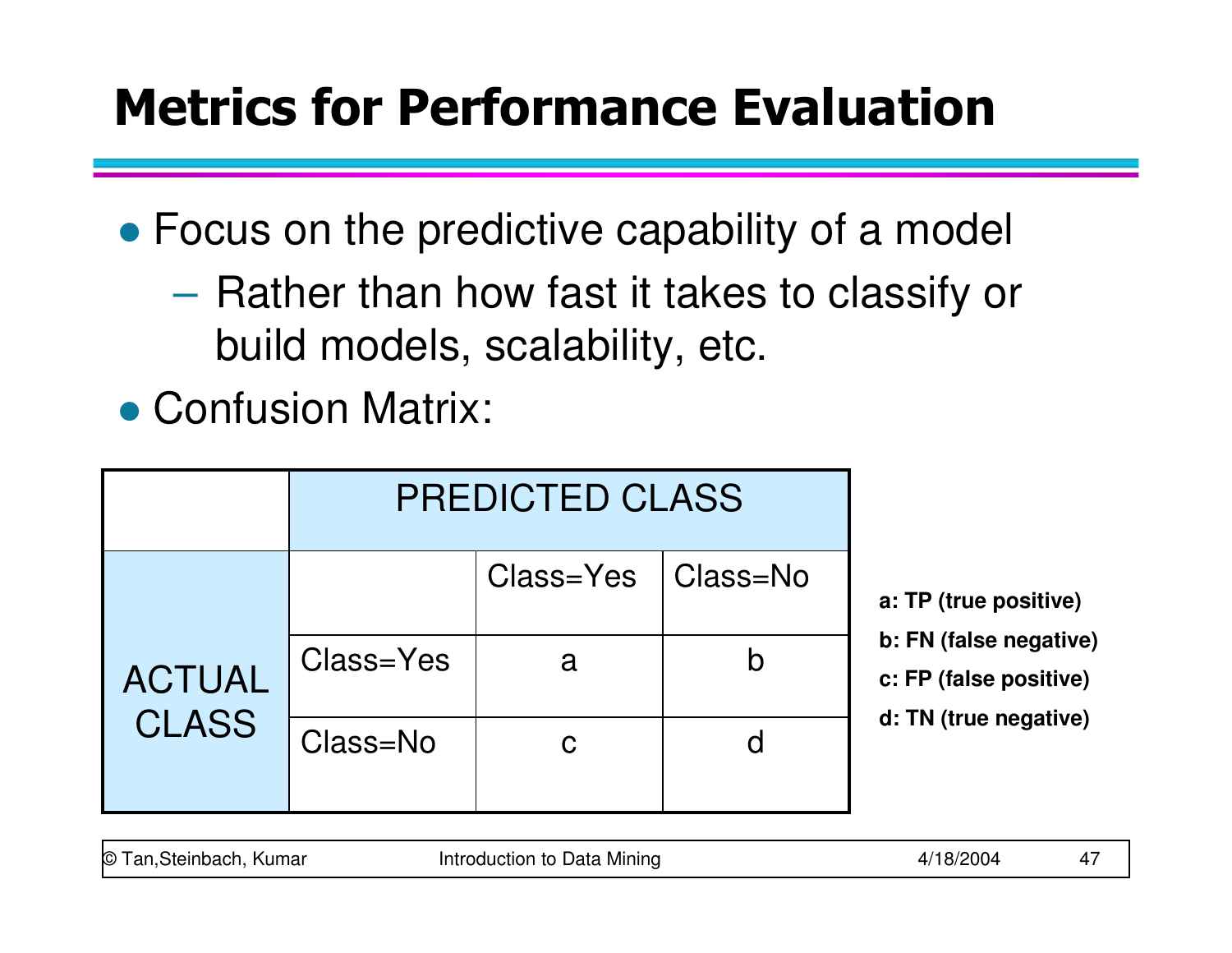### Metrics for Performance Evaluation…

|               | <b>PREDICTED CLASS</b> |                      |     |  |
|---------------|------------------------|----------------------|-----|--|
|               |                        | Class=Yes   Class=No |     |  |
| <b>ACTUAL</b> | Class=Yes              | a                    | FN) |  |
| <b>CLASS</b>  | Class=No               | C                    |     |  |

Most widely-used metric:

$$
Accuracy = \frac{a+d}{a+b+c+d} = \frac{TP + TN}{TP + TN + FP + FN}
$$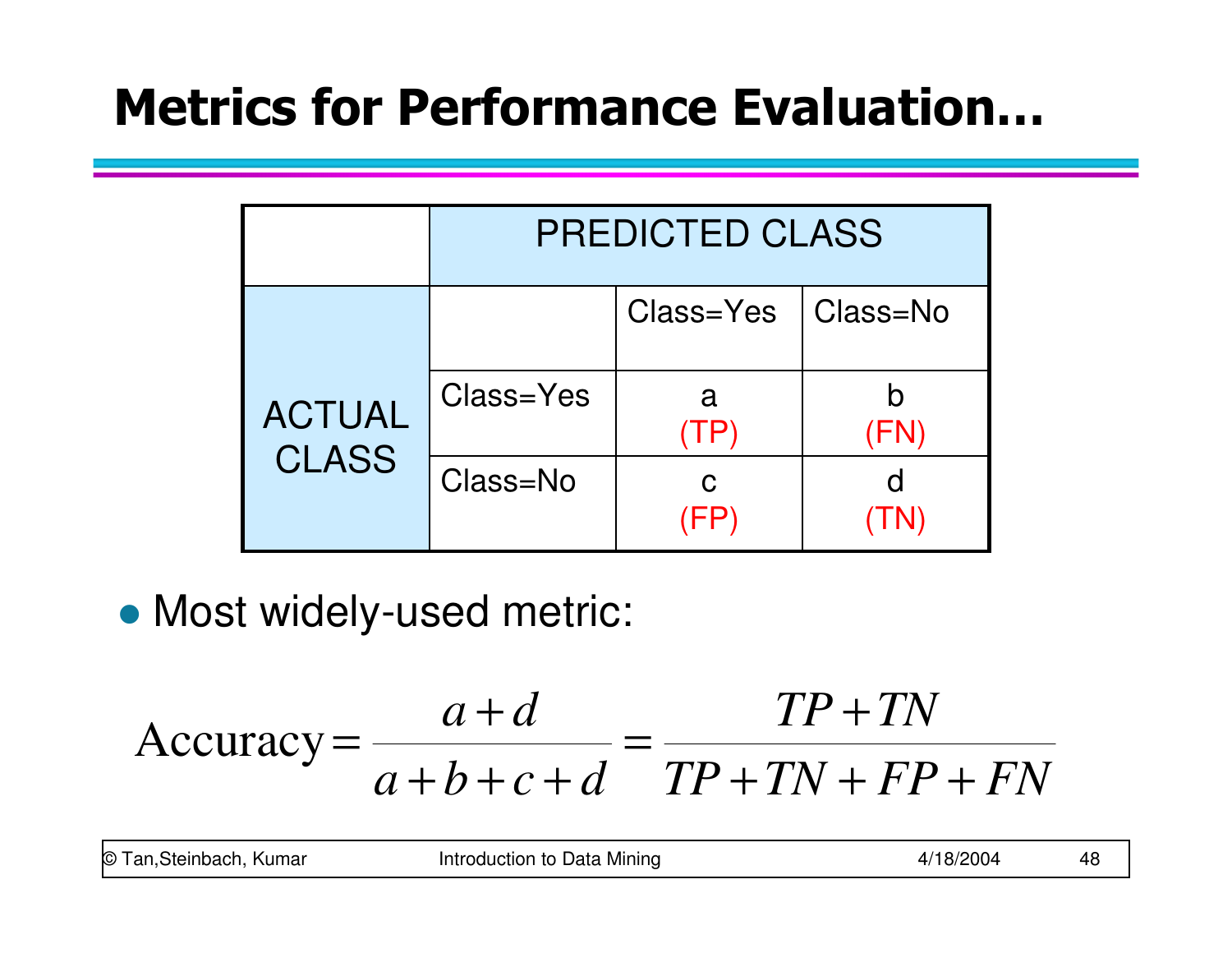## Limitation of Accuracy

- Consider a 2-class problem
	- **Hart Committee** Number of Class 0 examples = 9990
	- **Hart Committee** - Number of Class 1 examples = 10
- If model predicts everything to be class 0, accuracy is  $9990/10000 = 99.9 \%$ 
	- Accuracy is mislaading haca Accuracy is misleading because model does not detect any class 1 example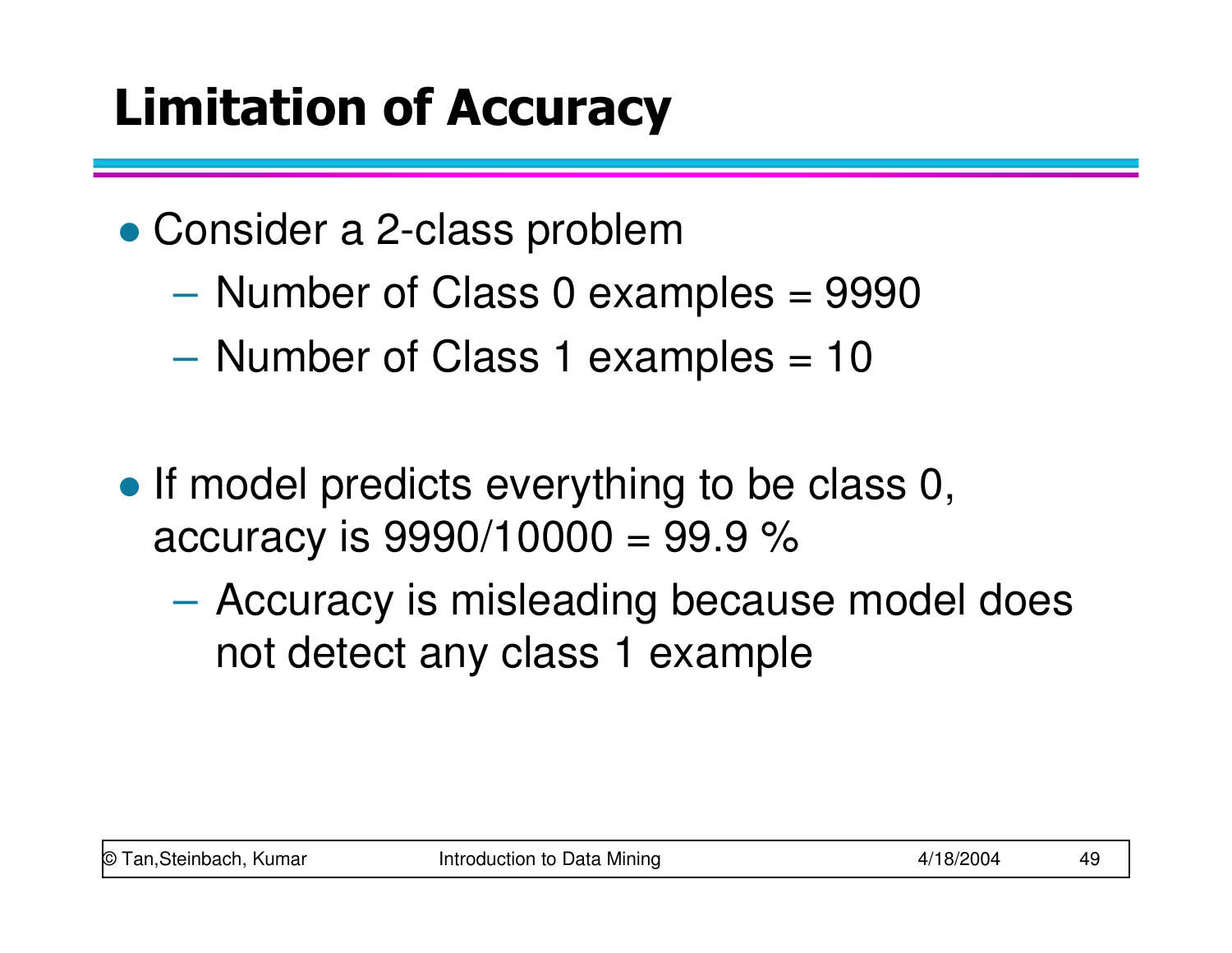### Cost Matrix

|               | <b>PREDICTED CLASS</b> |                  |           |  |
|---------------|------------------------|------------------|-----------|--|
|               | C(i i)                 | <b>Class=Yes</b> | Class=No  |  |
| <b>ACTUAL</b> | <b>Class=Yes</b>       | C(Yes Yes)       | C(No Yes) |  |
| <b>CLASS</b>  | <b>Class=No</b>        | C(Yes No)        | C(No No)  |  |

C(i|j): Cost of misclassifying class j example as class i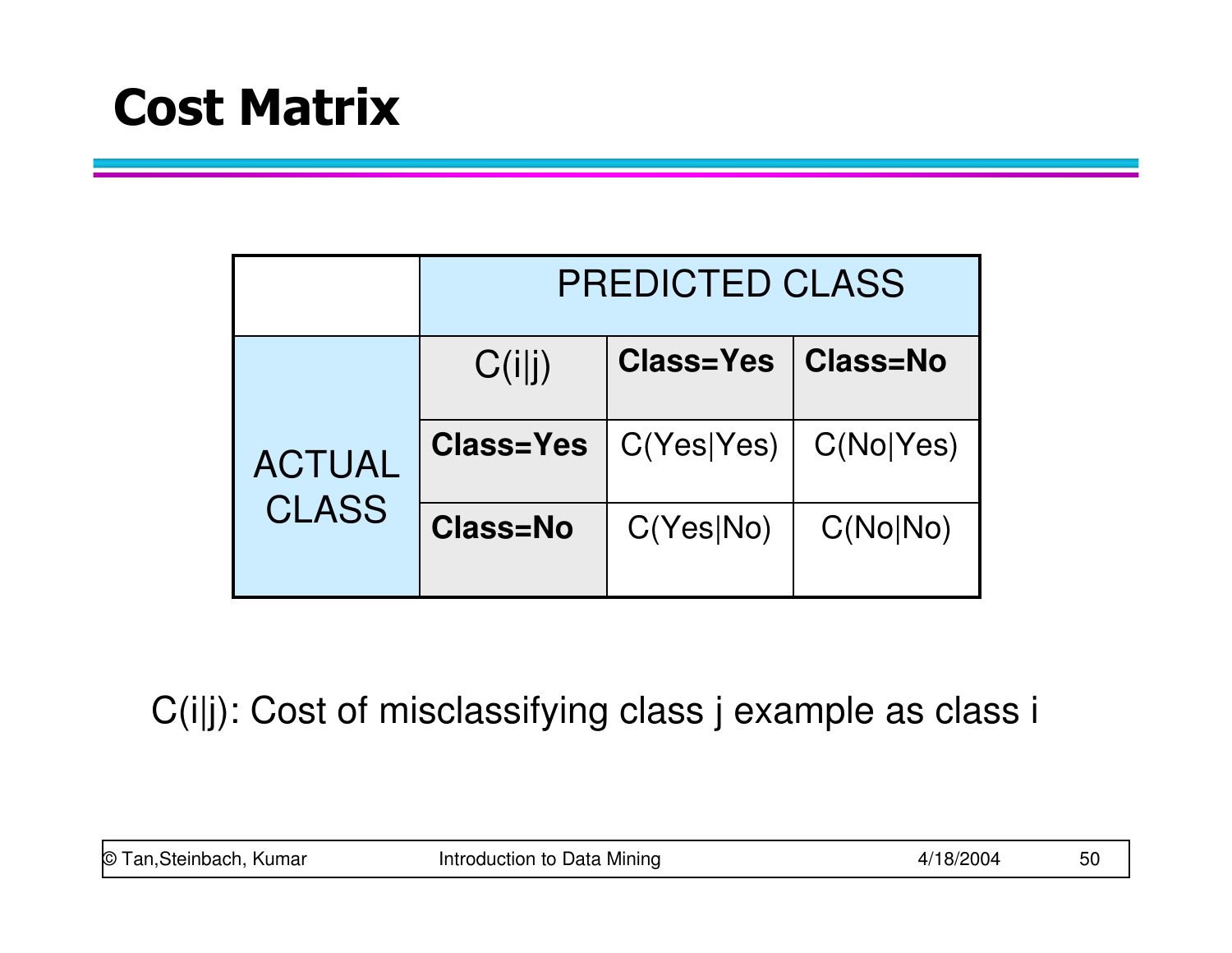## Computing Cost of Classification

| Cost<br><b>Matrix</b>         | PREDICTED CLASS |  |     |
|-------------------------------|-----------------|--|-----|
|                               | C(i i)          |  |     |
| <b>ACTUAL</b><br><b>CLASS</b> | ٠               |  | 100 |
|                               |                 |  |     |

| <b>Model</b><br>M             | <b>PREDICTED CLASS</b> |     | <b>Model</b><br>$M_{\circ}$ | <b>PREDICTED CLASS</b>        |   |     |     |
|-------------------------------|------------------------|-----|-----------------------------|-------------------------------|---|-----|-----|
|                               |                        |     | $\blacksquare$              |                               |   |     |     |
| <b>ACTUAL</b><br><b>CLASS</b> |                        | 150 | 40                          | <b>ACTUAL</b><br><b>CLASS</b> |   | 250 | 45  |
|                               | $\blacksquare$         | 60  | 250                         |                               | m | 5   | 200 |

Accuracy  $= 80\%$  $Cost = 3910$ 

Accuracy = 90% $Cost = 4255$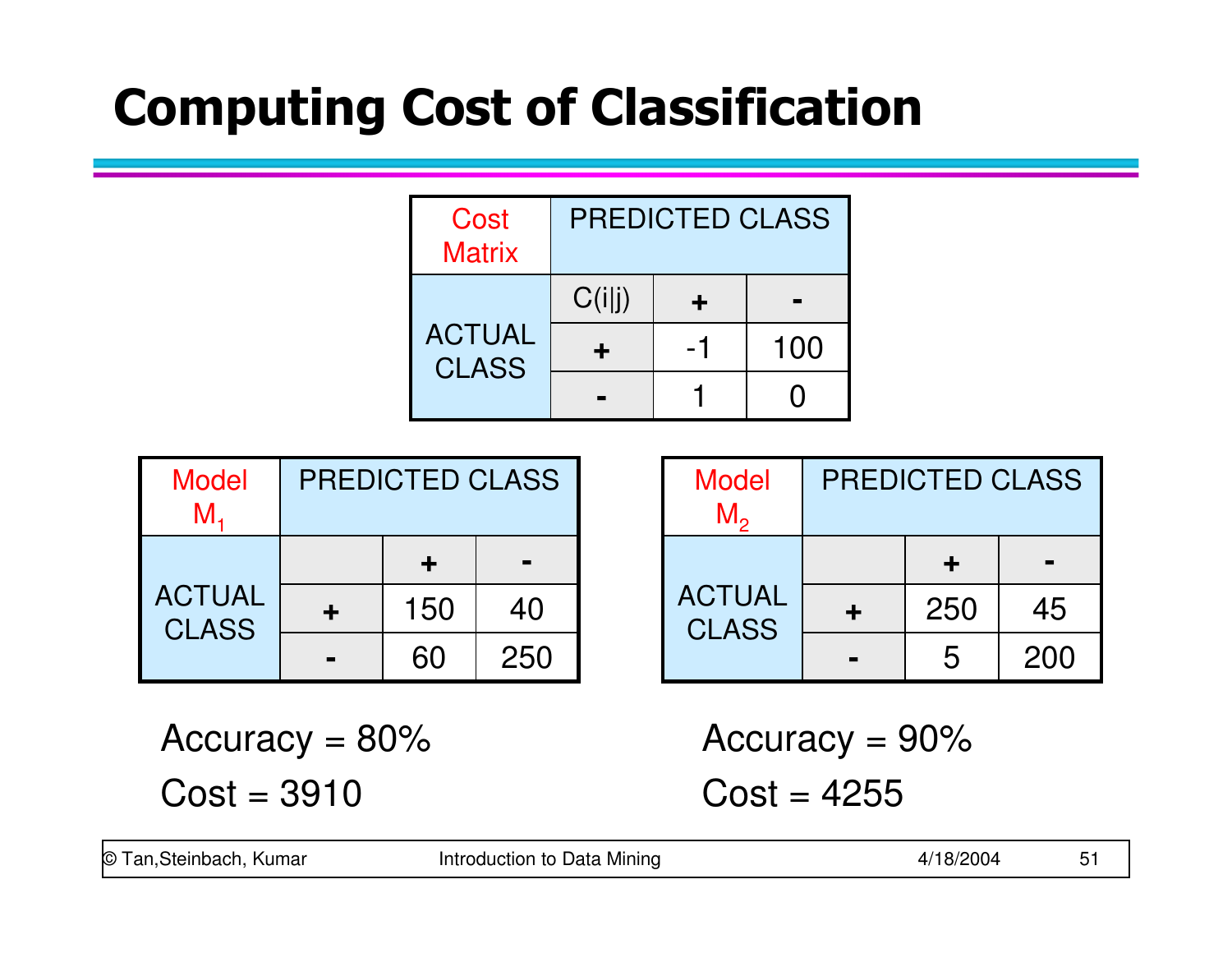### Cost vs Accuracy

| Count         | <b>PREDICTED CLASS</b> |           |          |  |
|---------------|------------------------|-----------|----------|--|
|               |                        | Class=Yes | Class=No |  |
| <b>ACTUAL</b> | Class=Yes              | a         | h        |  |
| <b>CLASS</b>  | Class=No               |           |          |  |

| Cost          | <b>PREDICTED CLASS</b> |           |          |  |
|---------------|------------------------|-----------|----------|--|
|               |                        | Class=Yes | Class=No |  |
| <b>ACTUAL</b> | Class=Yes              |           |          |  |
| <b>CLASS</b>  | Class=No               |           |          |  |

Accuracy is proportional to cost if1.  $C(Yes|No) = C(No|Yes) = q$ 2. C(Yes|Yes)=C(No|No) = p

$$
N = a + b + c + d
$$

Accuracy =  $(a + d)/N$ 

Cost = p (a + d) + q (b + c)= p (a + d) + q (N – a – d)= q N – (q – p)(a + d)= N [q – (q-p) ×Accuracy]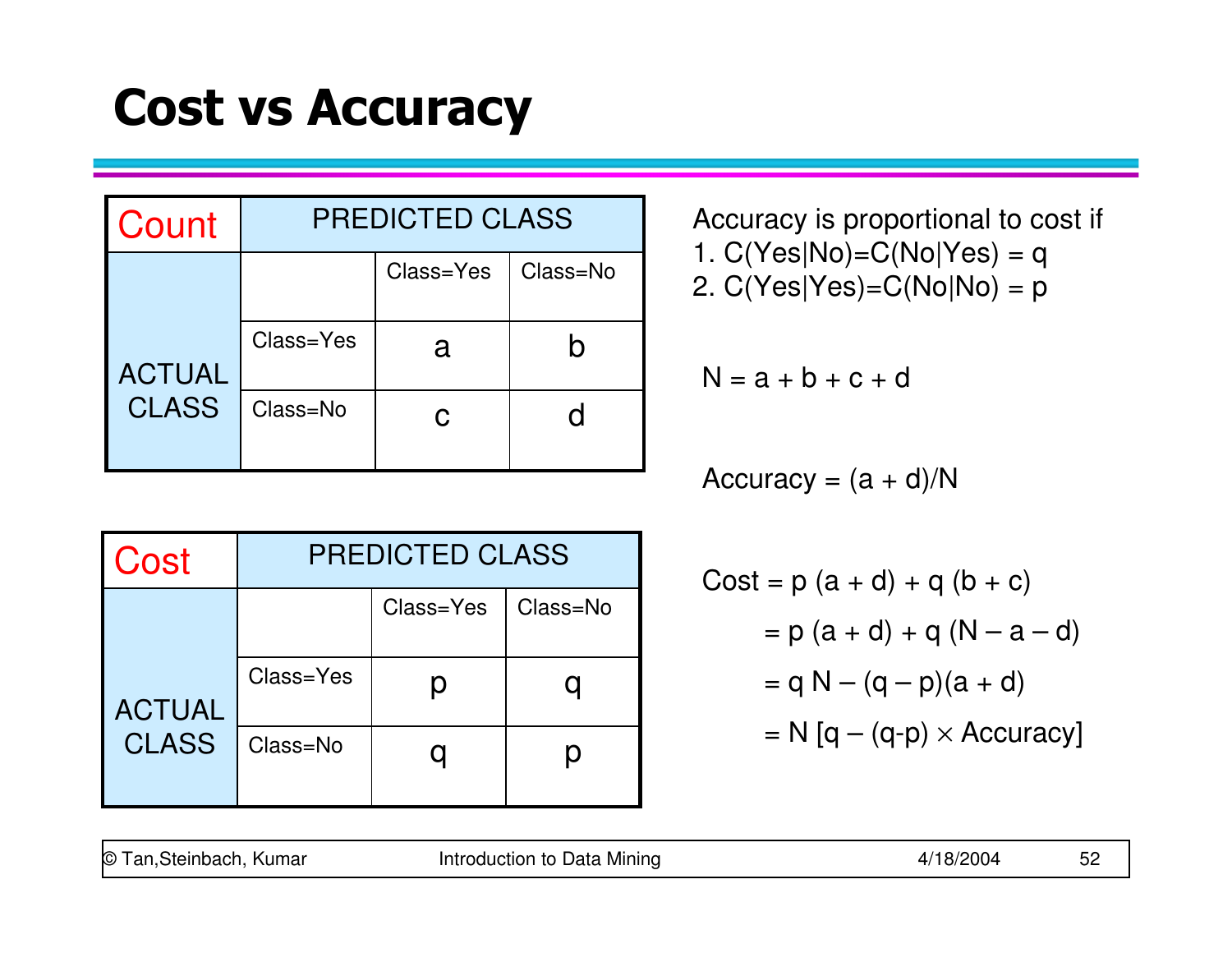### Rule-Based Classifier

- Classify records by using a collection of "if…then…" rules
- Rule:  $(Condition) \rightarrow y$ 
	- $\mathcal{L}_{\mathcal{A}}$  , and the set of the set of the set of the set of the set of the set of the set of the set of the set of the set of the set of the set of the set of the set of the set of the set of the set of the set of th where
		- ◆ *Condition* is a conjunctions of attributes
		- $\blacktriangleright$  y is the class label
	- $\mathcal{L}_{\mathcal{A}}$  , and the set of the set of the set of the set of the set of the set of the set of the set of the set of the set of the set of the set of the set of the set of the set of the set of the set of the set of th - LHS: rule antecedent or condition
	- $\mathcal{L}_{\mathcal{A}}$  , and the set of the set of the set of the set of the set of the set of the set of the set of the set of the set of the set of the set of the set of the set of the set of the set of the set of the set of th  $-$  *RHS*: rule consequent
	- – $-$  Examples of classification rules:
		- (Blood Type=Warm) ∧ (Lay Eggs=Yes) → Birds
		- $\blacklozenge$  (Taxable Income < 50K) ∧ (Refund=Yes)  $\rightarrow$  Evade=No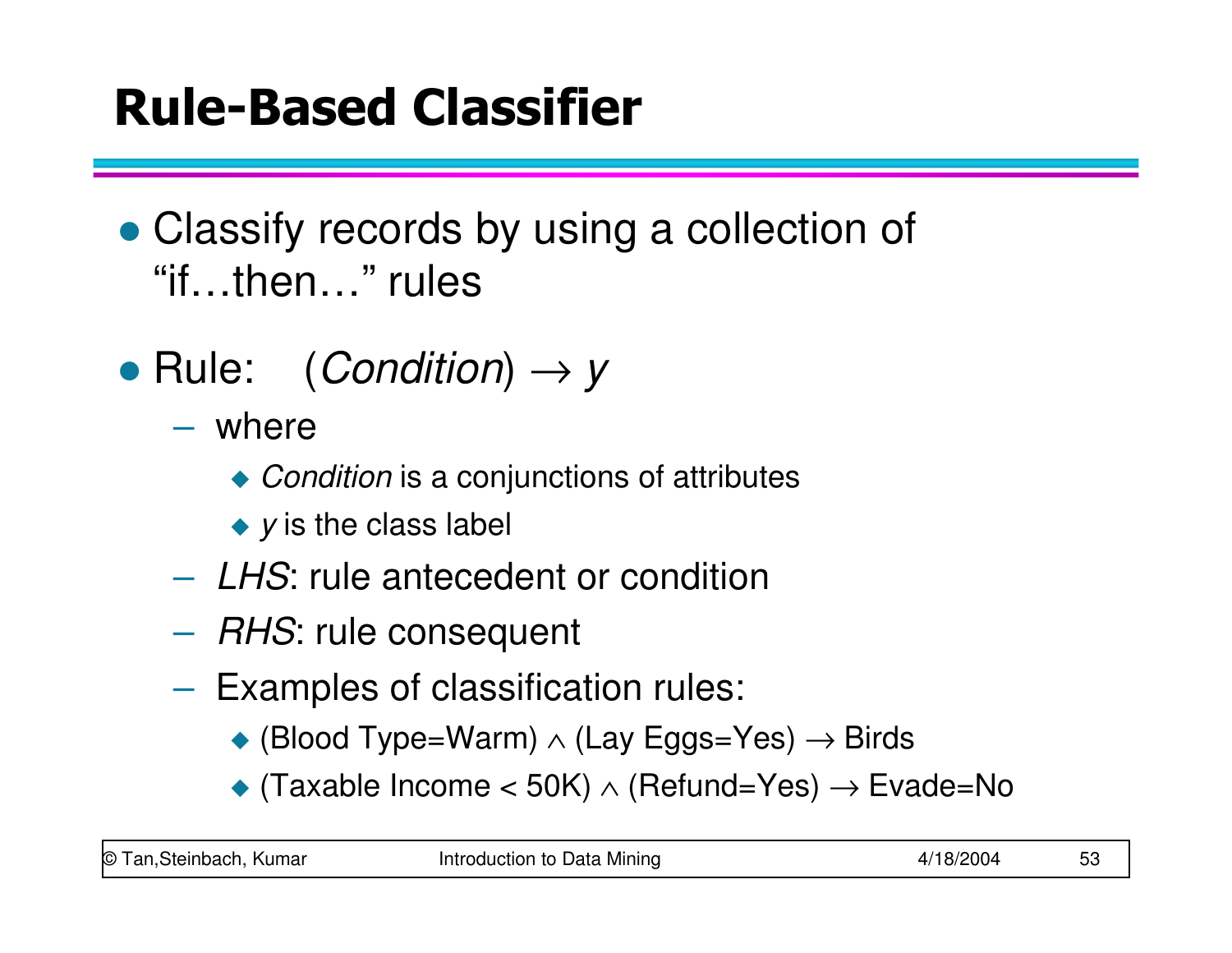# Rule-based Classifier (Example)

| <b>Name</b>   | <b>Blood Type</b> | <b>Give Birth</b> | <b>Can Fly</b> | <b>Live in Water</b> | <b>Class</b> |
|---------------|-------------------|-------------------|----------------|----------------------|--------------|
| human         | warm              | yes               | no             | no                   | mammals      |
| python        | cold              | no                | no             | no                   | reptiles     |
| salmon        | cold              | no                | no             | yes                  | fishes       |
| whale         | warm              | yes               | no             | yes                  | mammals      |
| frog          | cold              | no                | no             | sometimes            | amphibians   |
| komodo        | cold              | no                | no             | no                   | reptiles     |
| bat           | warm              | yes               | yes            | no                   | mammals      |
| pigeon        | warm              | no                | yes            | no                   | birds        |
| cat           | warm              | yes               | no             | no                   | mammals      |
| leopard shark | cold              | yes               | no             | yes                  | fishes       |
| turtle        | cold              | no                | no             | sometimes            | reptiles     |
| penguin       | warm              | no                | no             | sometimes            | birds        |
| porcupine     | warm              | yes               | no             | no                   | mammals      |
| eel           | cold              | no                | no             | yes                  | fishes       |
| salamander    | cold              | no                | no             | sometimes            | amphibians   |
| gila monster  | cold              | no                | no             | no                   | reptiles     |
| platypus      | warm              | no                | no             | no                   | mammals      |
| owl           | warm              | no                | yes            | no                   | birds        |
| dolphin       | warm              | yes               | no             | yes                  | mammals      |
| eagle         | warm              | no                | yes            | no                   | birds        |

R1: (Give Birth = no) ∧ (Can Fly = yes) → Birds

R2: (Give Birth = no) ∧ (Live in Water = yes) → Fishes<br>D3: (Give Birth = ves) → (Bleed Type = werm) → Memy

R3: (Give Birth = yes) ∧ (Blood Type = warm) → Mammals<br>D4: (Give Birth = pe) → (Gan Elv. = pe) → Bentilee R4: (Give Birth = no) ∧ (Can Fly = no) → Reptiles<br>DE: (Live in Weter = cometimes) → Amphibione

R5: (Live in Water = sometimes) → Amphibians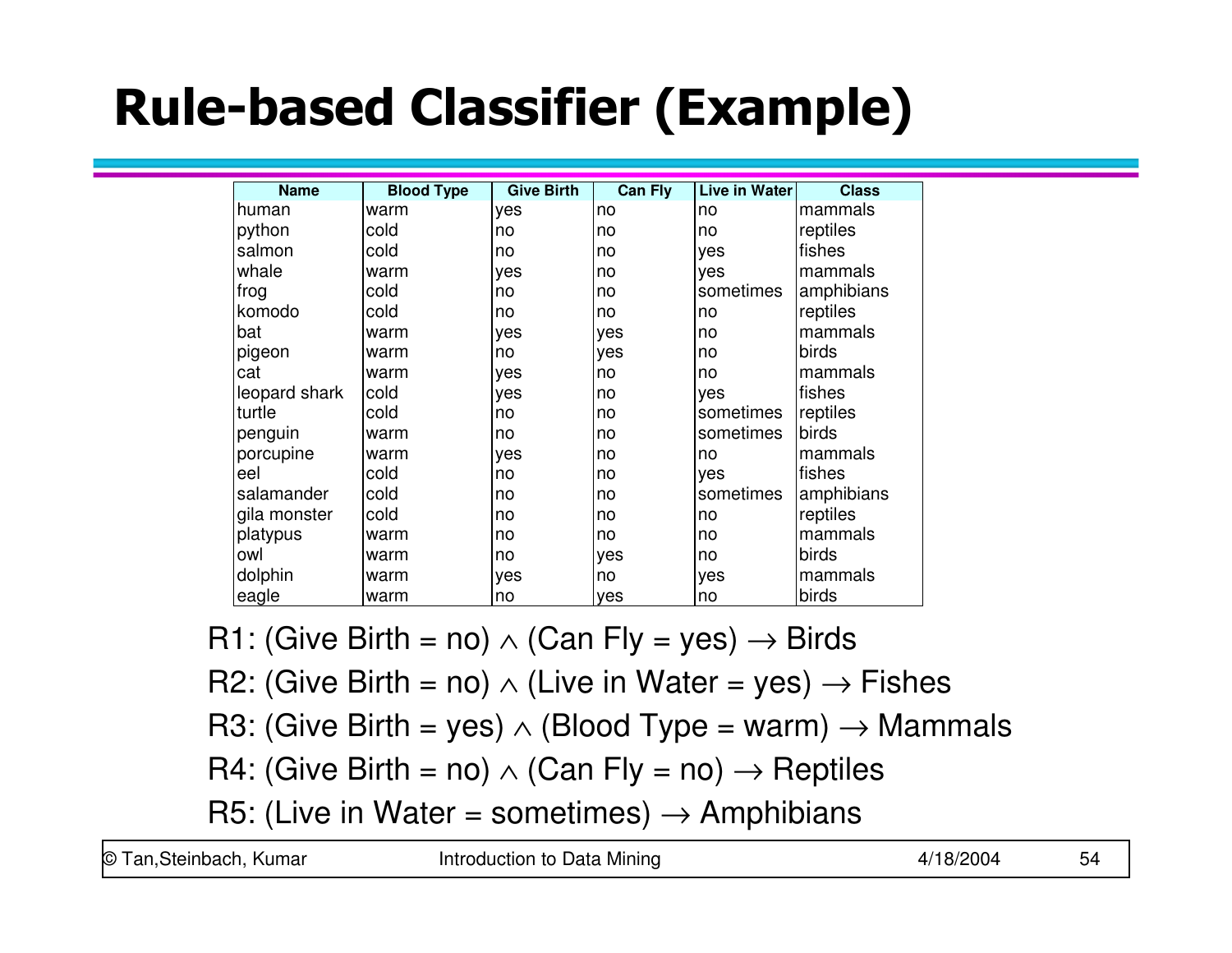# Application of Rule-Based Classifier

- A rule r covers an instance **x** if the attributes of the instance satisfy the condition of the rule
	- R1: (Give Birth = no) ∧ (Can Fly = yes) → Birds<br>PS (Si → Bi the solo dubbe that t
	- R2: (Give Birth = no) ∧ (Live in Water = yes) → Fishes<br>Pe (Ois Distherent of Charlotte Li
	- R3: (Give Birth = yes) ∧ (Blood Type = warm) → Mammals
	- R4: (Give Birth = no) ∧ (Can Fly = no) → Reptiles<br>P5: (United Words
	- R5: (Live in Water = sometimes)  $\rightarrow$  Amphibians

| <b>Ihawk</b><br>ves<br>warm<br>no | no |
|-----------------------------------|----|
| grizzly bear<br>warm<br>ves<br>no | no |

The rule R1 covers a hawk  $\Rightarrow$  Bird

The rule R3 covers the grizzly bear  $\Rightarrow$  Mammal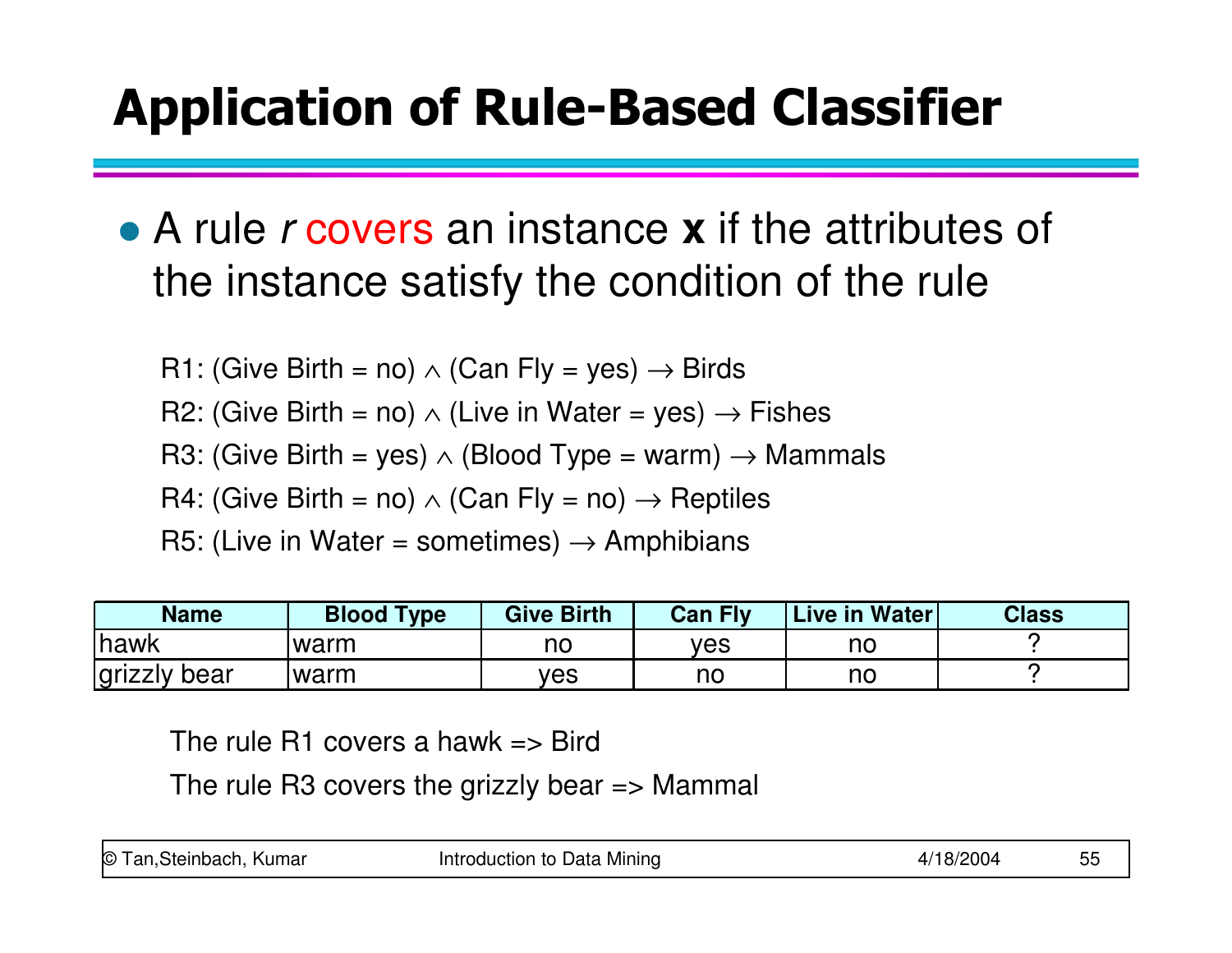## Rule Coverage and Accuracy

- Coverage of a rule:
	- **Hart Committee** - Fraction of records that satisfy the antecedent of a rule
- Accuracy of a rule:
	- **Hart Committee** - Fraction of records that satisfy both the antecedent and consequent of a rule

|                | <b>Tid Refund</b> | <b>Marital</b><br><b>Status</b> | <b>Taxable</b><br><b>Income</b> | <b>Class</b> |
|----------------|-------------------|---------------------------------|---------------------------------|--------------|
| $\mathbf 1$    | Yes               | <b>Single</b>                   | 125K                            | No           |
| $\overline{2}$ | No                | <b>Married</b>                  | 100K                            | No           |
| 3              | <b>No</b>         | <b>Single</b>                   | 70K                             | No           |
| 4              | Yes               | <b>Married</b>                  | 120K                            | <b>No</b>    |
| 5              | No                | <b>Divorced</b>                 | 95K                             | Yes          |
| 6              | <b>No</b>         | <b>Married</b>                  | 60K                             | No           |
| $\overline{7}$ | Yes               | <b>Divorced</b>                 | 220K                            | No           |
| 8              | No                | <b>Single</b>                   | 85K                             | Yes          |
| 9              | No                | <b>Married</b>                  | 75K                             | <b>No</b>    |
| 10             | No                | <b>Single</b>                   | 90K                             | Yes          |

**(Status=Single)** → **No**

**Coverage = 40%, Accuracy = 50%**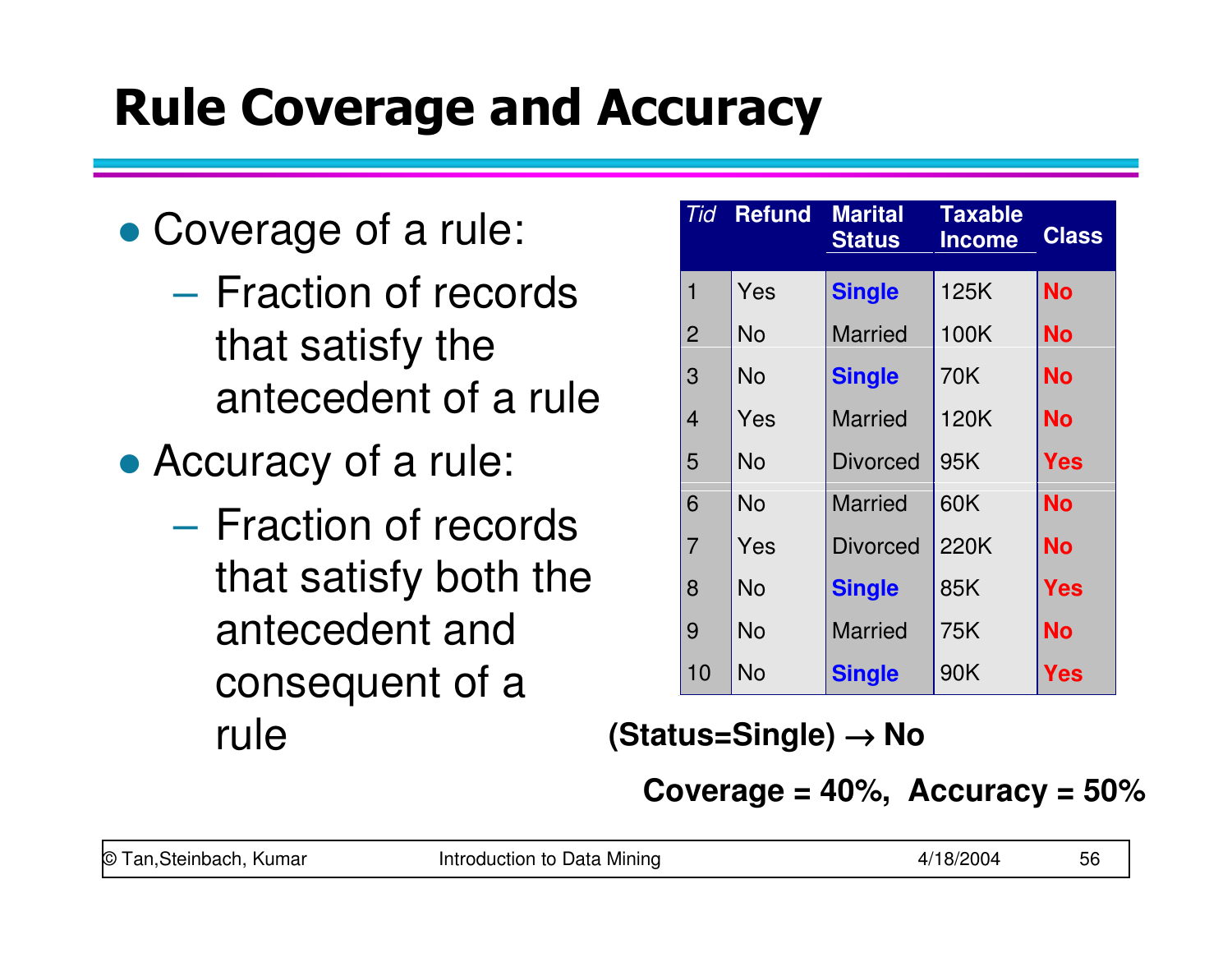### How does Rule-based Classifier Work?

R1: (Give Birth = no) ∧ (Can Fly = yes) → Birds<br>PS (Ois Bisthere) and the Matrice N

R2: (Give Birth = no) ∧ (Live in Water = yes) → Fishes<br>Pe (Ois Distherent of Charlotte Li

R3: (Give Birth = yes) ∧ (Blood Type = warm) → Mammals

R4: (Give Birth = no) ∧ (Can Fly = no) → Reptiles<br>P5: (United Words

R5: (Live in Water = sometimes)  $\rightarrow$  Amphibians

| <b>Name</b>    | <b>Blood Type</b> | <b>Give Birth</b> | <b>Can Fly</b> | Live in Water | <b>Class</b> |
|----------------|-------------------|-------------------|----------------|---------------|--------------|
| <b>I</b> lemur | 'warm             | ves               | no             | no            |              |
| <b>Iturtle</b> | cold              | no                | no             | sometimes     |              |
| dogfish shark  | <b>cold</b>       | ves               | no             | ves           |              |

A lemur triggers rule R3, so it is classified as a mammal

- A turtle triggers both R4 and R5
- A dogfish shark triggers none of the rules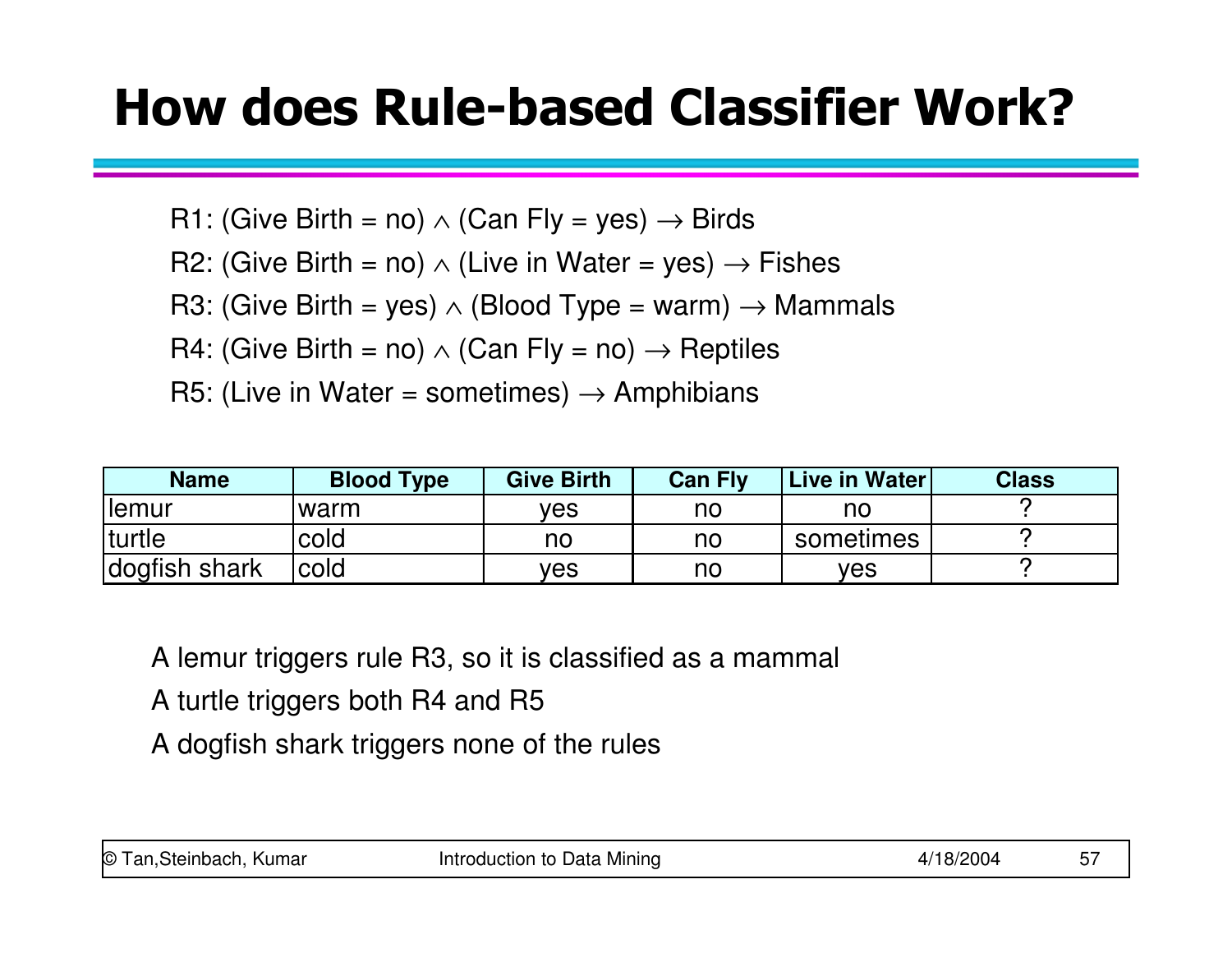## Characteristics of Rule-Based Classifier

## Mutually exclusive rules

- **Hart Committee** – Classifier contains mutually exclusive rules if the rules are independent of each other
- **Hart Committee**  $-$  Every record is covered by at most one rule
- Exhaustive rules
	- **Hart Committee** - Classifier has exhaustive coverage if it accounts for every possible combination of attribute values
	- **Hart Committee**  $-$  Each record is covered by at least one rule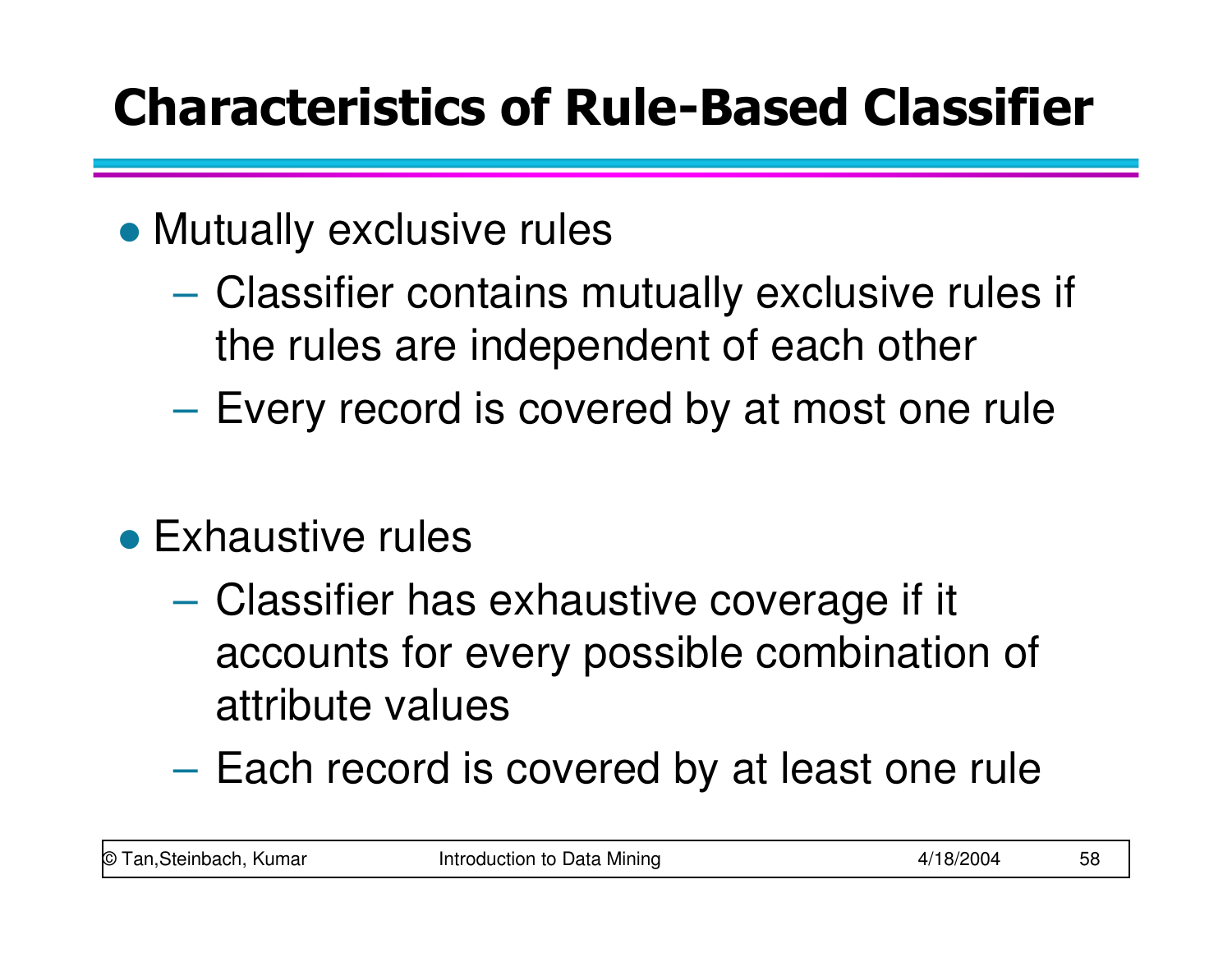### From Decision Trees To Rules



#### **Classification Rules**

(Refund=Yes) ==> No

(Refund=No, Marital Status={Single,Divorced},Taxable Income<80K) ==> No

(Refund=No, Marital Status={Single,Divorced},Taxable Income>80K) ==> Yes

(Refund=No, Marital Status={Married}) ==> No

**Rules are mutually exclusive and exhaustiveRule set contains as much information as the tree**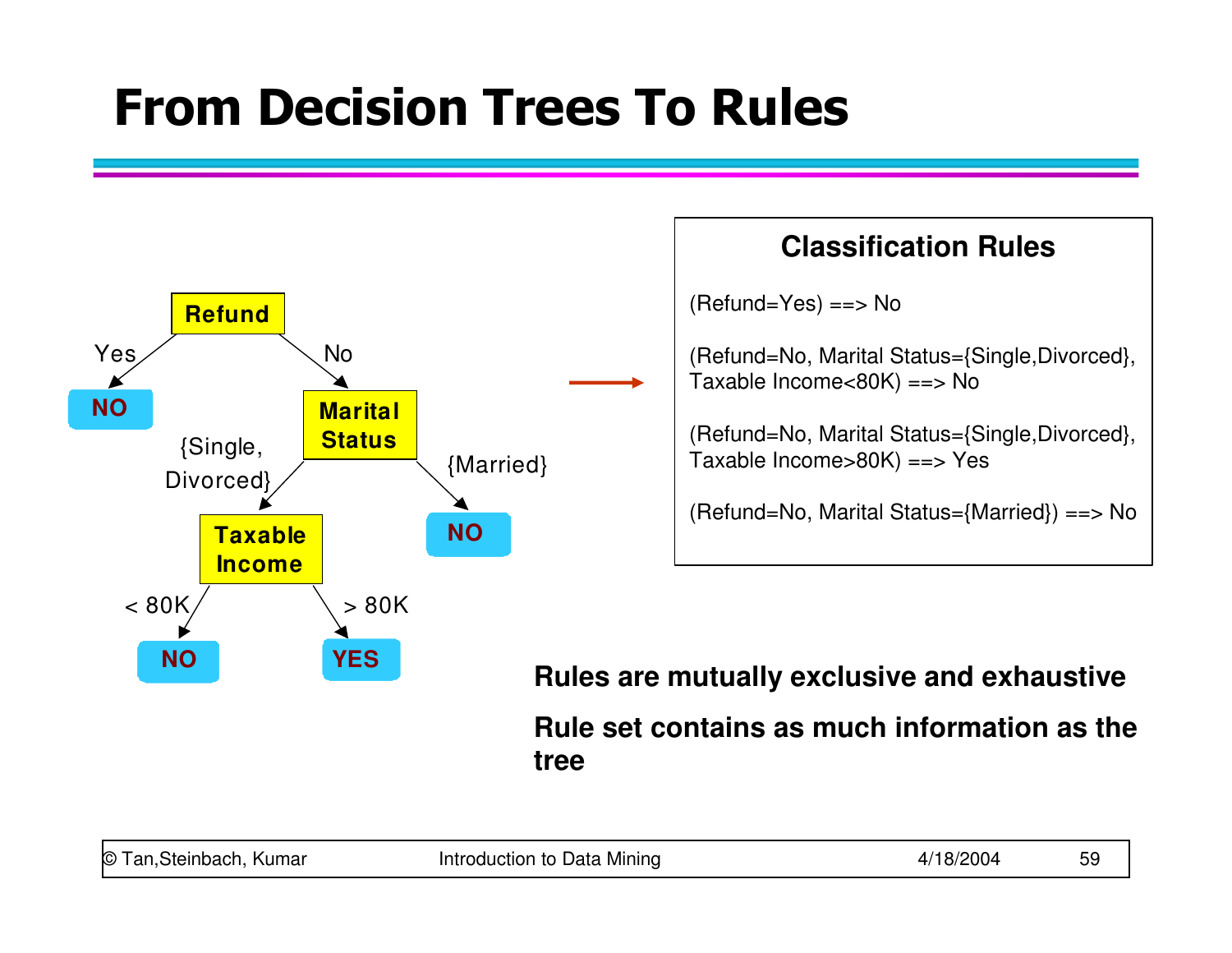### Rules Can Be Simplified



## **Initial Rule: (Refund=No)** ∧ **(Status=Married)** <sup>→</sup> **No**

|                         | Simplified Rule: (Status=Married) $\rightarrow$ No |           |    |
|-------------------------|----------------------------------------------------|-----------|----|
| © Tan, Steinbach, Kumar | Introduction to Data Mining                        | 4/18/2004 | 60 |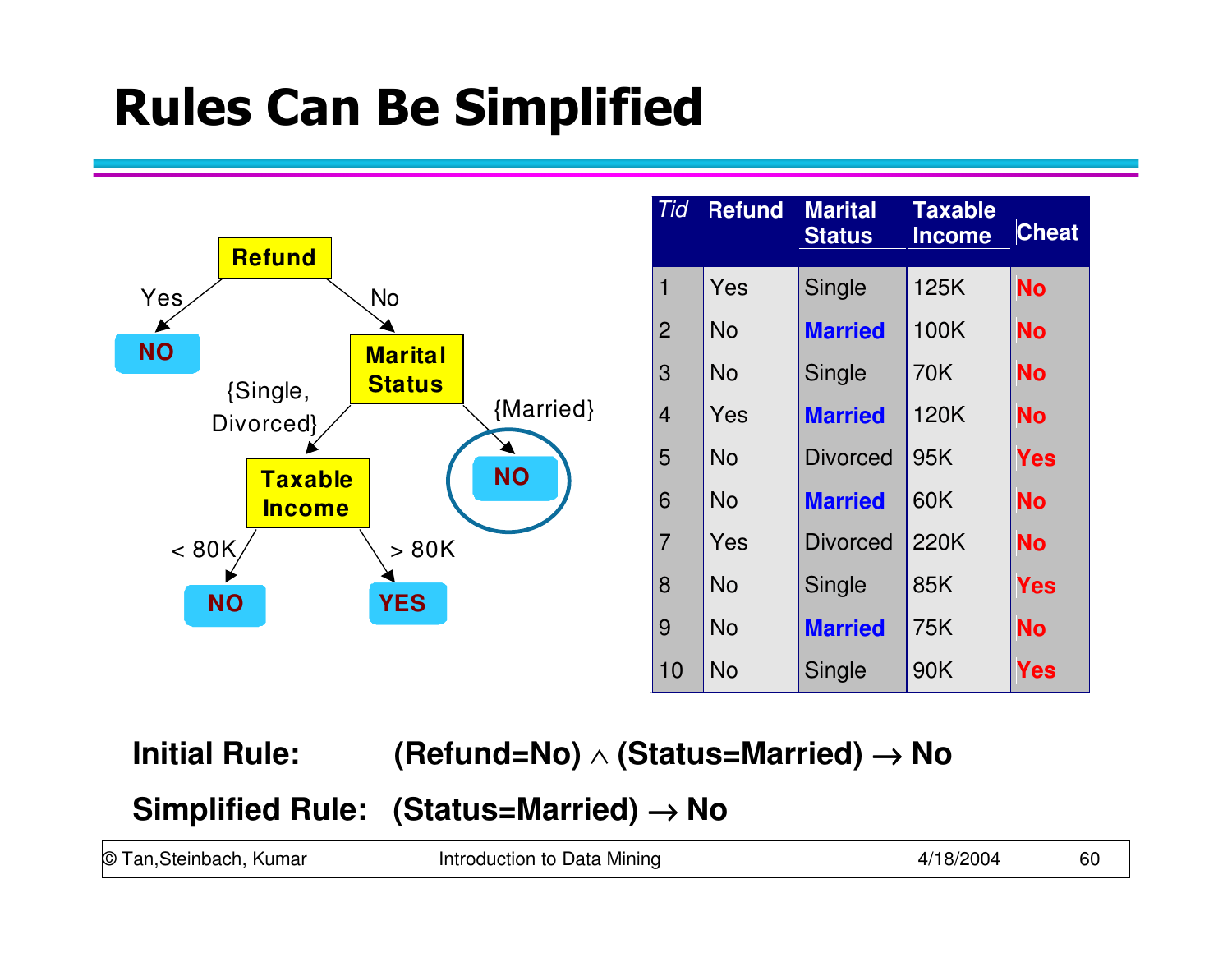# Effect of Rule Simplification

• Rules are no longer mutually exclusive

- **Hart Committee** A record may trigger more than one rule
- **Hart Committee** - Solution?
	- ◆ Ordered rule set
	- ◆ Unordered rule set use voting schemes
- Rules are no longer exhaustive
	- **Hart Committee** A record may not trigger any rules
	- **Hart Committee** - Solution?
		- ◆ Use a default class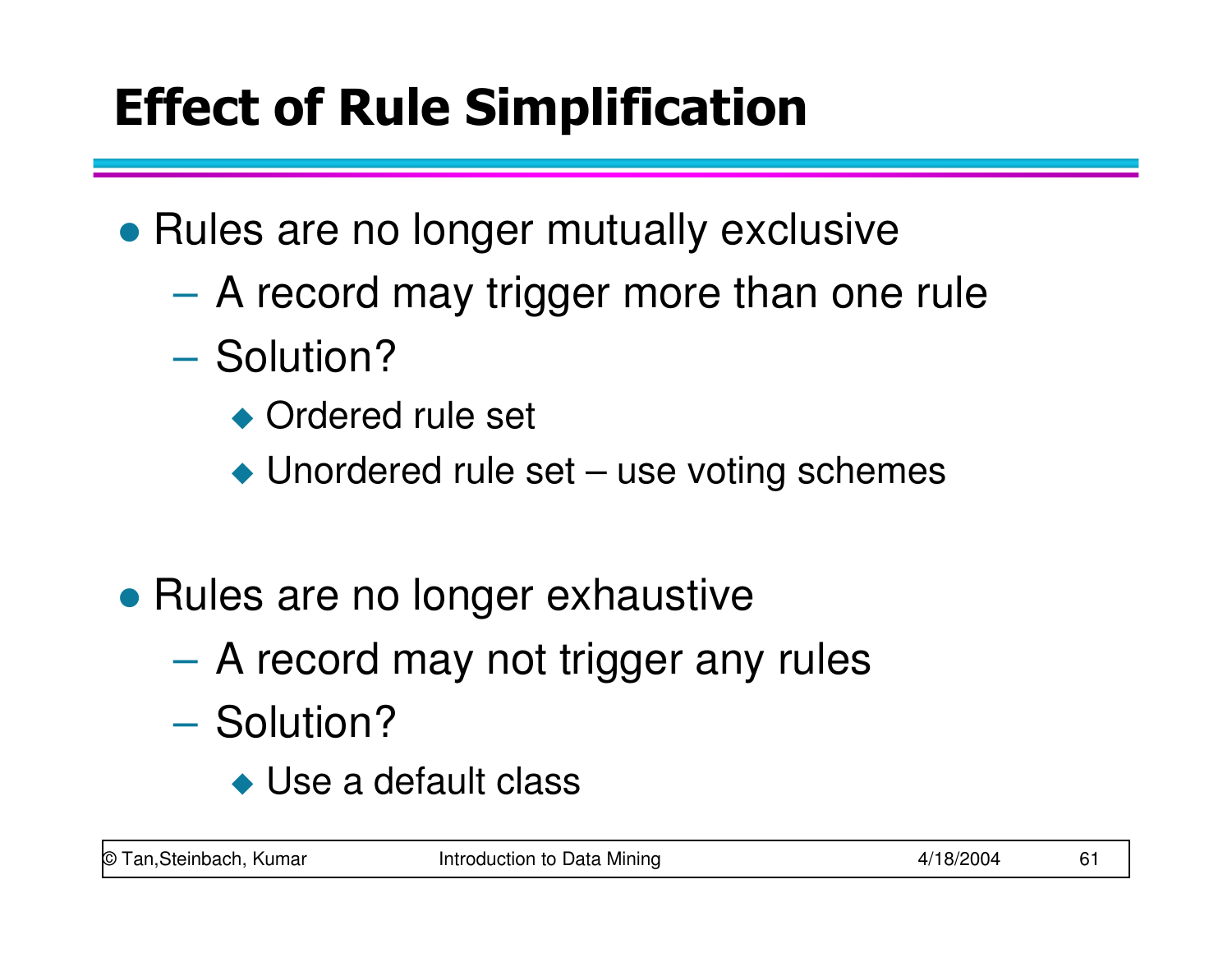### Ordered Rule Set

• Rules are rank ordered according to their priority

- $\mathcal{L}_{\mathcal{A}}$  , and the set of the set of the set of the set of the set of the set of the set of the set of the set of the set of the set of the set of the set of the set of the set of the set of the set of the set of th  $-$  An ordered rule set is known as a decision list
- When a test record is presented to the classifier
	- $\mathcal{L}_{\mathcal{A}}$  , and the set of the set of the set of the set of the set of the set of the set of the set of the set of the set of the set of the set of the set of the set of the set of the set of the set of the set of th It is assigned to the class label of the highest ranked rule it has triggered
	- $\mathcal{L}_{\mathcal{A}}$  , and the set of the set of the set of the set of the set of the set of the set of the set of the set of the set of the set of the set of the set of the set of the set of the set of the set of the set of th If none of the rules fired, it is assigned to the default class

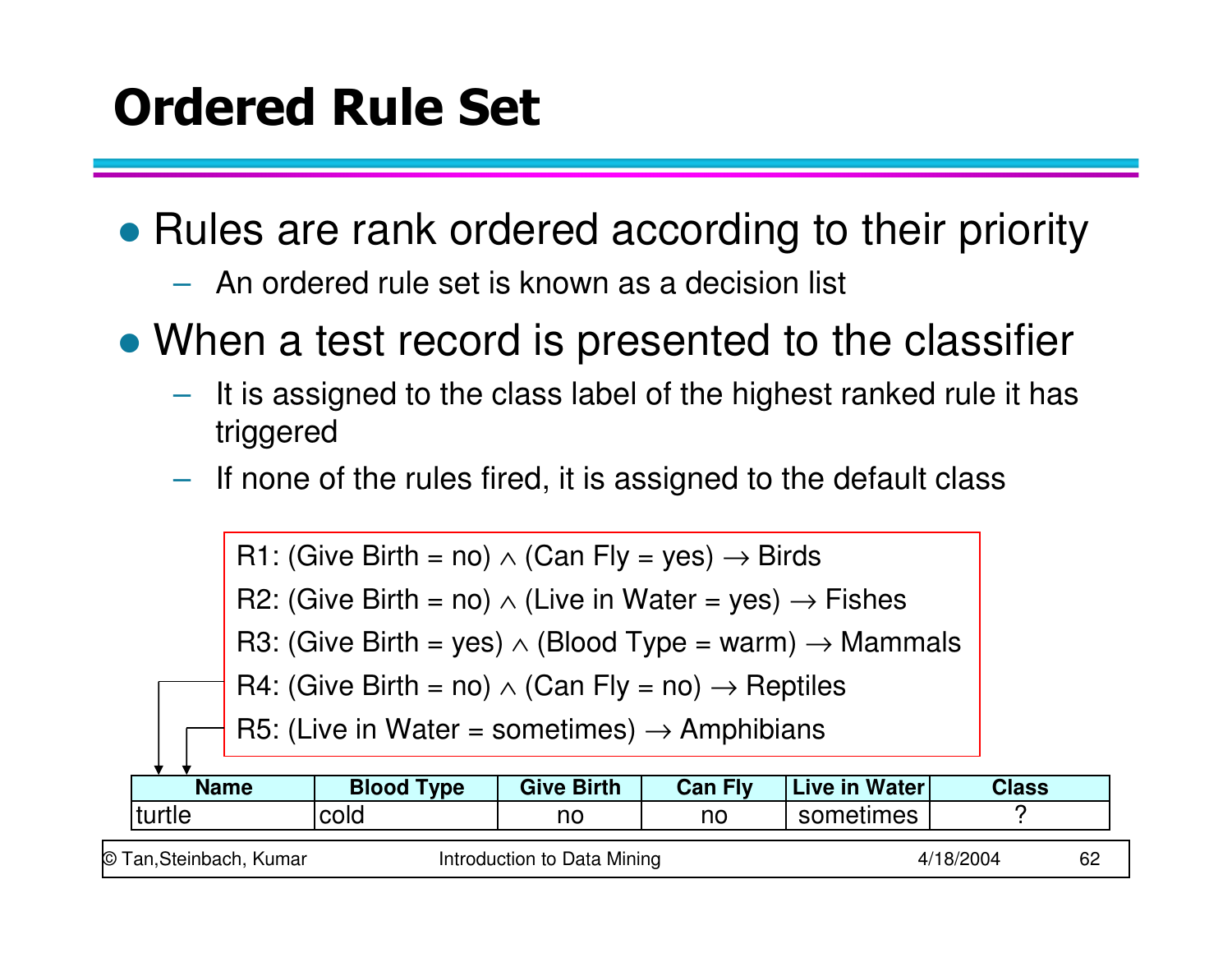## Rule Ordering Schemes

### • Rule-based ordering

 $\mathcal{L}_{\mathcal{A}}$  , and the set of the set of the set of the set of the set of the set of the set of the set of the set of the set of the set of the set of the set of the set of the set of the set of the set of the set of th Individual rules are ranked based on their quality

## Class-based ordering

 $\mathcal{L}_{\mathcal{A}}$  , and the set of the set of the set of the set of the set of the set of the set of the set of the set of the set of the set of the set of the set of the set of the set of the set of the set of the set of th Rules that belong to the same class appear together

#### **Rule-based Ordering**

 $(Refund = Yes) == > No$ 

```
(Refund=No, Marital Status={Single, Divorced},
Taxable Income<80K) ==> No
```

```
(Refund=No, Marital Status={Single, Divorced},
Taxable Income>80K) ==> Yes
```

```
(Refund=No, Marital Status={Married}) ==> No
```
#### **Class-based Ordering**

 $(Refund = Yes) == > No$ 

(Refund=No, Marital Status={Single, Divorced}, Taxable Income<80K) ==> No

(Refund=No, Marital Status={Married}) ==> No

(Refund=No, Marital Status={Single, Divorced}, Taxable Income>80K) ==> Yes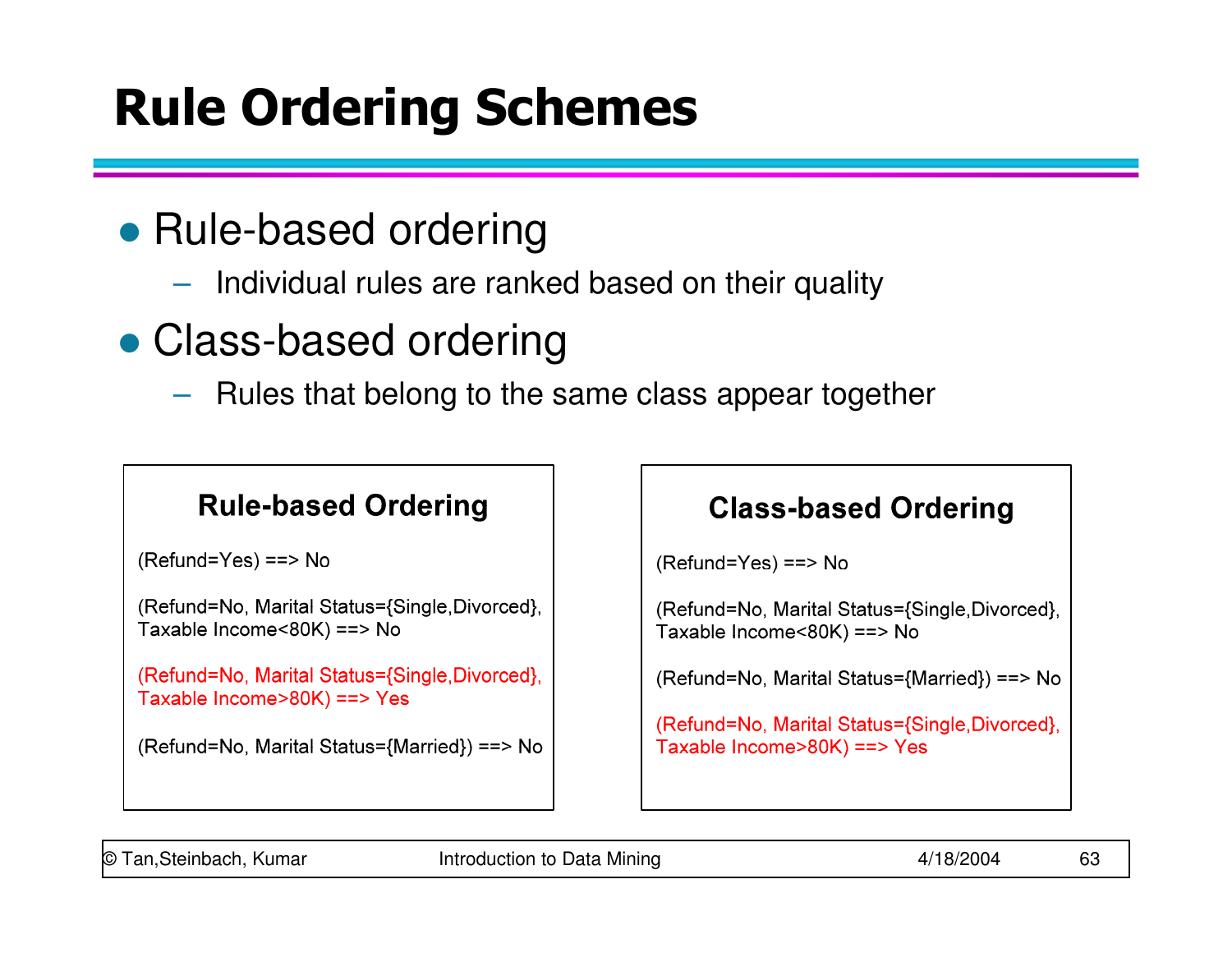## Building Classification Rules

### ● Direct Method:

- ◆ Extract rules directly from data
- ◆ e.g.: RIPPER, CN2, Holte's 1R
- Indirect Method:
	- ◆ Extract rules from other classification models (e.g. decision trees, neural networks, etc).
	- ◆ e.g: C4.5rules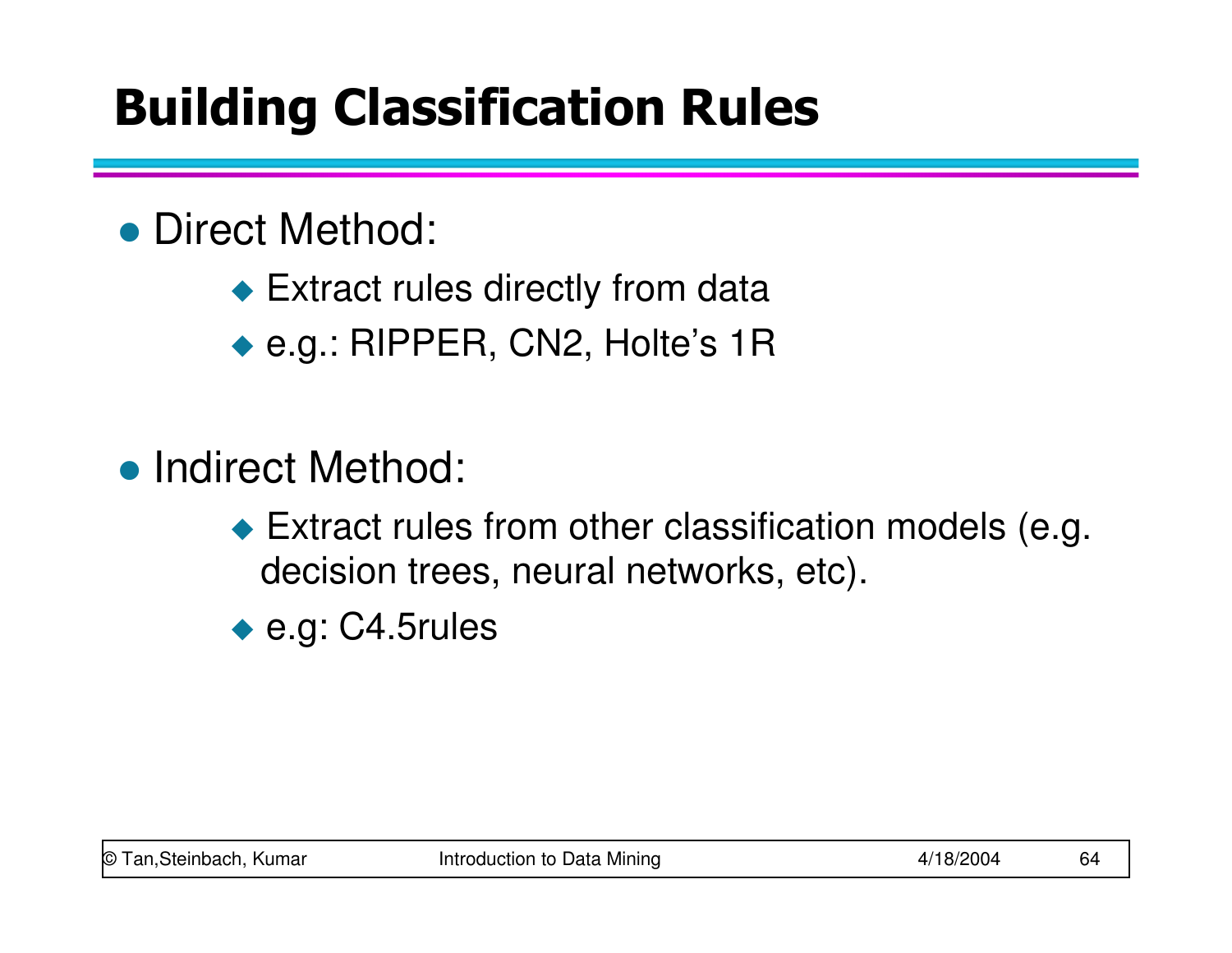### Advantages of Rule-Based Classifiers

- As highly expressive as decision trees
- Easy to interpret
- Easy to generate
- Can classify new instances rapidly
- Performance comparable to decision trees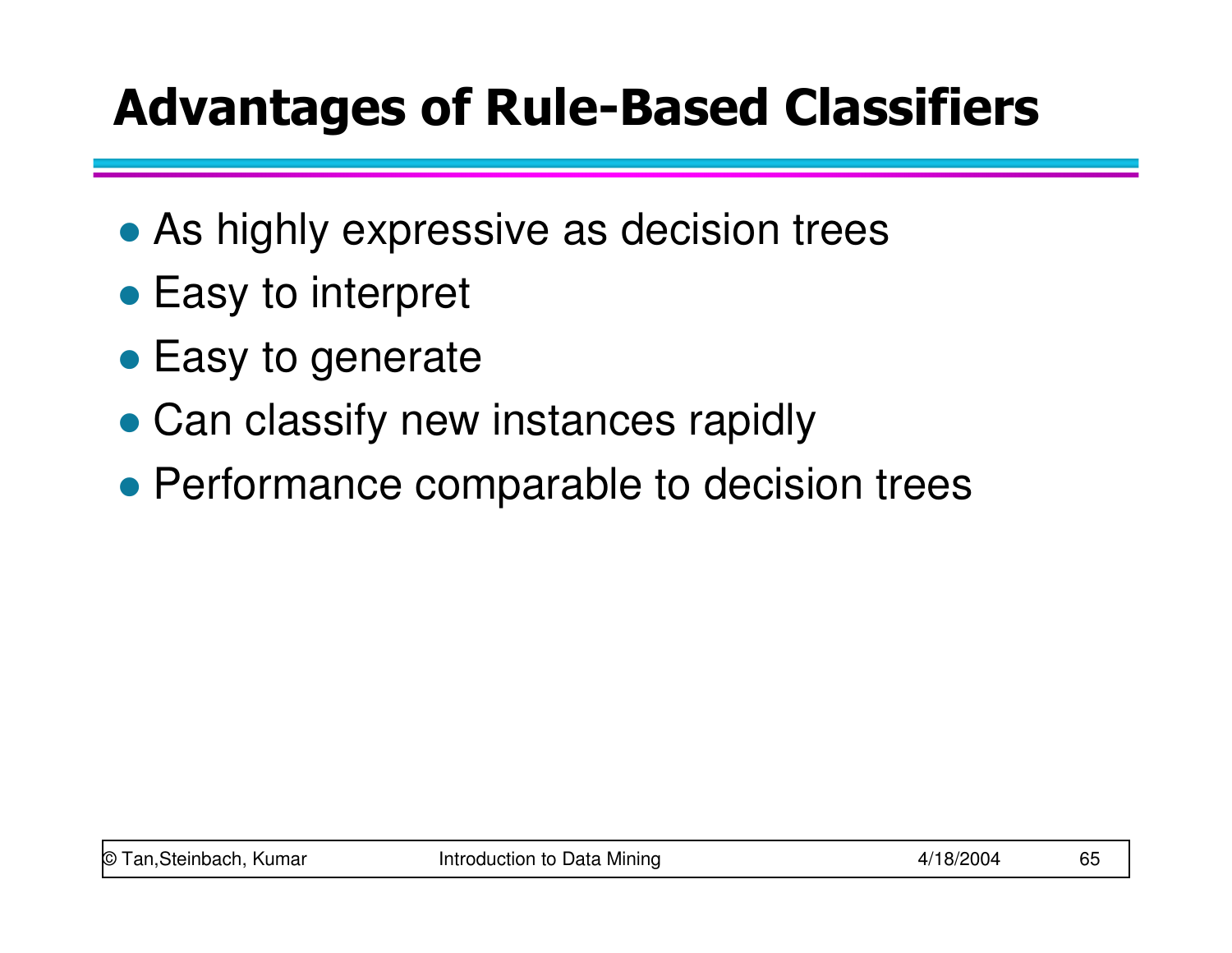### Nearest Neighbor Classifiers

### Basic idea:

**Hart Committee** - If it walks like a duck, quacks like a duck, then it's probably a duck

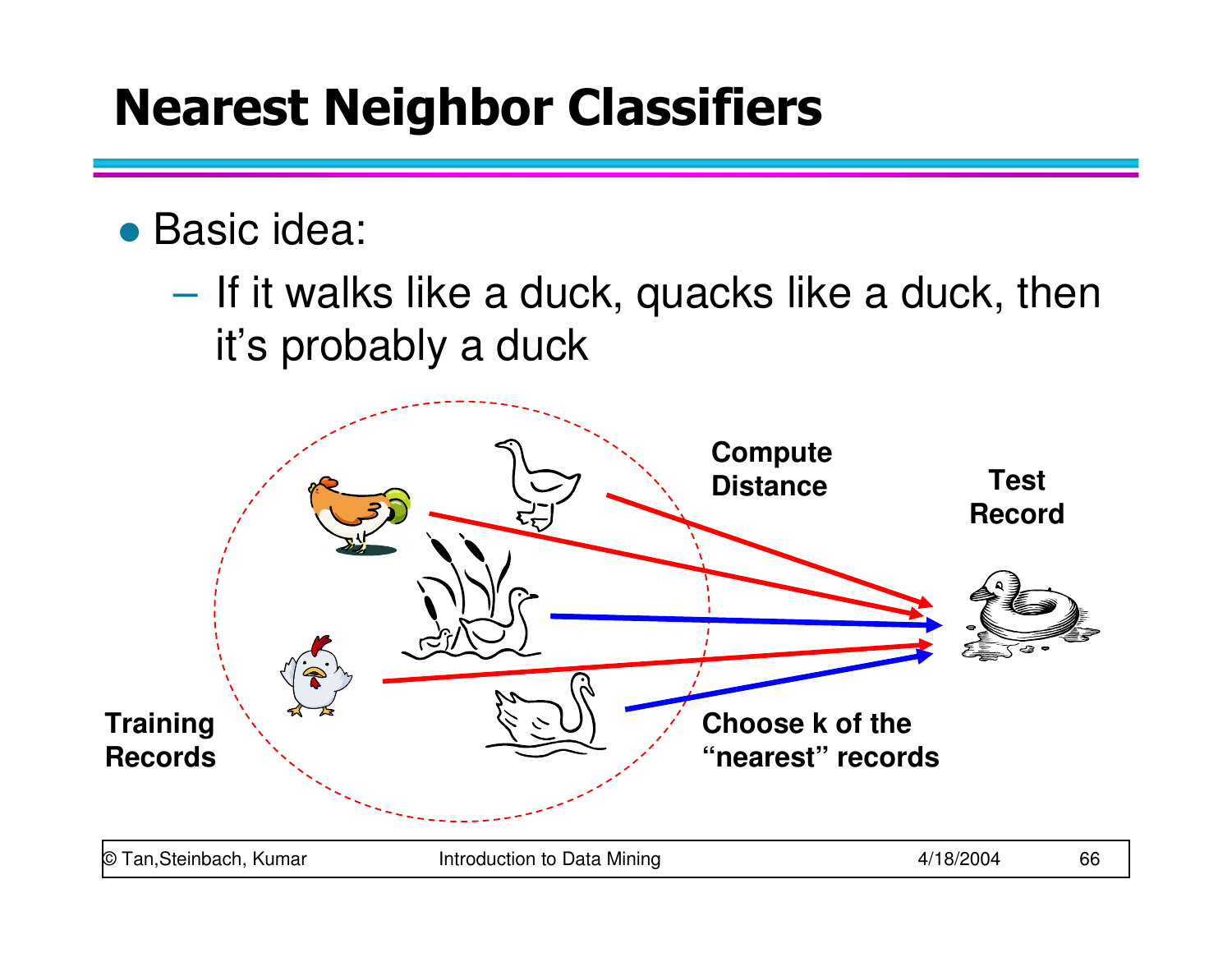## Nearest-Neighbor Classifiers



- $\bullet$  Requires three things
	- The set of stored records
	- Distance Metric to compute distance between records
	- $-$  The value of  $k$ , the number of nearest neighbors to retrieve
- $\bullet$  To classify an unknown record:
	- Compute distance to other training records
	- $-$  Identify  $k$  nearest neighbors
	- Use class labels of nearest neighbors to determine the class label of unknown record (e.g., by taking majority vote)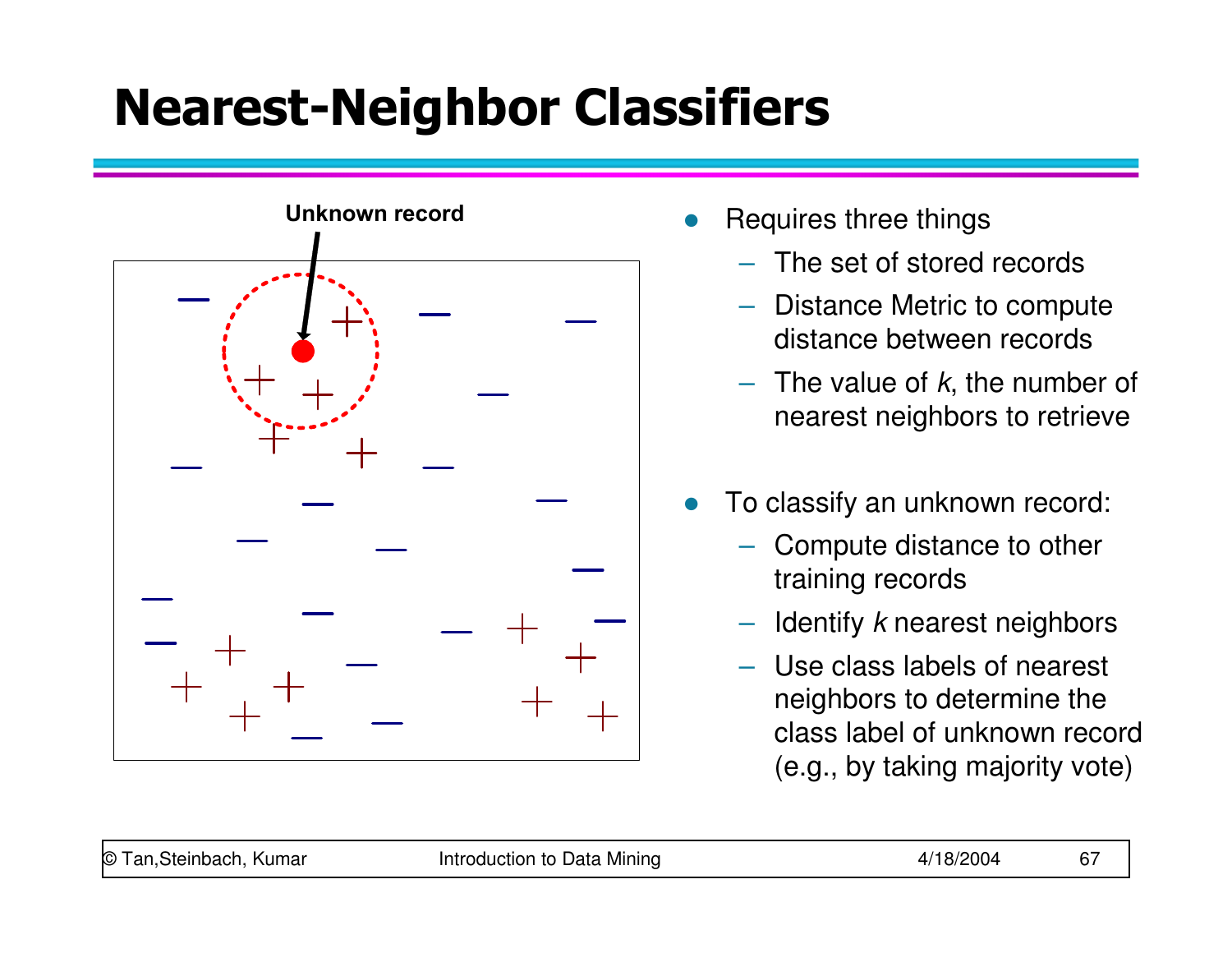### Definition of Nearest Neighbor



(a) 1-nearest neighbor (b) 2-nearest neighbor (c) 3-nearest neighbor

### K-nearest neighbors of a record x are data points that have the k smallest distance to x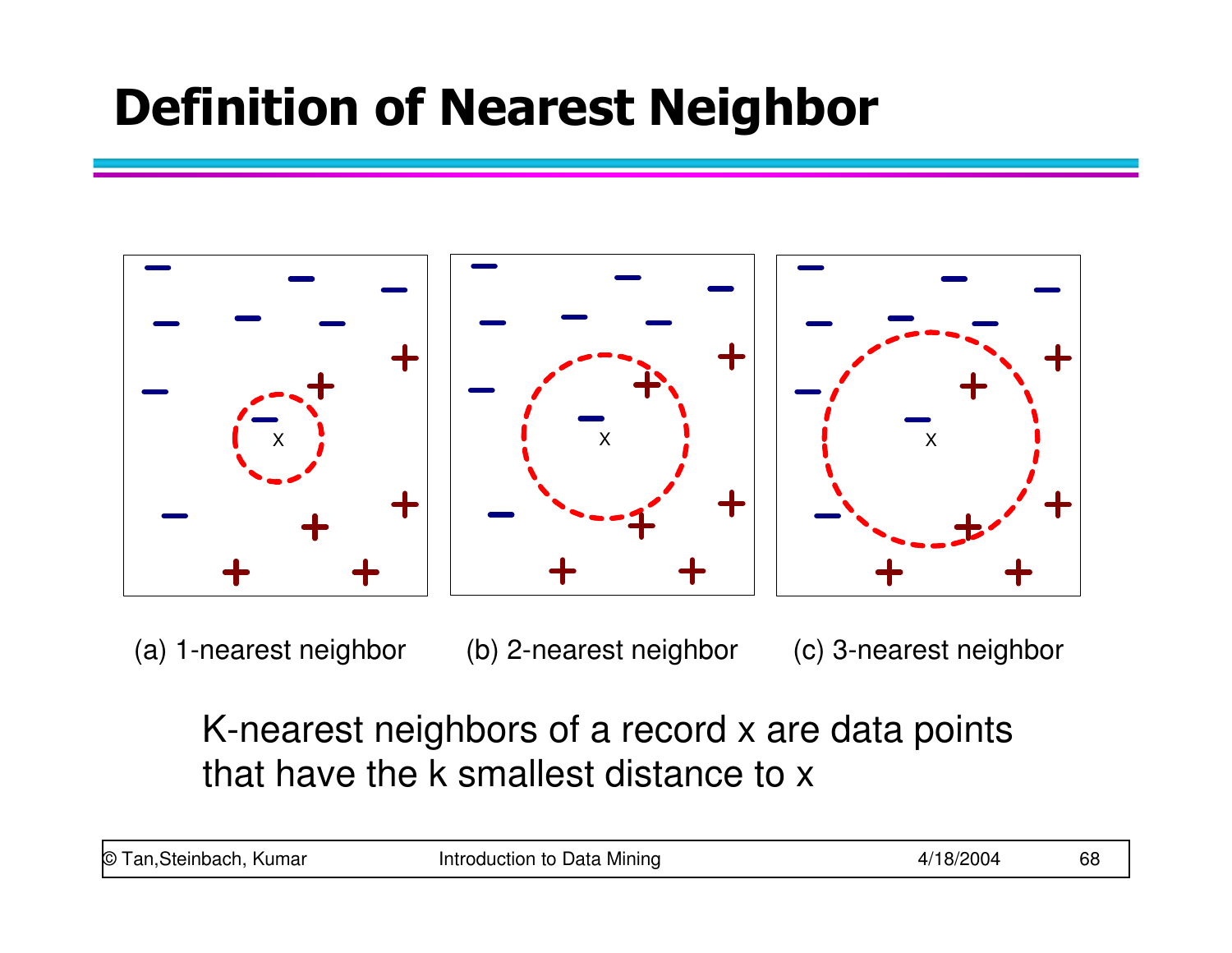## Nearest Neighbor Classification

- Compute distance between two points:
	- **Hart Committee** – Euclidean distance

$$
d(p,q) = \sqrt{\sum_i (p_i - q_i)^2}
$$

- Determine the class from nearest neighbor list
	- **Hart Committee** - take the majority vote of class labels among the k-nearest neighbors
	- **Hart Committee**  Weigh the vote according to distance
		- weight factor,  $w = 1/d^2$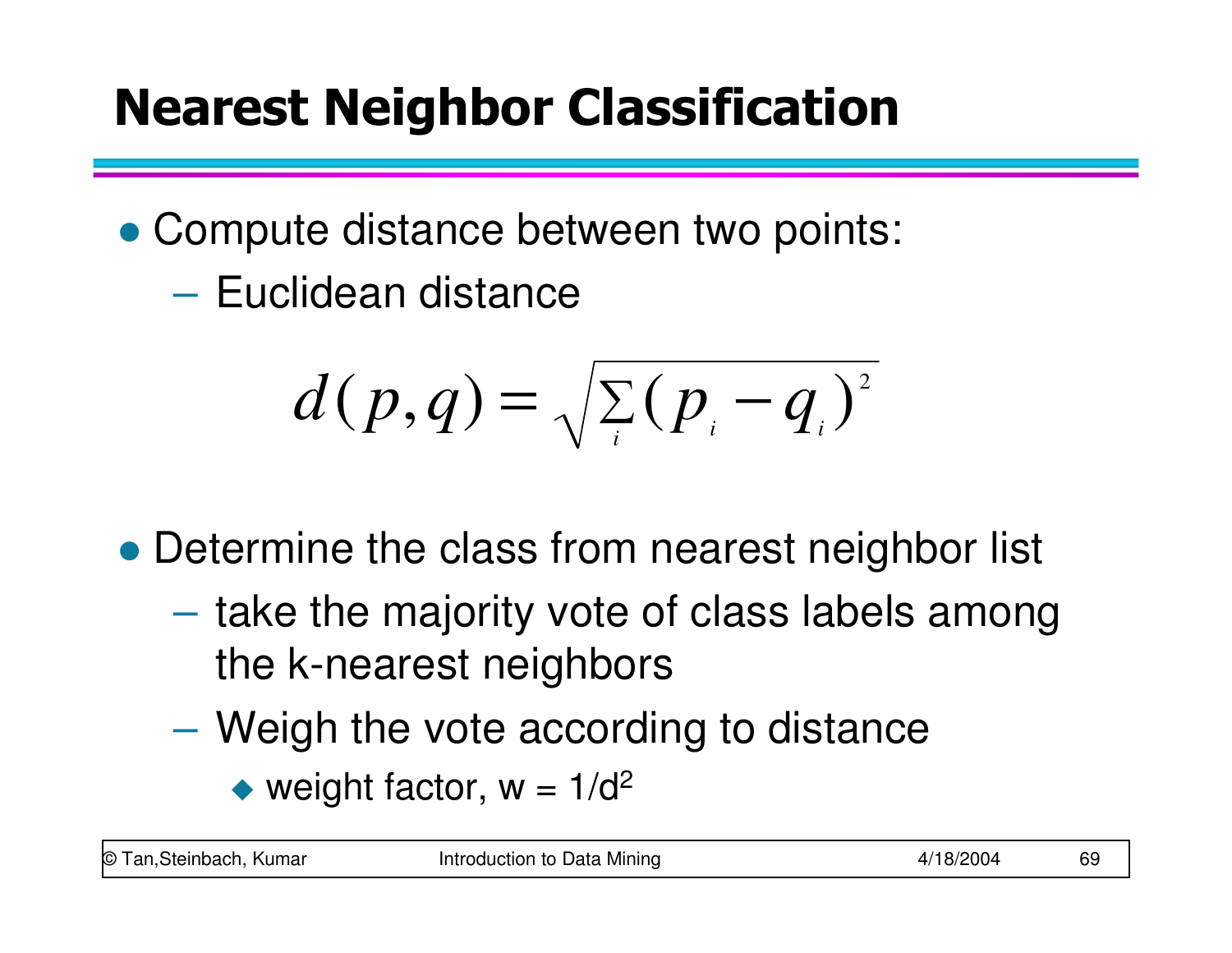### Nearest Neighbor Classification…

- Choosing the value of k:
	- $\mathcal{L}_{\mathcal{A}}$  , and the set of the set of the set of the set of the set of the set of the set of the set of the set of the set of the set of the set of the set of the set of the set of the set of the set of the set of th  $-$  If k is too small, sensitive to noise points
	- $\mathcal{L}_{\mathcal{A}}$  $-$  If k is too large, neighborhood may include points from other classes

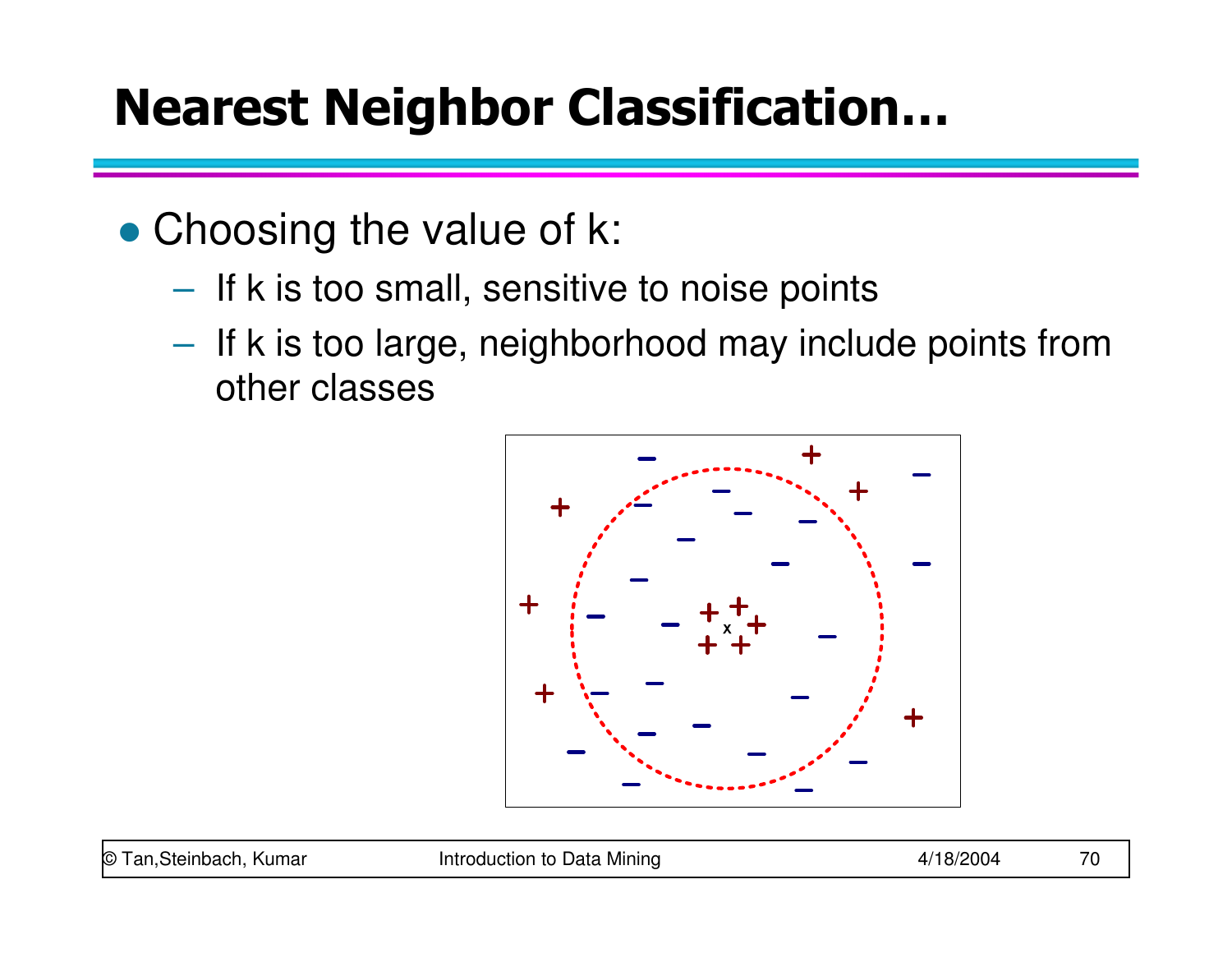### Nearest Neighbor Classification…

### **• Scaling issues**

- **Hart Committee** - Attributes may have to be scaled to prevent distance measures from being dominated by one of the attributes
- **Hart Committee**  Example:
	- ◆ height of a person may vary from 1.5m to 1.8m
	- weight of a person may vary from 90lb to 300lb
	- ◆ income of a person may vary from \$10K to \$1M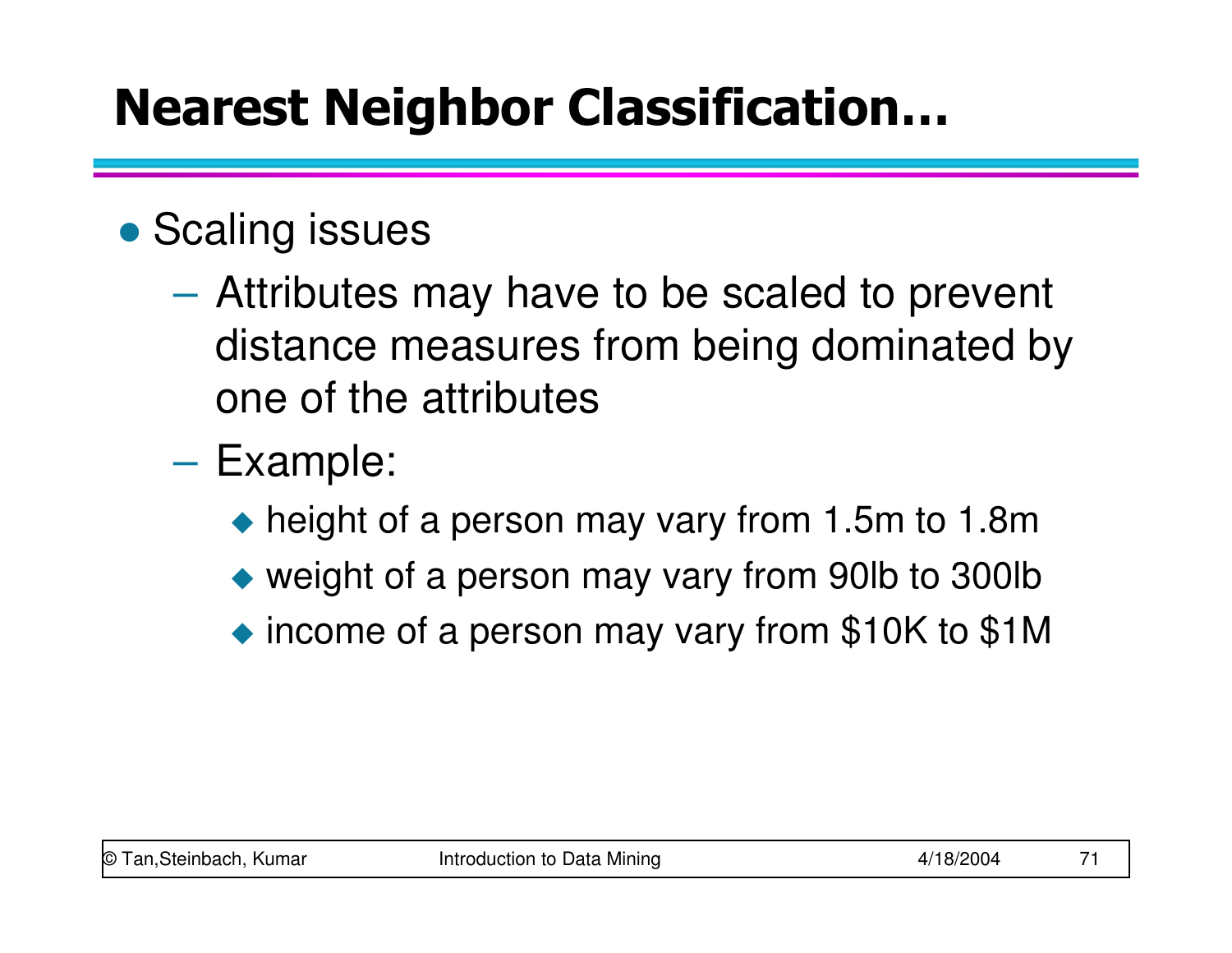### Nearest neighbor Classification…

- k-NN classifiers are lazy learners
	- **Hart Committee**  $-$  It does not build models explicitly
	- **Hart Committee**  Unlike eager learners such as decision tree induction and rule-based systems
	- **Hart Committee**  Classifying unknown records are relatively expensive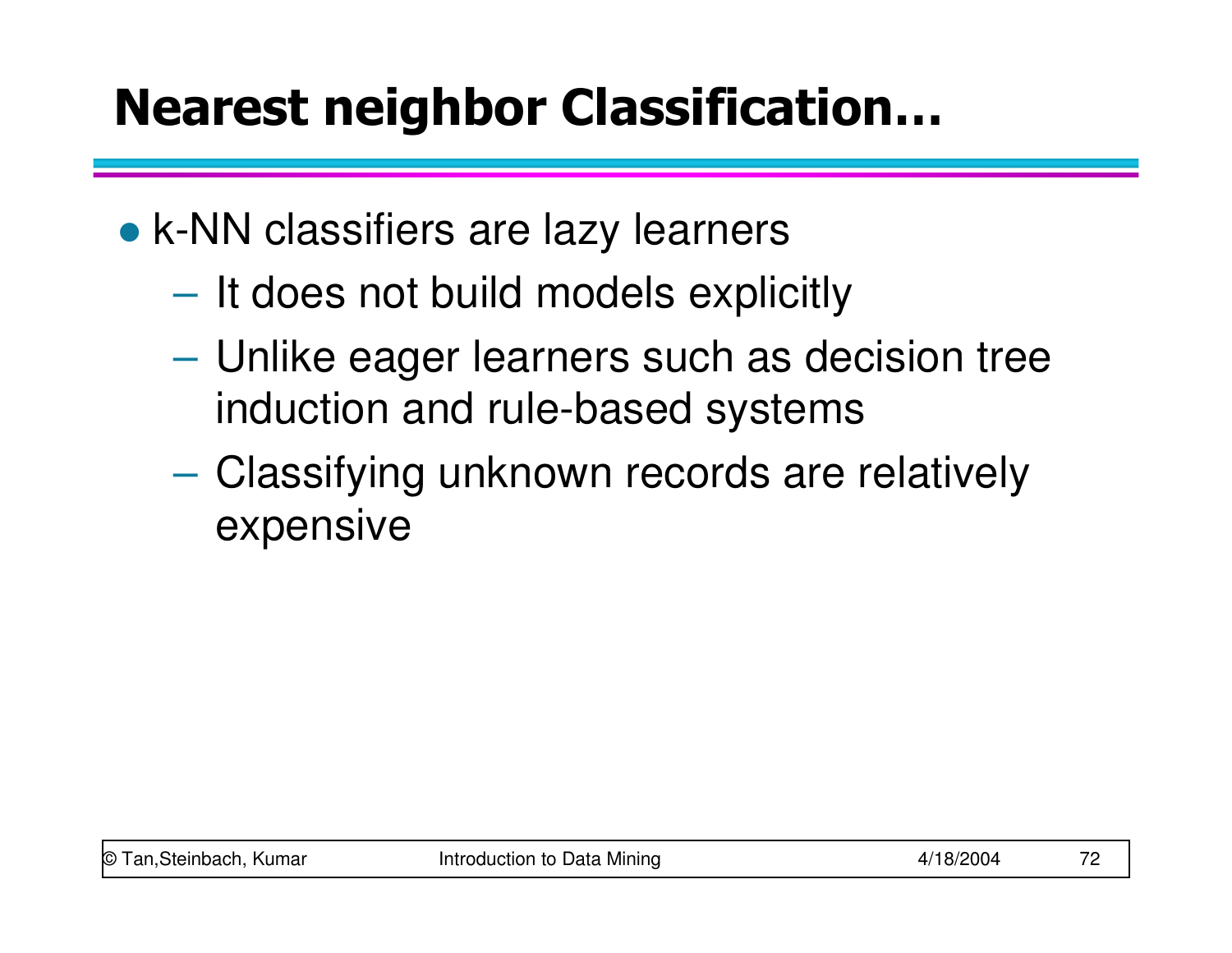### Bayes Classifier

- A probabilistic framework for solving classification problems
- Conditional Probability:

$$
P(C \mid A) = \frac{P(A, C)}{P(A)}
$$

$$
P(A \mid C) = \frac{P(A, C)}{P(C)}
$$

• Bayes theorem:

$$
P(C|A) = \frac{P(A|C)P(C)}{P(A)}
$$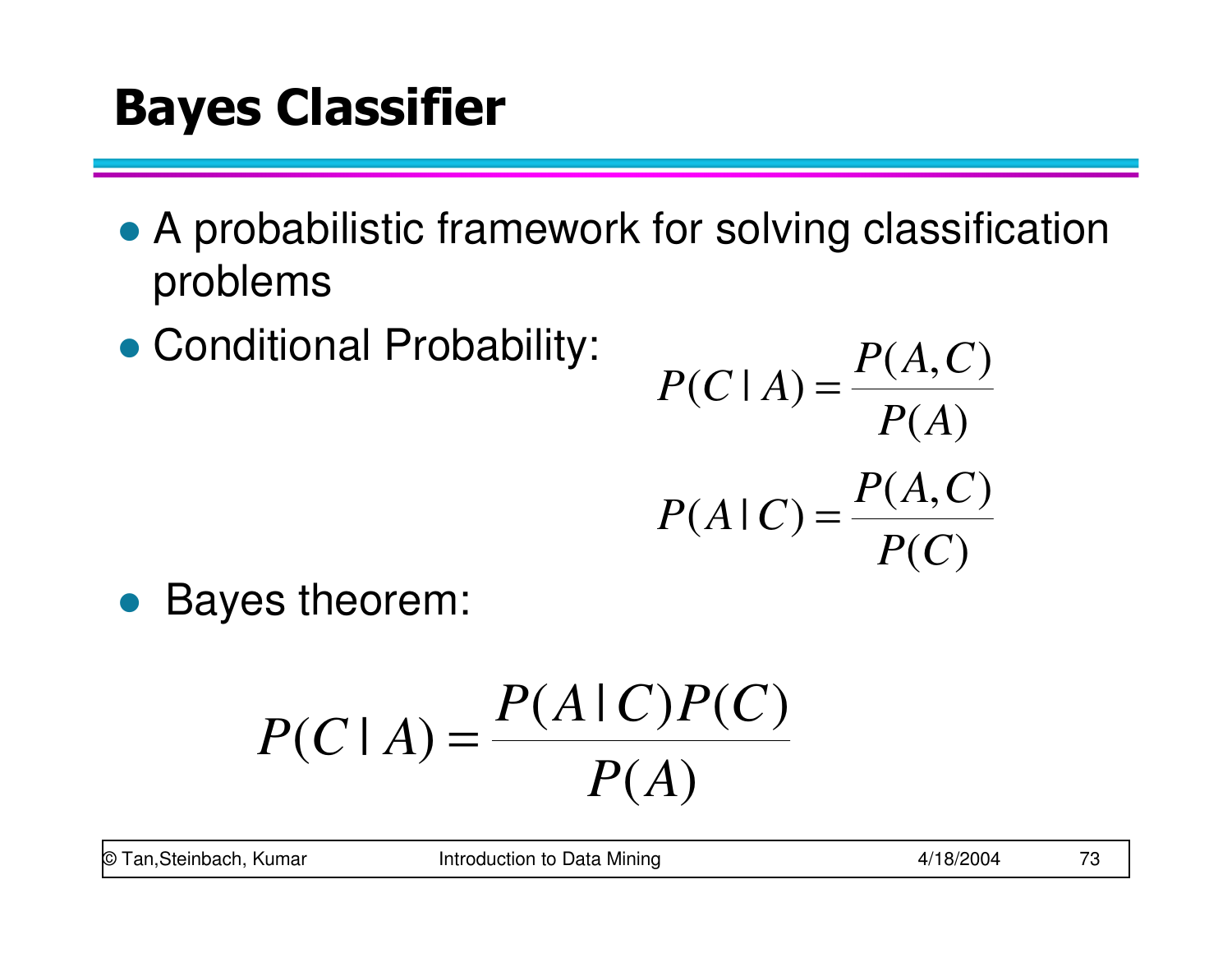### Example of Bayes Theorem

- Given:
	- A doctor knows that meningitis causes stiff neck 50% of the time
	- $-$  Prior probability of any patient having meningitis is 1/50,000
	- $-$  Prior probability of any patient having stiff neck is 1/20
- $\bullet$  If a patient has stiff neck, what's the probability he/she has meningitis?

$$
P(M \mid S) = \frac{P(S \mid M)P(M)}{P(S)} = \frac{0.5 \times 1/50000}{1/20} = 0.0002
$$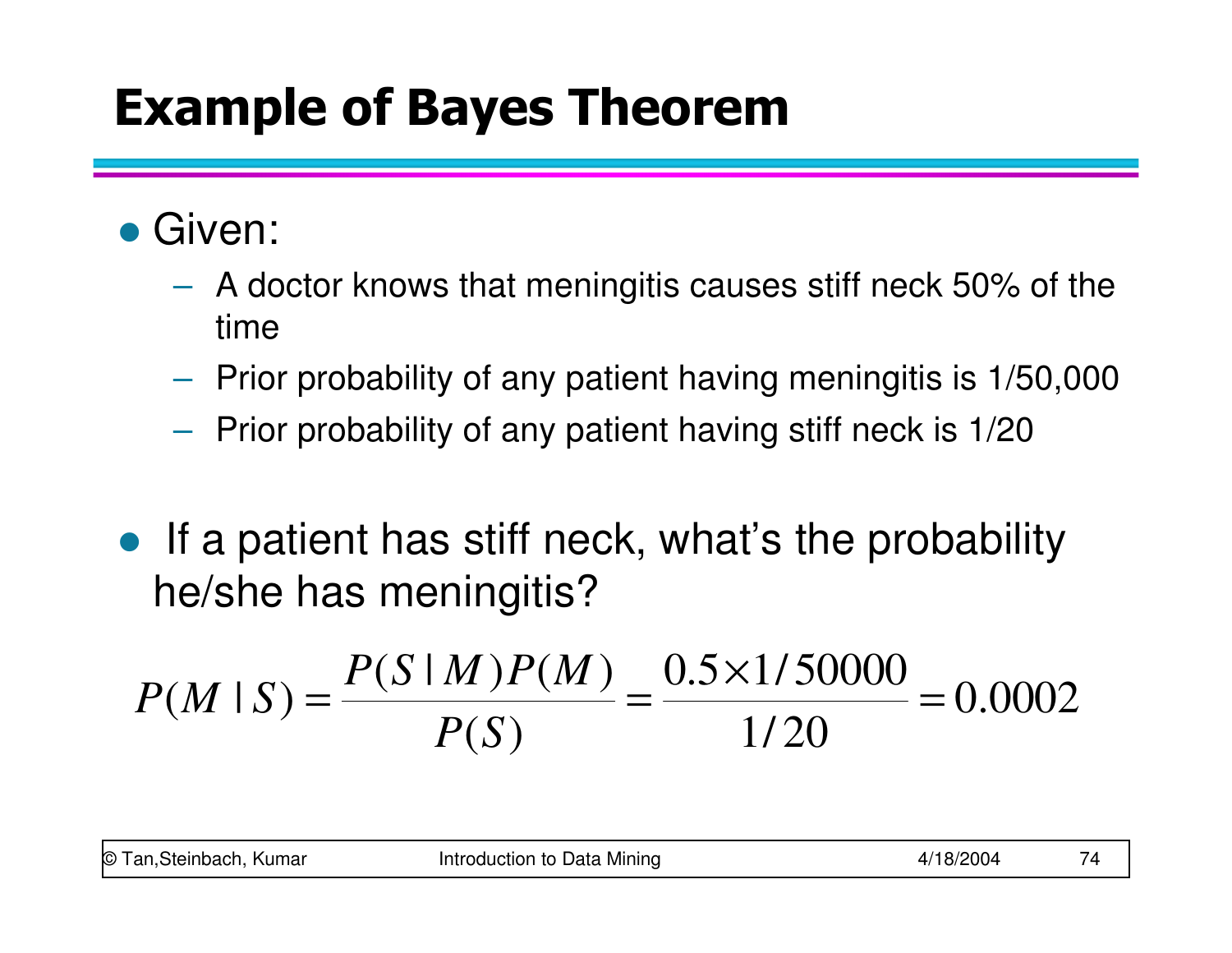# Bayesian Classifiers

- Consider each attribute and class label as random variables
- Given a record with attributes  $(A_1, A_2, ..., A_n)$ 
	- $\mathcal{L}_{\mathcal{A}}$  , and the set of the set of the set of the set of the set of the set of the set of the set of the set of the set of the set of the set of the set of the set of the set of the set of the set of the set of th  $-$  Goal is to predict class  ${\mathsf C}$
	- $\mathcal{L}_{\mathcal{A}}$ - Specifically, we want to find the value of C that maximizes P(C| A<sub>1</sub>, A<sub>2</sub>,...,A<sub>n</sub> )
- Can we estimate  $P(C \mid A_1, A_2, ..., A_n)$  directly from data?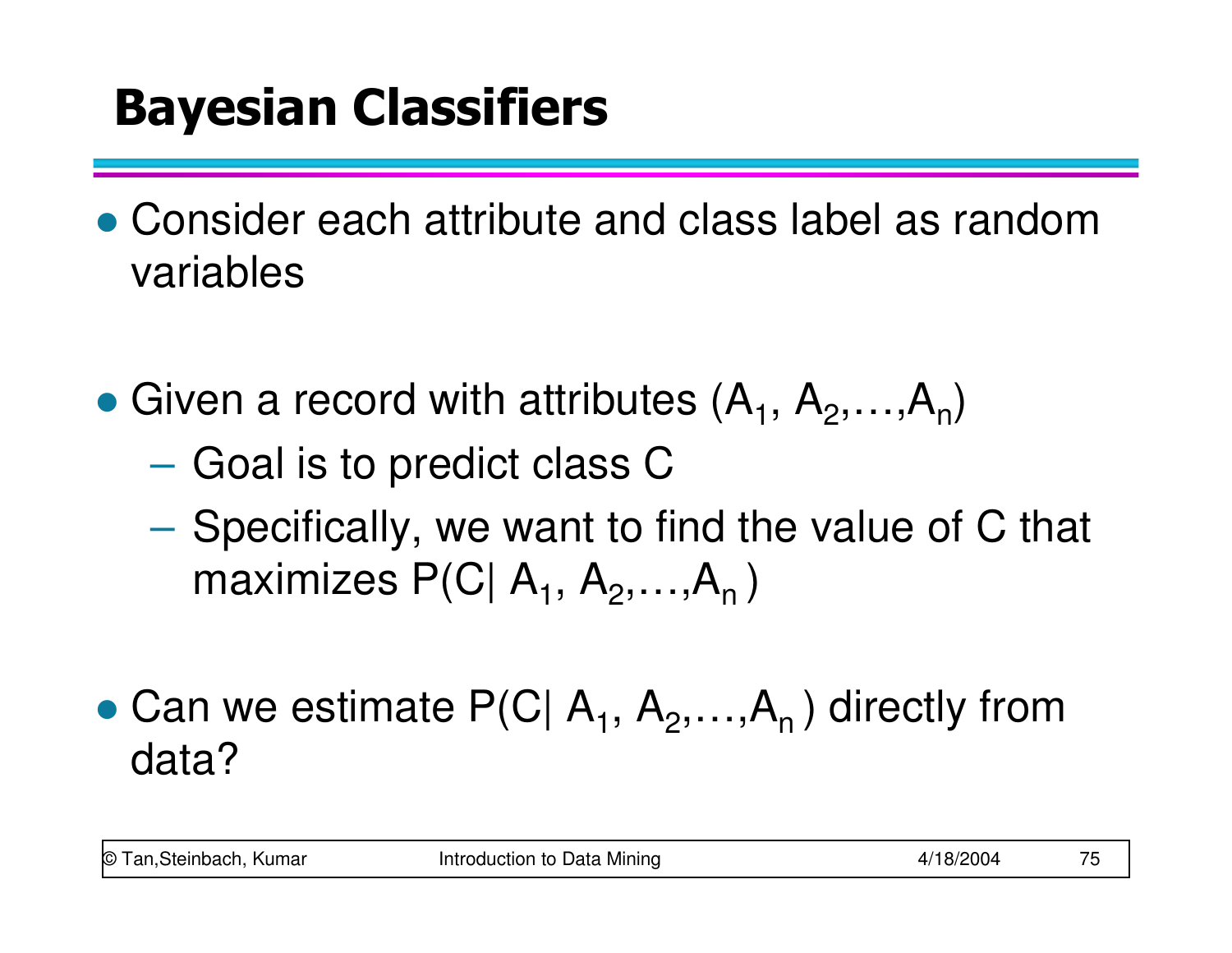# Bayesian Classifiers

- Approach:
	- $\mathcal{L}_{\mathcal{A}}$ - compute the posterior probability  $P(C | A_1, A_2, ..., A_n)$  for all values of C using the Bayes theorem

$$
P(C \mid A_{1} A_{2} \mid K \mid A_{n}) = \frac{P(A_{1} A_{2} \mid K \mid A_{n} \mid C) P(C)}{P(A_{1} A_{2} \mid K \mid A_{n})}
$$

- $\mathcal{L}_{\mathcal{A}}$  , and the set of  $\mathcal{L}_{\mathcal{A}}$ - Choose value of C that maximizes  $\mathsf{P}(\mathsf{C} \mid \mathsf{A}_1, \, \mathsf{A}_2, \, ..., \, \mathsf{A}_\mathsf{n})$
- –- Equivalent to choosing value of C that maximizes  $\mathsf{P}(\mathsf{A}_1,\, \mathsf{A}_2,\, ...,\, \mathsf{A}_\mathsf{n}|\mathsf{C})\;\mathsf{P}(\mathsf{C})$
- How to estimate  $P(A_1, A_2, ..., A_n | C)$ ?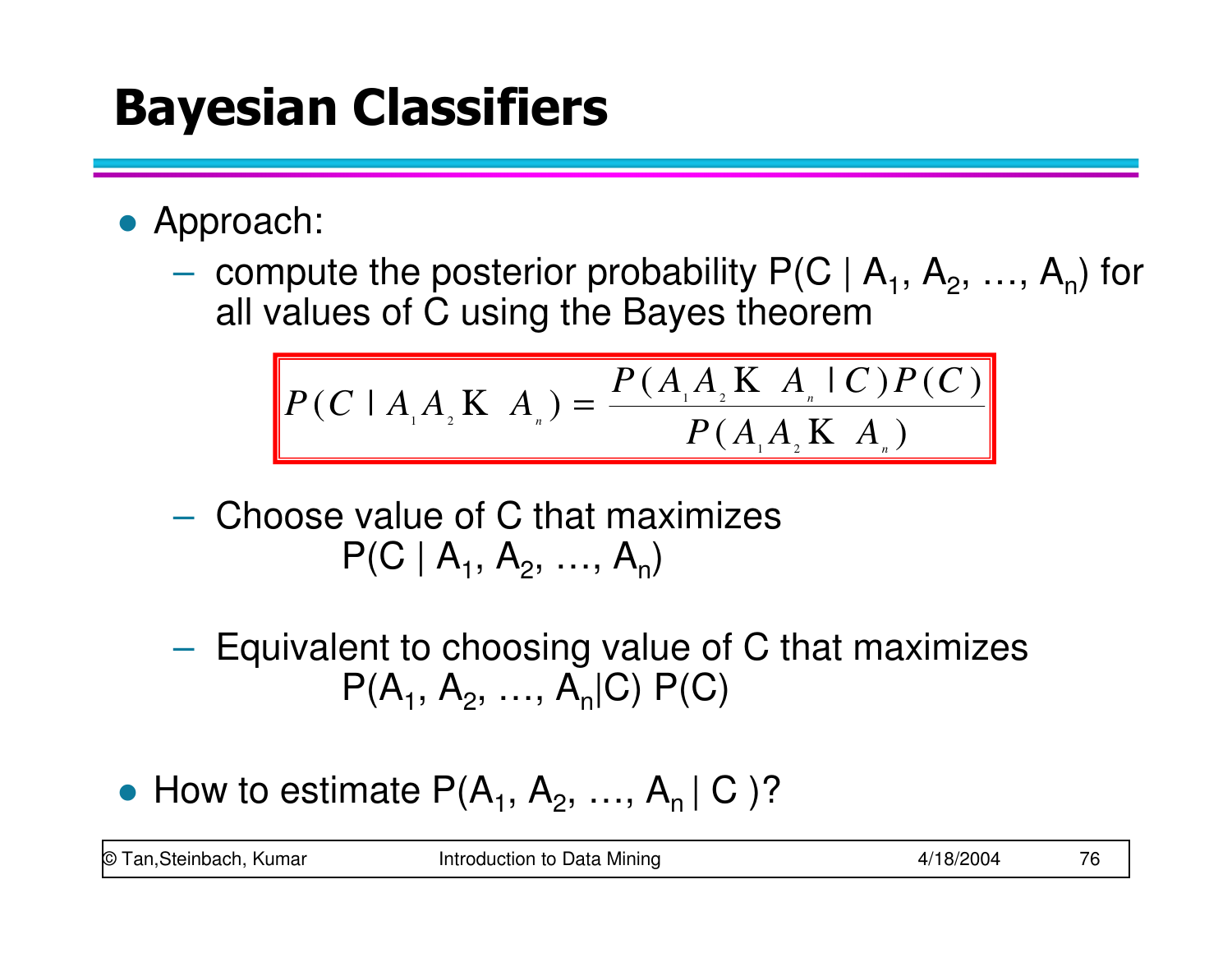### Naïve Bayes Classifier

- Assume independence among attributes  $A_i$  when class is given:
	- $\mathcal{L}_{\mathcal{A}}$  $P(A_1, A_2, ..., A_n | C) = P(A_1 | C_j) P(A_2 | C_j) ... P(A_n | C_j)$
	- – $-$  Can estimate P(A<sub>i</sub>| C<sub>j</sub>) for all A<sub>i</sub> and C<sub>j</sub> .
	- $\mathcal{L}_{\mathcal{A}}$ – New point is classified to  $C_j$  if  $P(C_j)$   $\Pi P(A_i | C_j)$  is meximal maximal.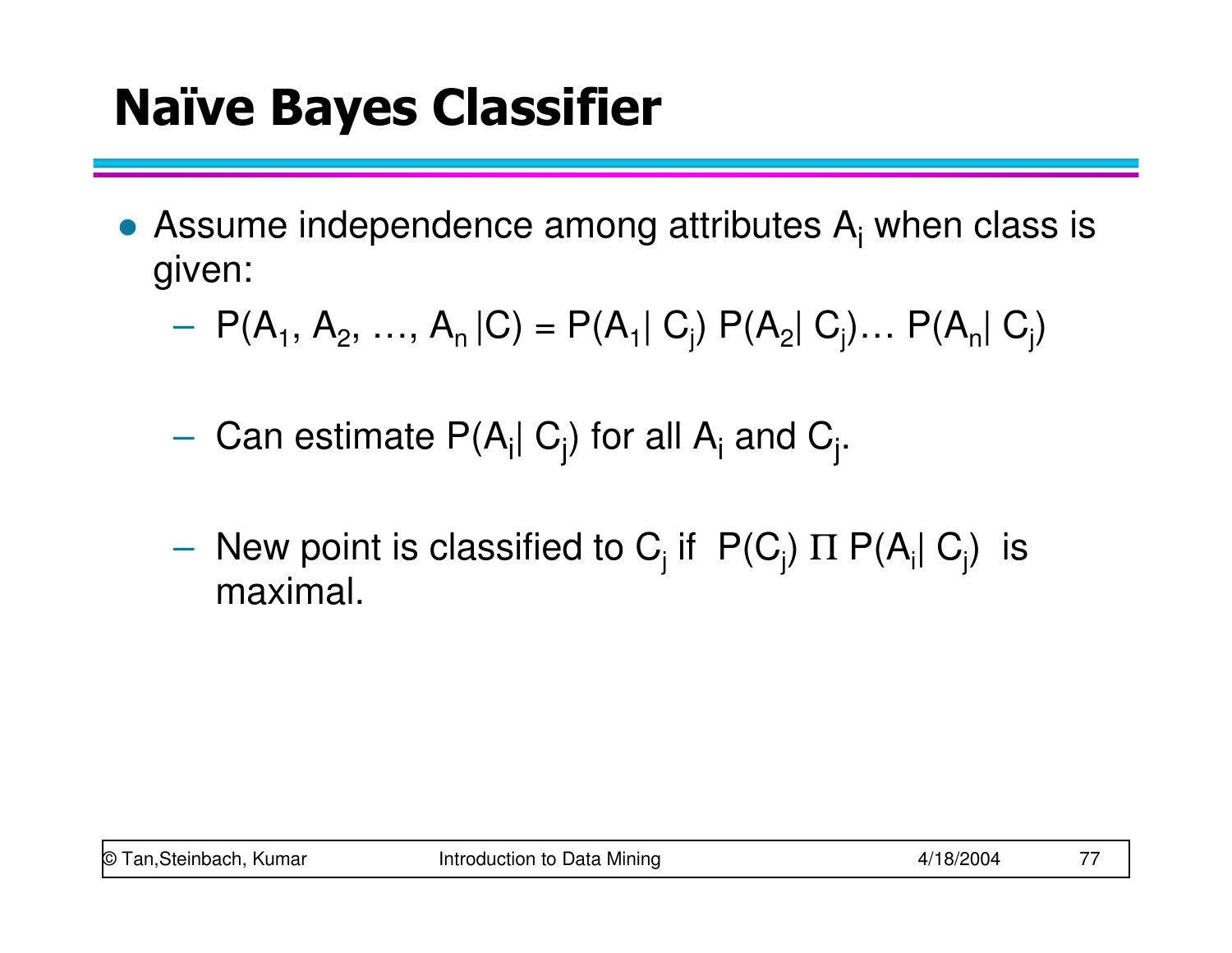### Example of Naïve Bayes Classifier

| <b>Name</b>   | <b>Give Birth</b> | <b>Can Fly</b> | Live in Water | <b>Have Legs</b> | <b>Class</b> |
|---------------|-------------------|----------------|---------------|------------------|--------------|
| human         | yes               | no             | no            | yes              | mammals      |
| python        | no                | no             | no            | no               | non-mammals  |
| salmon        | no                | no             | yes           | no               | non-mammals  |
| whale         | yes               | no             | yes           | no               | mammals      |
| frog          | no                | no             | sometimes     | yes              | non-mammals  |
| komodo        | no                | no             | no            | yes              | non-mammals  |
| bat           | yes               | yes            | no            | yes              | mammals      |
| pigeon        | no                | yes            | no            | yes              | non-mammals  |
| cat           | yes               | no             | no            | yes              | mammals      |
| leopard shark | yes               | no             | yes           | no               | non-mammals  |
| turtle        | no                | no             | sometimes yes |                  | non-mammals  |
| penguin       | no                | no             | sometimes ves |                  | non-mammals  |
| porcupine     | yes               | no             | no            | yes              | mammals      |
| eel           | no                | no             | yes           | no               | non-mammals  |
| salamander    | no                | no             | sometimes     | yes              | non-mammals  |
| gila monster  | no                | no             | no            | yes              | non-mammals  |
| platypus      | no                | no             | no            | yes              | mammals      |
| owl           | no                | yes            | no            | yes              | non-mammals  |
| dolphin       | yes               | no             | yes           | no               | mammals      |
| eagle         | no                | yes            | no            | yes              | non-mammals  |

**Give Birth Can Fly Live in Water Have Legs Class**

yes |no |yes |no |?

**A: attributes**

**M: mammals**

**N: non-mammals**

$$
P(A|M) = \frac{6}{7} \times \frac{6}{7} \times \frac{2}{7} \times \frac{2}{7} = 0.06
$$
  

$$
P(A|N) = \frac{1}{13} \times \frac{10}{13} \times \frac{3}{13} \times \frac{4}{13} = 0.0042
$$
  

$$
P(A|M)P(M) = 0.06 \times \frac{7}{20} = 0.021
$$
  

$$
P(A|N)P(N) = 0.004 \times \frac{13}{20} = 0.0027
$$

**P(A|M)P(M) > P(A|N)P(N)**

**=> Mammals**

© Tan,Steinbach, Kumar Introduction to Data Mining 4/18/2004 78